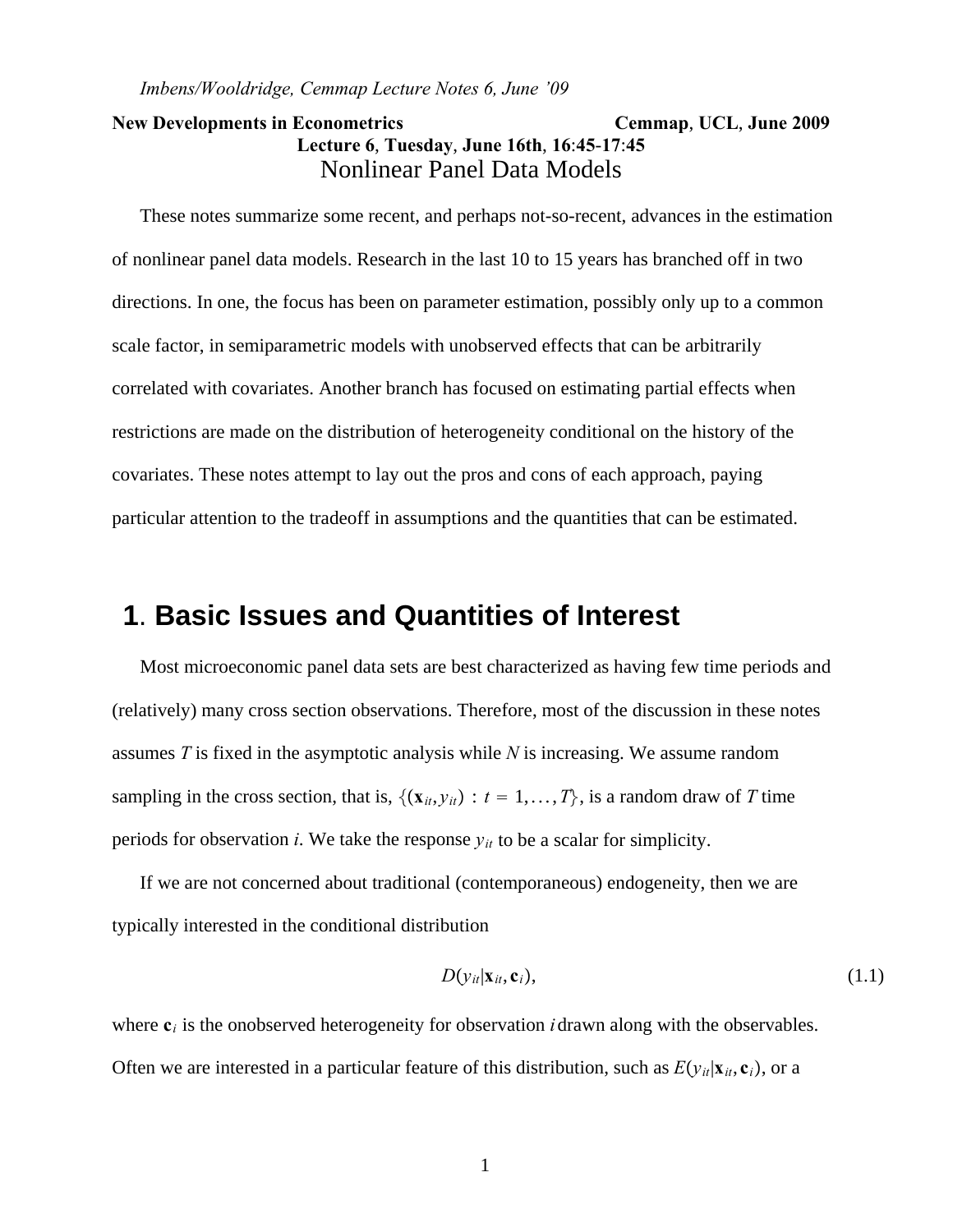#### *Imbens/Wooldridge, Cemmap Lecture Notes 6, June '09*

conditional median. Generally, with nonlinear models, we must deal with the issue of summarizing the effects of the observed covariates while accounting for the presense of **c***i*. For example, in the case of a mean, how do we summarize the partial effects when they depend on the unobserved heterogeneity? Let  $E(y_{it}|\mathbf{x}_{it} = \mathbf{x}_t, \mathbf{c}_i = \mathbf{c}) = m_t(\mathbf{x}_t, \mathbf{c})$  be the mean function. If  $x_{tj}$  is continuous, then the partial effect can be defined as

$$
\theta_j(\mathbf{x}_t, \mathbf{c}) = \frac{\partial m_t(\mathbf{x}_t, \mathbf{c})}{\partial x_{tj}}.
$$
\n(1.2)

For discrete (or continuous) variables, we can instead look at discrete changes in the mean function. Either way, a key question is: How do we account for unobserved **c**? If we want to estimate magnitudes of effects, we need to know enough about the distribution of **c***<sup>i</sup>* so that we can either insert meaningful values for **c**, or we can average the partial effects across the distribution of  $\mathbf{c}_i$ . As an example of the former, suppose we can identify  $\boldsymbol{\mu}_c = E(\mathbf{c}_i)$ . Then we can compute the *partial effect at the average (PEA)*,

$$
\theta_j(\mathbf{x}_t, \boldsymbol{\mu}_c). \tag{1.3}
$$

Of course, to estimate (1.3), we need to estimate the function  $m_t$  and the mean of  $c_i$ . If we know more about the distribution of  $c_i$ , we can insert different quantiles, for example, or a certain number of standard deviations from the mean.

As an alternative to plugging in specific values for **c**, we can average the partial effects across the distribution of **c***i*:

$$
APE(\mathbf{x}_t) = E_{\mathbf{c}_i}[\theta_j(\mathbf{x}_t, \mathbf{c}_i)],
$$
\n(1.4)

the so-called *average partial effect (APE)*. The difference between (1.3) and (1.4) can be nontrivial for nonlinear mean functions. The definition in (1.4) dates back at least to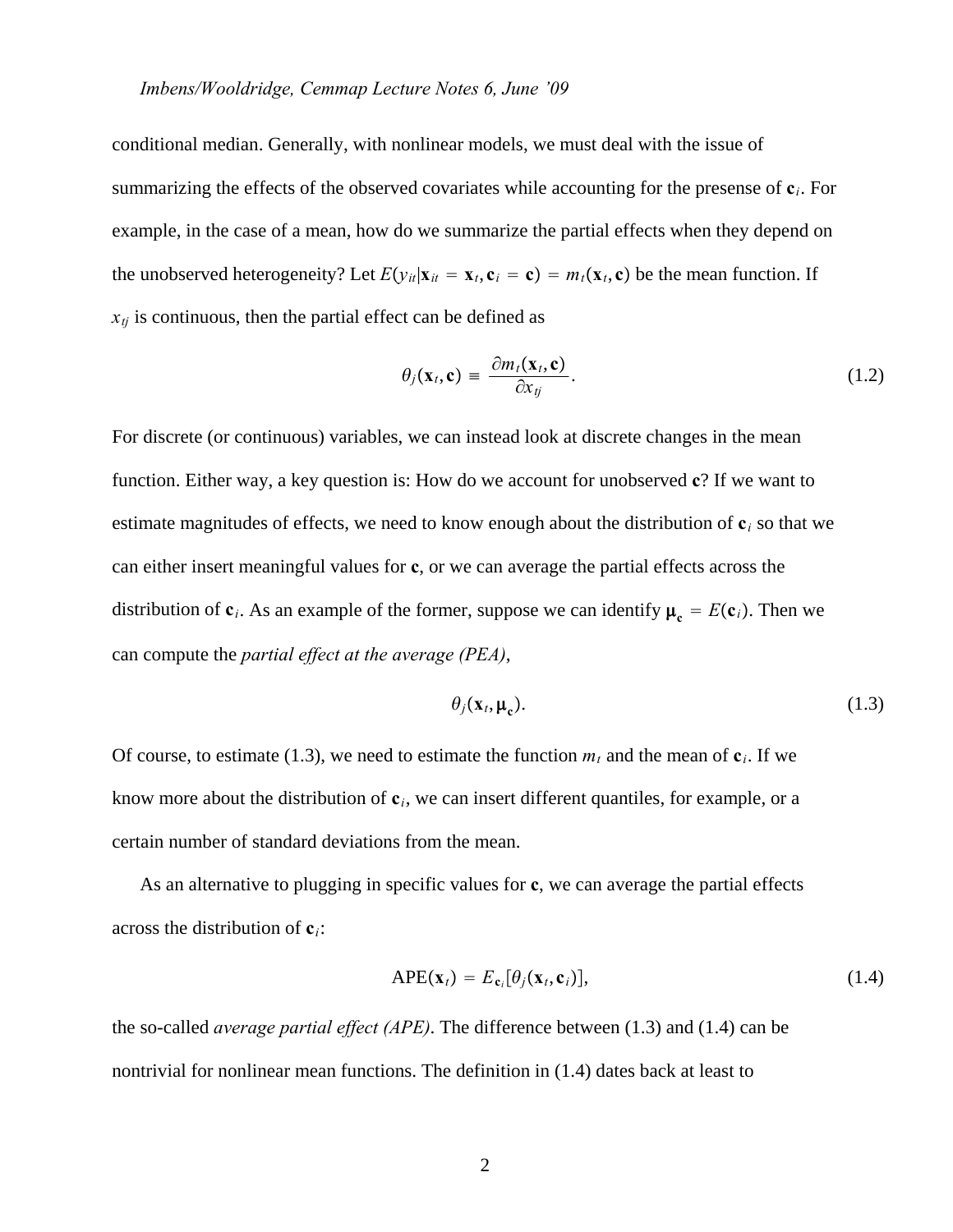Chamberlain (1984), and is closely related to the notion of the *average structural function (ASF)* [Blundell and Powell (2003)]. The ASF is defined as

$$
\text{ASF}(\mathbf{x}_t) = E_{\mathbf{c}_i}[m_t(\mathbf{x}_t, \mathbf{c}_i)].
$$
\n(1.5)

Assuming the derivative passes through the expectation results in (1.5), the average partial effect. Of course, computing a discrete change in the ASF always gives the corresponding APE. A useful feature of APEs is that they can be compared across models, where the functional form of the mean or the distribution of the heterogeneity can be different. In particular, APEs in general nonlinear models are comparable to the estimated coefficients in a standard linear model.

Semiparametric methods that are totally silent about the distribution of **c***i*, unconditionally or conditional on  $(\mathbf{x}_{i1},...,\mathbf{x}_{iT})$ , cannot generally deliver estimates of PAEs or APEs essentially by design. Instead, an index structure is usually imposed so that parameters can be consistently estimated. A common setup with scalar heterogeneity is

$$
m_t(\mathbf{x}_t, c) = G(\mathbf{x}_t \mathbf{\beta} + c), \qquad (1.6)
$$

where, say,  $G(\cdot)$  is strictly increasing and continuously differentiable (and, in some cases, is known, and in others, is not). The partial effects are proportional to the parameters:

$$
\theta_j(\mathbf{x}_t, \mathbf{c}) = \beta_j g(\mathbf{x}_t \mathbf{\beta} + c), \qquad (1.7)
$$

where  $g(\cdot)$  is the derivative of  $G(\cdot)$ . Therefore, if we can estimate  $\beta_i$  then we can estimate the sign of the partial effect, and even the relative effects of any two continuous variables. But, even if  $G(\cdot)$  is specified (the more common case), the magnitude of the effect evidently cannot be estimated without making assumptions about the distribution of  $c_i$ : the size of the scale factor for a random draw *i*,  $g(x_i\beta + c_i)$ , depends on  $c_i$ . Without knowing something about the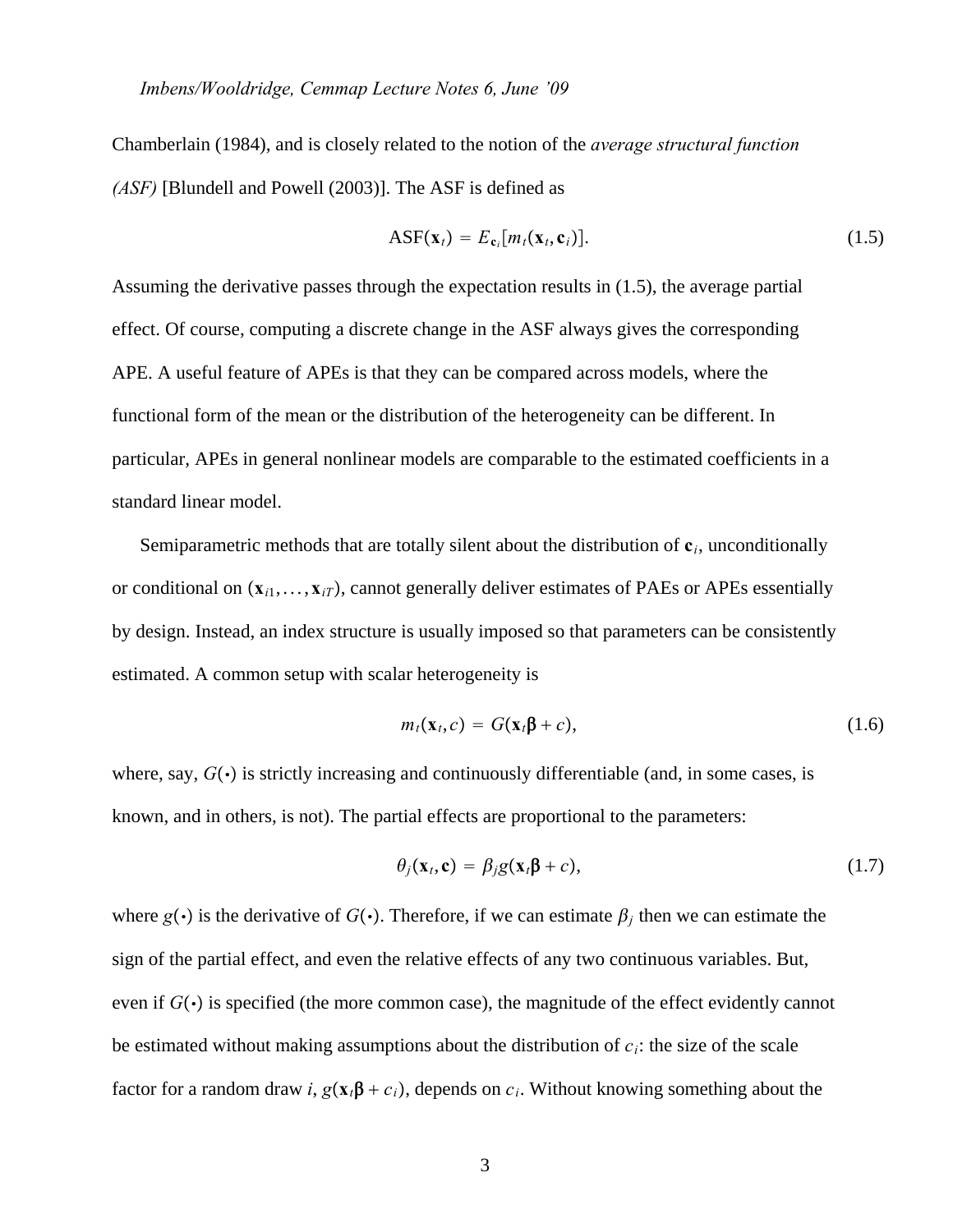distribution of  $c_i$  we cannot generally locate  $g(\mathbf{x}_i \boldsymbol{\beta} + c_i)$  or average out the heterogeneity.

Returning to the general case, Altonji and Matzkin (2005) focus on what they call the *local average response (LAR)* as opposed to the APE or PAE. The LAR at  $\mathbf{x}_t$  for a continuous variable  $x_{ti}$  is

$$
\int \frac{\partial m_t(\mathbf{x}_t, \mathbf{c})}{\partial x_{tj}} \, \mathrm{d}H_t(\mathbf{c}|\mathbf{x}_t),\tag{1.8}
$$

where  $H_t$ **c** $|\mathbf{x}_t|$  denotes the cdf of D(**c**<sub>*i*</sub>|**x**<sub>*it*</sub> = **x**<sub>*t*</sub>). This is a "local" partial effect because it averages out the heterogeneity for the slice of the population described by the vector of observed covariates, **x***t*. The APE, which, by comparison, could be called a "global average response," averages out over the entire distribution of **c***i*. See also Florens, Heckman, Meghir, and Vytlacil (2007).

It is important to see that the previous definitions of partial effects does not depend on the nature of the variables in  $\mathbf{x}_t$  (except for whether it makes sense to use the calculus approximation or use changes). In particular, **x***<sup>t</sup>* can include lagged dependent variables and lags of other variables, which may or may not be strictly exogenous. Unfortunately, we cannot identify the APEs, or even relative effects in index models, without some assumptions.

# **2**. **Exogeneity Assumptions on the Covariates**

Ideally, we would only have to specify a model for  $D(y_{it}|\mathbf{x}_{it}, \mathbf{c}_i)$ , or some feature, to estimate parameters and partial effects. Unfortunately, it is well known that specifying a full parametric model is not sufficient for identifying either the parameters of the model or the partial effects defined in Section 1. In this section, we consider two useful exogeneity assumptions on the covariates.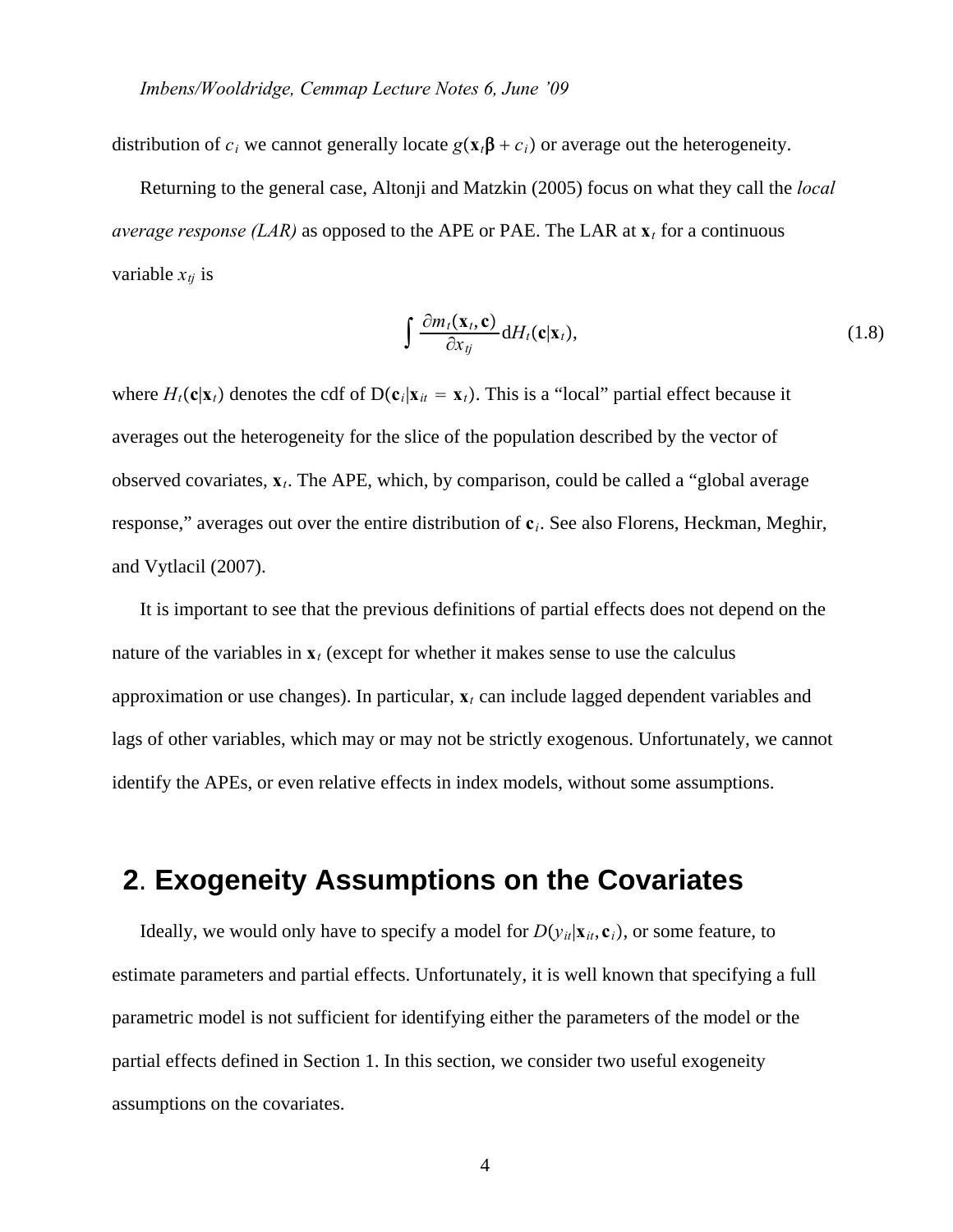It is easiest to deal with estimation under a strict exogeneity assumption. The most useful definition of strict exogeneity for nonlinear panel data models is

$$
D(\mathbf{y}_{it}|\mathbf{x}_{i1},\ldots,\mathbf{x}_{iT},\mathbf{c}_i)=D(\mathbf{y}_{it}|\mathbf{x}_{it},\mathbf{c}_i),
$$
\n(2.1)

which means that  $\mathbf{x}_{ir}$ ,  $r \neq t$ , does not appear in the conditional distribution of  $\mathbf{y}_{it}$  once  $\mathbf{x}_{it}$  and  $\mathbf{c}_i$ have been counted for. Chamberlain (1984) labeled (2.1) *strict exogeneity conditional on the unobserved (or latent) effects* **c***i*; as discussed by Chamberlain, (2.1) is much more plausible than if we did not condition on **c***i*. Sometimes, a conditional mean version is sufficient:

$$
E(y_{it}|\mathbf{x}_{i1},\ldots,\mathbf{x}_{iT},\mathbf{c}_i) = E(y_{it}|\mathbf{x}_{it},\mathbf{c}_i),
$$
\n(2.2)

which we already saw for linear models. (In other cases a condition stated in terms of conditional medians is more convenient.) Assumption (2.1), or its conditional mean version, are less restrictive than if we do not condition on **c***i*. Indeed, it is easy to see that, if (2.1) holds and  $D(c_i|\mathbf{x}_i)$  depends on  $\mathbf{x}_i$ , then strict exogeneity without conditioning on  $c_i$ ,  $D(y_{it}|\mathbf{x}_{i1},...,\mathbf{x}_{iT}) = D(y_{it}|\mathbf{x}_{it})$ , cannot hold. Unfortunately, both (2.1) and (2.2) rule out lagged dependent variables, as well as other situations where there may be feedback from idiosyncratic changes in  $y_{it}$  to future movements in  $\mathbf{x}_{ir}$ ,  $r > t$ . (Essentially the same problem shows up in linear models, but there it is more easily dealt with.) Neverthless, the conditional strict exogeneity assumption underlies the most common estimation methods for nonlinear models.

More natural is *sequential exogeneity conditional on the unobserved effects*, which we can state generally as

$$
D(y_{it}|\mathbf{x}_{i1},\ldots,\mathbf{x}_{it},\mathbf{c}_i) = D(y_{it}|\mathbf{x}_{it},\mathbf{c}_i),
$$
\n(2.3)

or, sometimes, in terms of specific features of the distribution. Assumption (2.3) allows for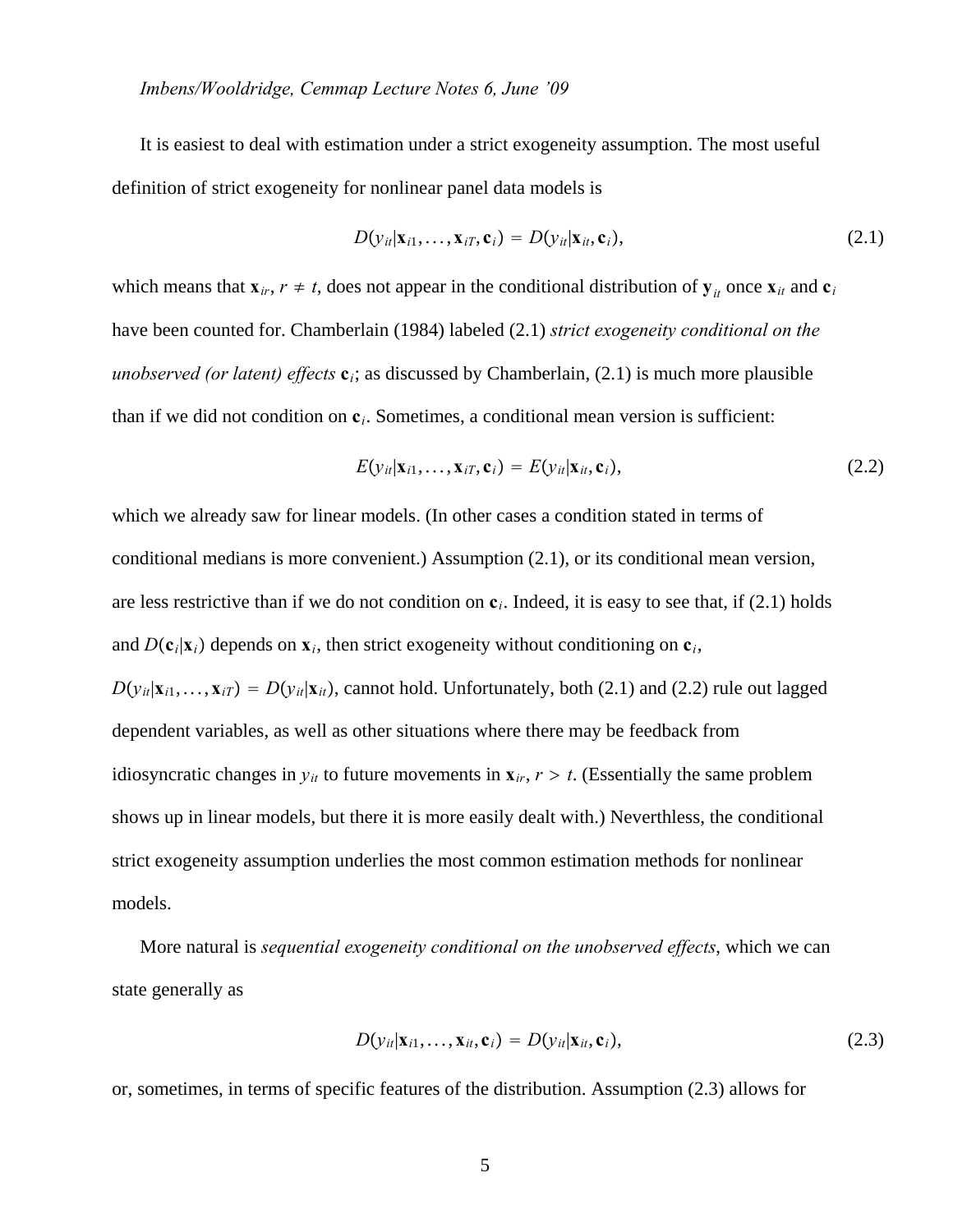lagged dependent variables and does not restrict feedback. Unfortunately,  $(2.3)$  is more difficult to work with than  $(2.1)$  for general nonlinear models.

Because we condition on  $\mathbf{x}_{it}$ , neither (2.1) nor (2.3) allows for contemporaneous endogeneity of one or more elements of  $\mathbf{x}_{it}$ , where, say,  $x_{itj}$  is correlated with unobserved, time-varying unobservables that affect  $y_{it}$ , or where  $x_{itj}$  is simultaneously determined along with  $y_{it}$ . Such cases will be covered in later notes on control function methods.

# **3**. **Conditional Independence Assumption**

The exogeneity conditions stated in Section 2 generally do not restrict the dependence in the responses,  $\{y_{it}: t = 1, ..., T\}$ , although in special cases (2.3) does. Often, a *conditional independence* assumption is explicitly imposed. We can write the condition generally as

$$
D(y_{i1},\ldots,y_{iT}|\mathbf{x}_i,\mathbf{c}_i)=\prod_{t=1}^T D(y_{it}|\mathbf{x}_i,\mathbf{c}_i).
$$
\n(3.1)

Equation (3.1) simply means that, conditional on the entire history  $\{x_{it}: t = 1, ..., T\}$  and the unobserved heterogeneity  $c_i$ , the responses are independent across time. One way to think about (3.1) is that time-varying unobservables are independent over time. Because (3.1) conditions on  $\mathbf{x}_i$ , it is useful only in the context of the strict exogeneity assumption (2.1). Then, conditional independence can be written as

$$
D(y_{i1},\ldots,y_{iT}|\mathbf{x}_i,\mathbf{c}_i)=\prod_{t=1}^T D(y_{it}|\mathbf{x}_{it},\mathbf{c}_i).
$$
 (3.2)

In a parametric context, the conditional independence assumption reduces our task to specifying a model for  $D(y_{it}|\mathbf{x}_{it}, \mathbf{c}_i)$ , and then determining how to treat the unobserved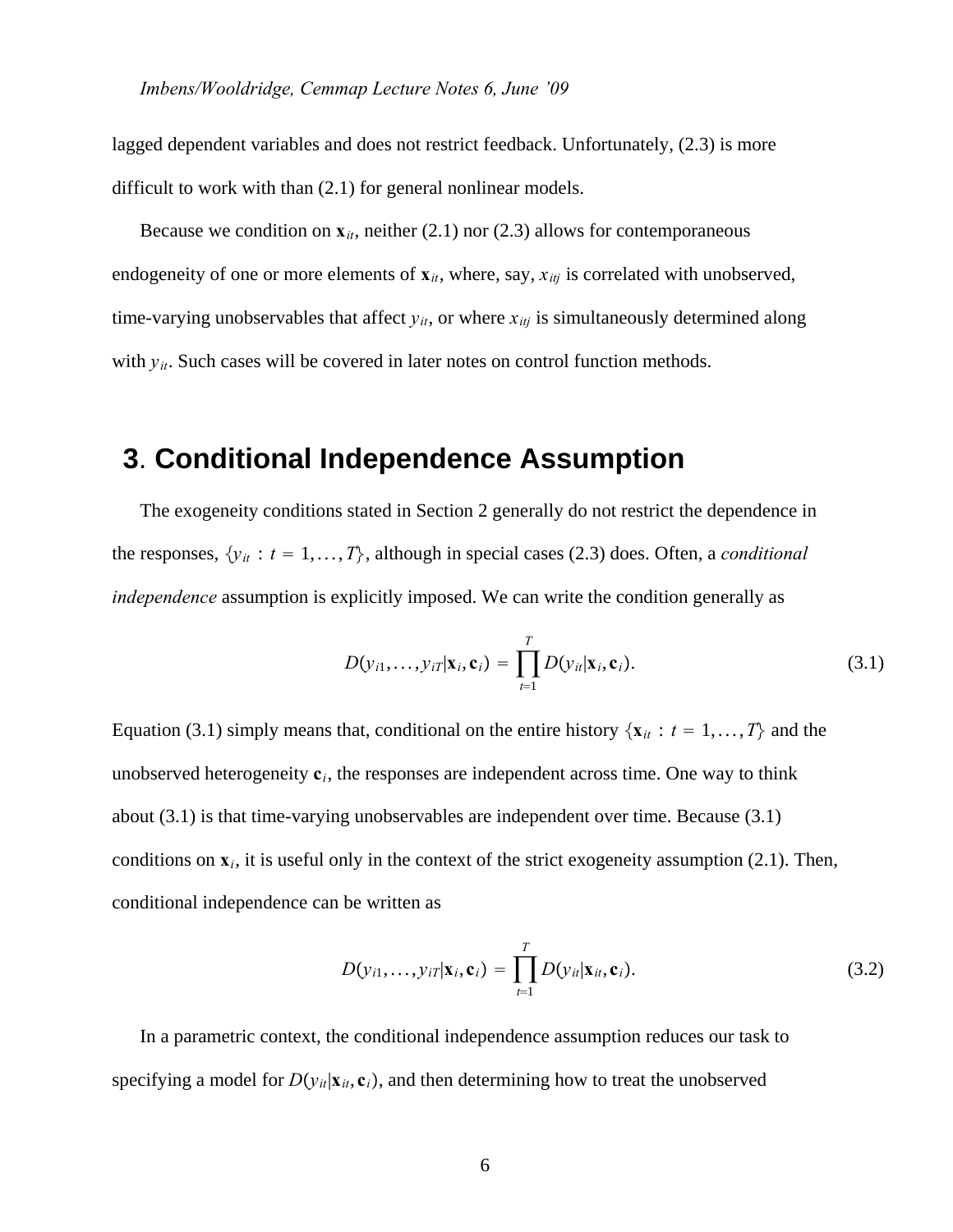heterogeneity,  $c_i$ . In random effects and correlated RE frameworks, conditional independence can play a critical role in being able to estimate the parameters and the distribution of **c***i*. We could get by with less restrictive assumptions by parameterizing the dependence in the joint distribution  $D(y_{i1},..., y_{iT}|\mathbf{x}_i, \mathbf{c}_i)$  – something that is sometimes done – but that increases computational burden. As it turns out, conditional independence plays no role in estimating APEs for a broad class of models. [That is, we do not need to place restrictions on  $D(y_{i1},..., y_{iT}|\mathbf{x}_i, \mathbf{c}_i)$ . Before we can study estimation, we must discuss the critical issue of the dependence between **c***<sup>i</sup>* and **x***i*.

# **4**. **Assumptions about the Unobserved Heterogeneity**

The modern approach to panel data analysis with micro data treats the unobserved heterogeneity as random draws along with the observed data, and that is the view taken here. Nevertheless, in order to avoid making distributional assumptions about **c***i*, one sometimes treats the **c***<sup>i</sup>* as parameters to estimate, and so we allow for that possibility in our discussion.

## Random Effects

For general nonlinear models, what we call the *random effects assumption* is independence between  $\mathbf{c}_i$  and  $\mathbf{x}_i = (\mathbf{x}_{i1}, \dots, \mathbf{x}_{iT})$ :

$$
D(\mathbf{c}_i|\mathbf{x}_{i1},\ldots,\mathbf{x}_{iT})=D(\mathbf{c}_i). \hspace{1cm} (4.1)
$$

If we combine this assumption with a model for the conditional mean,  $m_t(\mathbf{x}_t, \mathbf{c})$ , then the APEs are actually nonparametrically identified. (And, in fact, we do not need to assume strict or sequential exogeneity to use a pooled estimation method, or to use just a single time period.) In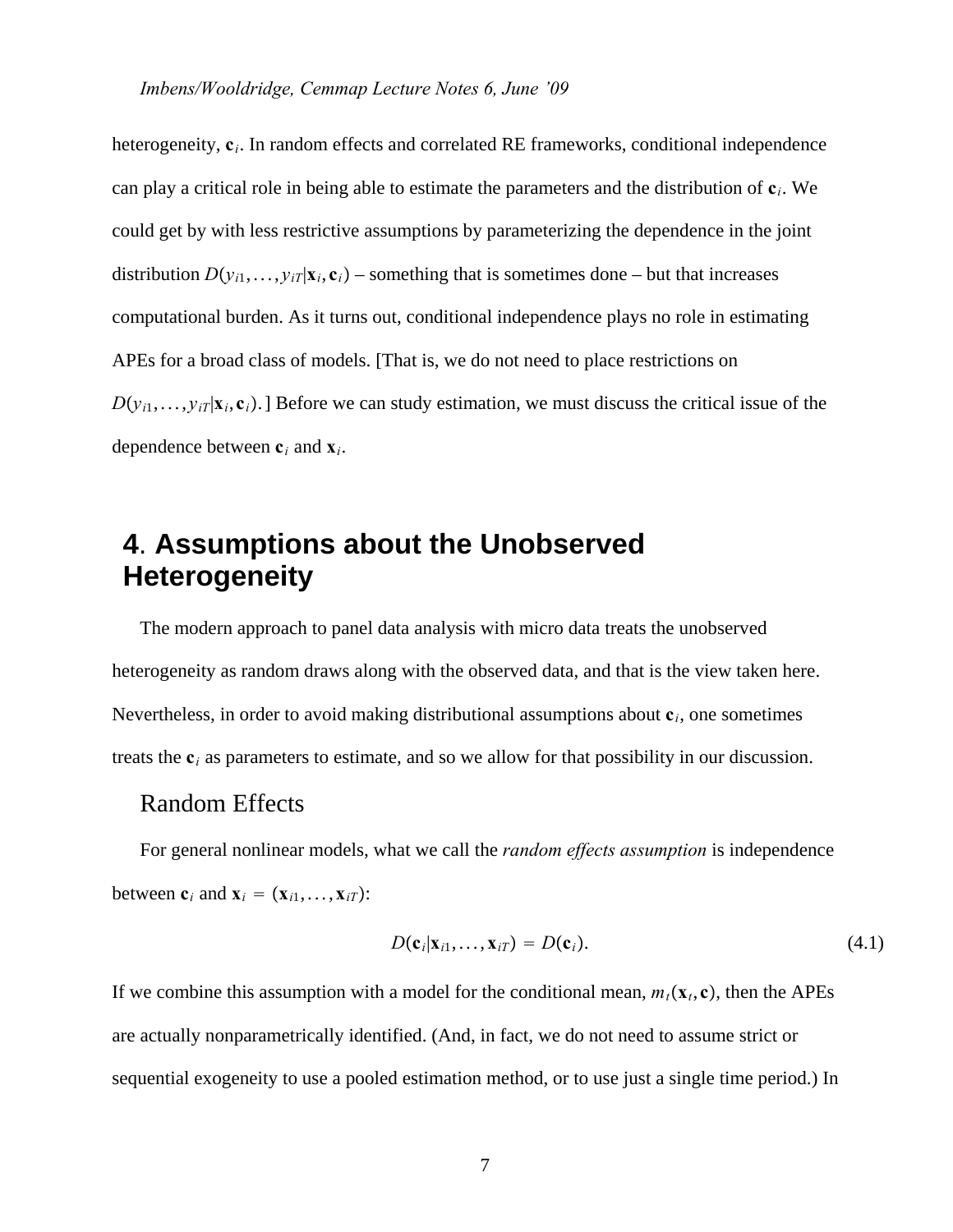fact, if  $E(y_{it}|\mathbf{x}_{it}, \mathbf{c}_i) = m_t(\mathbf{x}_{it}, \mathbf{c}_i)$  and  $D(\mathbf{c}_i|\mathbf{x}_{it}) = D(\mathbf{c}_i)$ , then the APEs are obtained from

$$
r_t(\mathbf{x}_t) \equiv E(\mathbf{y}_{it}|\mathbf{x}_{it} = \mathbf{x}_t). \tag{4.2}
$$

(The argument is a simple application of the law of interated expectations; it is discussed in detail in Wooldridge (2005a).) In principle,  $E(y_i|\mathbf{x}_i)$  can be estimated nonparametrically, and we only need a single time period to identify the partial effects for that time period.

In some leading cases (for example random effects probit and Tobit models with heterogeneity normally distributed and homoskedastic), if we want to obtain partial effects for different values of **c**, we must assume more: the strict exogeneity assumption (2.1), the conditional independence assumption  $(3.1)$ , and the random effects assumption  $(4.1)$  – with a parametric distribution for  $D(c_i)$  – are typically sufficient. We postpone this discussion because it takes us into the realm of specifying parametric models.

## Correlated Random Effects

A *correlated random effects framework* allows dependence between **c***<sup>i</sup>* and **x***i*, but the dependence in restricted in some way. In a parametric setting, we specify a distribution for  $D(c_i|\mathbf{x}_{i1},...,\mathbf{x}_{iT})$ , as in Mundlak (1978), Chamberlain (1982), and many subsequent authors; see Wooldridge (2002). For many models, including probit and Tobit, one can allow  $D(c_i|\mathbf{x}_{i1},...,\mathbf{x}_{iT})$  to depend in a "nonexchangeable" manner on the time series of the covariates; Chamberlain's correlated random effects probit model does this. But the distributional assumptions that lead to simple estimation – namely, homoskedastic normal with a linear conditional mean — are restrictive. But it is aslo possible to assume

$$
D(c_i|\mathbf{x}_i) = D(c_i|\bar{\mathbf{x}}_i) \tag{4.3}
$$

without specifying  $D(c_i|\bar{x}_i)$  or restricting any feature of this distribution. We will see in the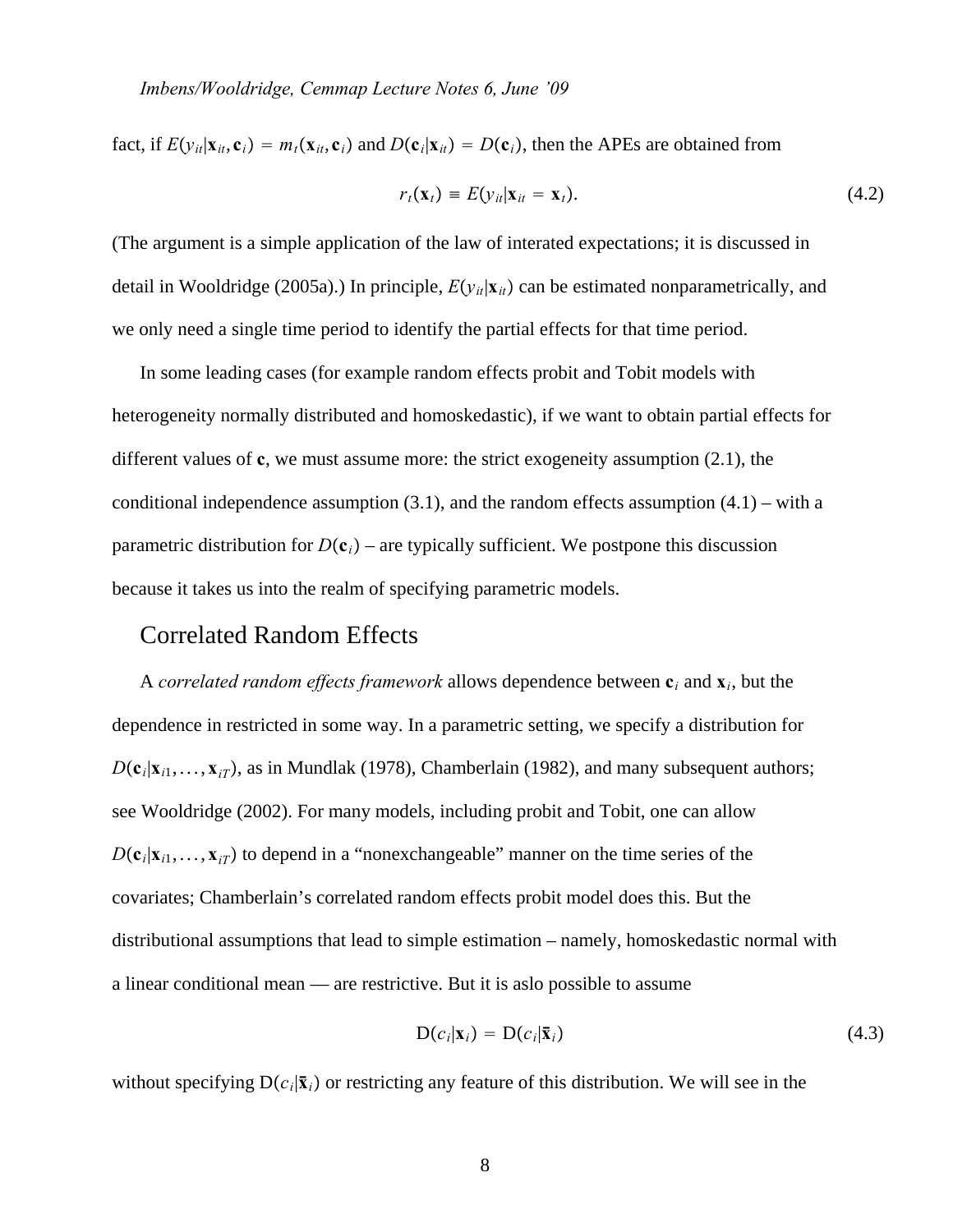next section that (4.3) is very powerful.

We can go further. For example, suppose that we think the heterogeneity  $c_i$  is correlated with features of the covariate history other than just the time average. Altonji and Matzkin (2005) allow for  $\bar{\mathbf{x}}_i$  in equation (4.3) to be replaced by other functions of  $\{\mathbf{x}_{it}: t = 1, ..., T\}$ , such as sample variances and covariance. These are examples of "exchangeable" functions of  $\{x_{it}: t = 1, ..., T\}$ , say,  $w_i$  – that is, statistics whose value is the same regardless of the ordering of the **x***it*. Non-exchangeable functions can be used, too. For example, we might think that  $c_i$  is correlated with individual-specific trends, and so we define  $w_i$  to include the intercept and slope from the unit-specific regressions  $\mathbf{x}_{it}$  on 1,  $t$ ,  $t = 1, \ldots, T$  (for  $T \geq 3$ ); we can also add the error variance from this individual specific regression if we have a sufficient number of time periods. Regardless of how we choose  $w_i$ , the key condition is

$$
D(c_i|\mathbf{x}_i) = D(c_i|\mathbf{w}_i). \tag{4.4}
$$

Practically, we need to specify  $w_i$  and then establish that there is enough variation in  $\{x_{it}: t = 1, ..., T\}$  separate from  $w_i$  in order to identify either parameters or, more like, average partial effects; this will be clear in the next section.

## Fixed Effects

Unfortunately, the label "fixed effects" is used in different ways by different researchers (and, sometimes, by the same researcher). The traditional view is that a fixed effects framework meant  $\mathbf{c}_i$ ,  $i = 1, \ldots, N$  were treated as parameters to estimate. This view is still around, and, when researchers say they estimated a nonlinear panel data model by "fixed effects," they sometimes mean the  $c_i$  were treated as parameters to estimate along with other parameters (whose dimension does not change with *N*). As is well known, except in special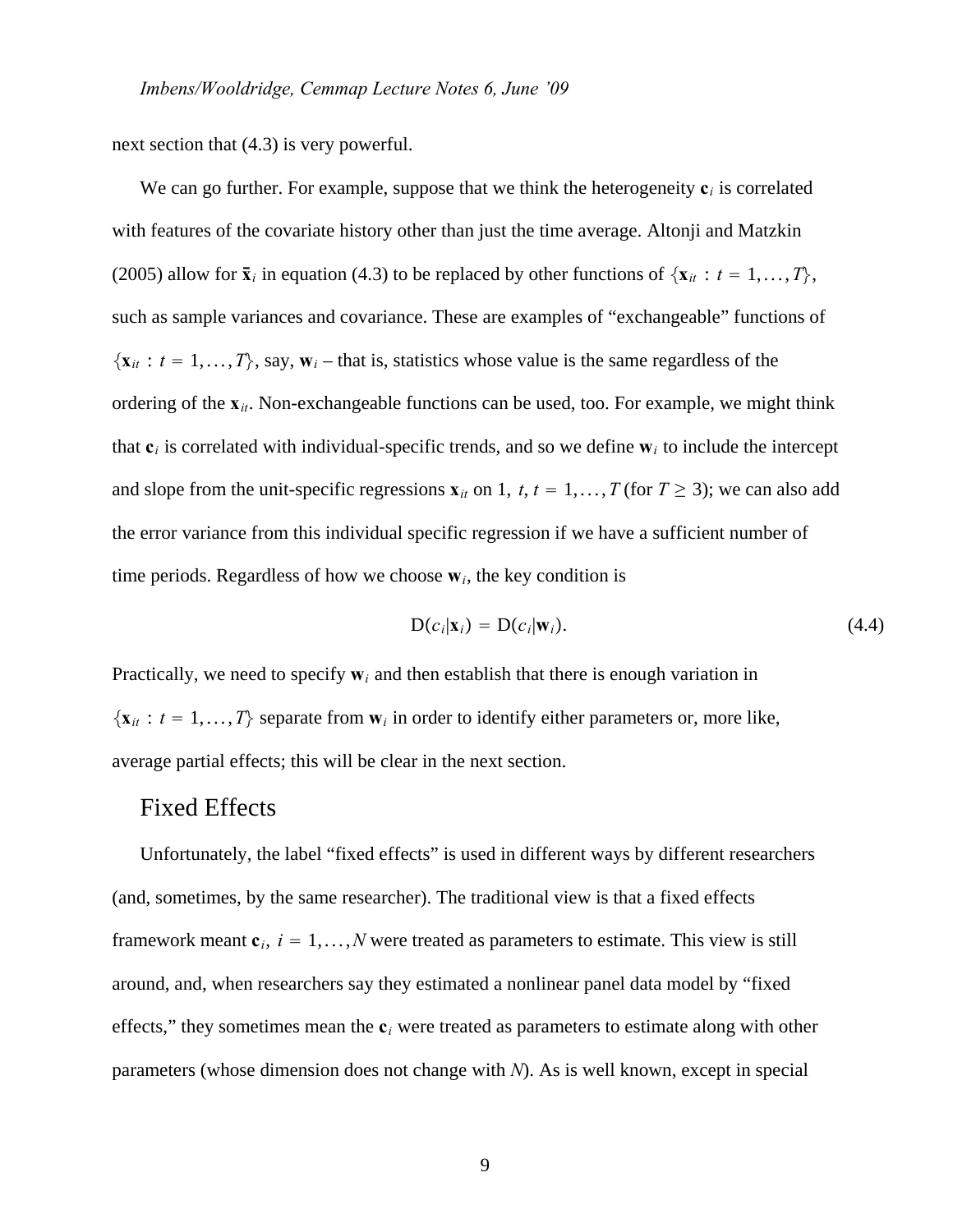cases, estimation of the **c***<sup>i</sup>* generally introduces an "incidental parameters" problem. (More on this later when we discuss estimation methods.) Subject to computational feasibility, the approach that treats the **c***<sup>i</sup>* as parameters is widely applicable. The practical question is whether the stance of treating the  $c_i$  as parameters delivers "good" estimates of the population parameters and the partial effects.

Rather than meaning the  $\mathbf{c}_i$  are parameters to estimate, the "fixed effects" label can mean that  $\mathbf{c}_i$  is random but  $D(\mathbf{c}_i|\mathbf{x}_i)$  is unrestricted. Even in that case, there are different approaches to estimation of parameters. One is to specify a joint distribution  $D(y_{i1},..., y_{it}|\mathbf{x}_i, \mathbf{c}_i)$  such that a sufficient statistic, say  $s_i$ , can be found such that

$$
D(y_{i1},\ldots,y_{it}|\mathbf{x}_i,\mathbf{c}_i,\mathbf{s}_i)=D(y_{i1},\ldots,y_{it}|\mathbf{x}_i,\mathbf{s}_i),
$$
\n(4.5)

and where the latter distribution still depends on the parameters of interest in a way that identifies them. In most cases, the conditional independence assumption (3.1) is maintained, although one conditional MLE is known to have robustness properties: the so-called "fixed effects" Poisson estimator. We cover that in Section 7.

# **5**. **Nonparametric Identification of Average Partial and Local Average Effects**

Before considering identification and estimation of parameters in parametric models, it is useful to ask which quantities, if any, are identified without imposing parametric assumptions. Not surprisingly, there are no known results on nonparametric identificiation of partial effects evaluated at specific values of  $c$ , such as  $\mu_c$  – except, of course, when the partial effects do not depend on **c**. Interestingly, identification can fail even under a full set of strong parametric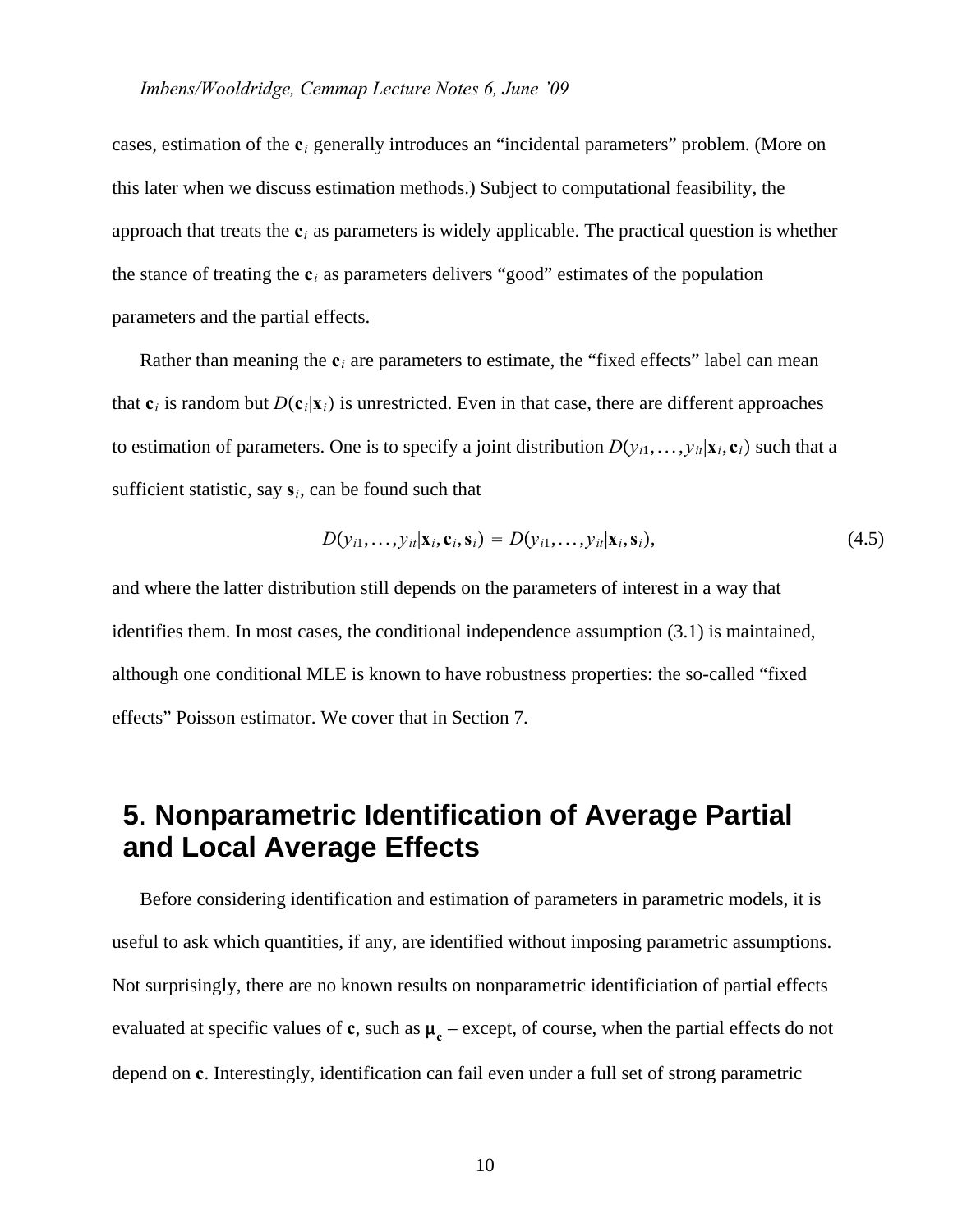assumptions. For example, in the probit model with unobserved heterogeneity,

$$
P(y = 1|\mathbf{x}, c) = \Phi(\mathbf{x}\beta + c),\tag{5.1}
$$

where **x** is  $1 \times K$  and includes unity, the partial effect for a continuous variable  $x_i$  is simply  $\beta_i \phi(\mathbf{x} \beta + c)$ . Assuming  $E(c) = 0$ , which is without loss of generality when  $x_1 = 1$ , the partial effect at the mean of *c* is simply  $\beta_i \phi(\mathbf{x} \beta)$ . Suppose we make the stronger assumption that  $c|\mathbf{x}$  $\sim$ Normal $(0, \sigma_c^2)$ . Then it is easy to show (see Wooldridge (2002, Chapter 15)) that

$$
P(y = 1|\mathbf{x}) = \Phi(\mathbf{x}\beta/(1 + \sigma_c^2)^{1/2}),
$$
\n(5.2)

which means that only the scaled parameter vector  $\beta_c = \beta/(1 + \sigma_c^2)^{1/2}$  is identified. Therefore,  $\beta_j \phi(\mathbf{x} \boldsymbol{\beta})$  is evidently unidentified. (The fact that probit of *y* on **x** estimates  $\boldsymbol{\beta}_c$  rather than  $\boldsymbol{\beta}$  has been called the "attenuation bias" that results from omitted variables in the context of probit, even when the omitted variable is independent of the covariates and normally distributed. As mentioned earlier more generally, the average partial effects are obtained directly from  $P(y = 1|\mathbf{x})$ , and, in fact, are given by  $\beta_{cj}\phi(\mathbf{x}\beta_c)$ . As discussed in Wooldridge (2002, Chapter 15),  $\beta_{ci}\phi(\mathbf{x}\beta_c)$  can be larger or smaller in magnitude than the PEA  $\beta_i\phi(\mathbf{x}\beta)$ :  $|\beta_{ci}|\leq |\beta_i|$  but  $\phi(\mathbf{x}\boldsymbol{\beta}_{c}) \geq \phi(\mathbf{x}\boldsymbol{\beta}).$ 

A related example is due to Hahn (2001), and is related to the nonidentification results of Chamberlain (1993). Suppose that  $x_{it}$  is a binary indicator (for example, a policy variable). Consider the unobserved effects probit model for two time periods,

$$
P(y_{it} = 1 | \mathbf{x}_i, c_i) = \Phi(\beta x_{it} + c_i), \ t = 1, 2. \tag{5.3}
$$

As discussed by Hahn,  $\beta$  is not known to be identified in this model, even under the conditional independence assumption (2.1) *and* the random effects assumption  $D(c_i|\mathbf{x}_i) = D(c_i)$ . But the average partial effect, which in this case is an average treatment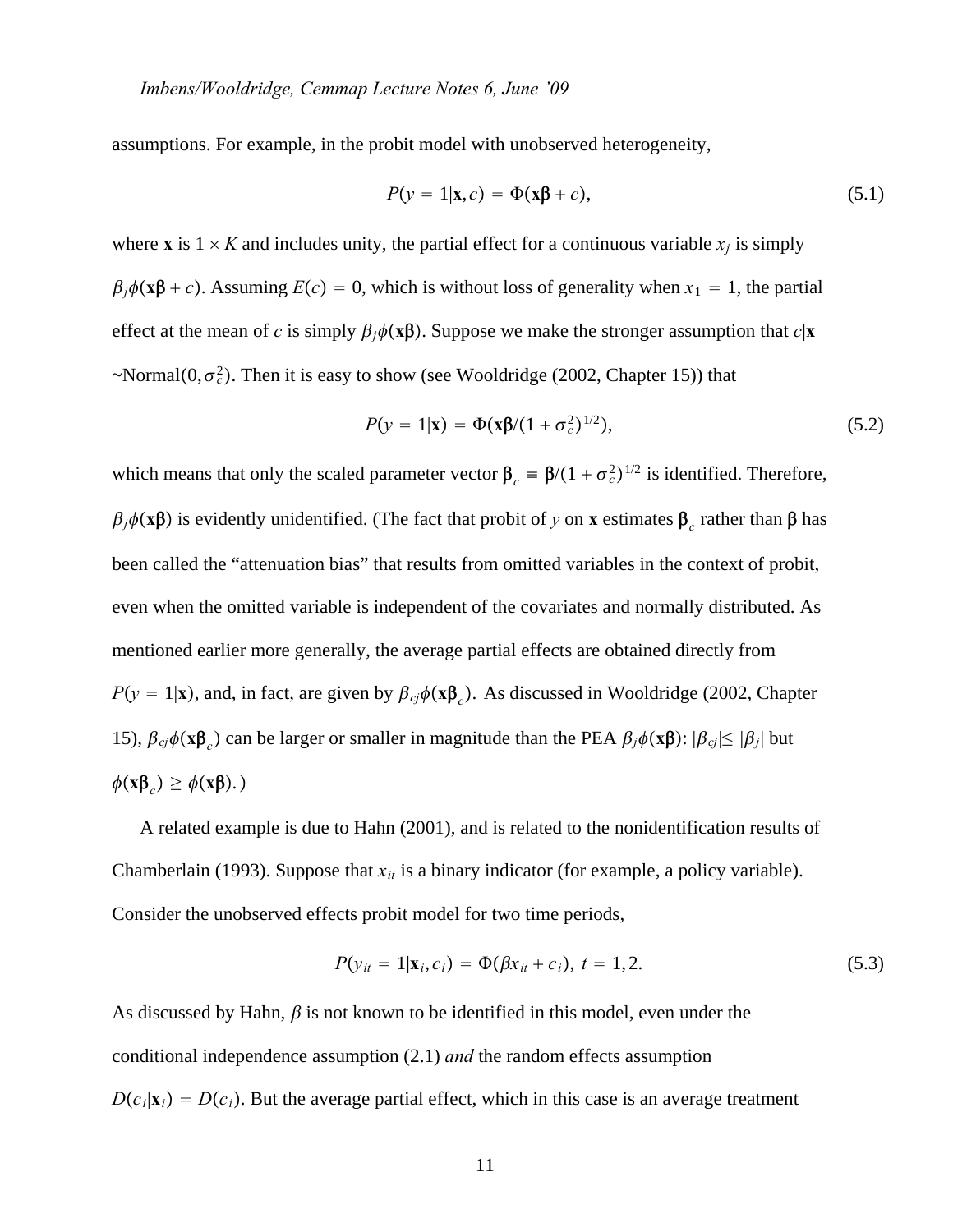effect, is simply  $\tau = E[\Phi(\beta + c_i)] - E[\Phi(c_i)]$ . By the general result cited earlier,  $\tau$  is consistently estimated (in fact, unbiasedly estimated) by using a difference of means for the treated and untreated groups, for either time period. (If treatment is only in the second time period, as in Hahn (2001), then the difference must be for the second time period.) In fact, as discussed in Wooldridge (2005a), identification of the APE holds if we replace  $\Phi$  with an unknown function *G* and allow  $D(c_i|\mathbf{x}_i) = D(c_i|\mathbf{\bar{x}}_i)$ . But the parameters are still not identified.

The previous examples raise the following question: Are we focusing too much on parameters in nonlinear models with unobserved heterogeneity? The answer seems to be yes, but with qualifications. Consider a third example, due to Wooldridge (2005c). The binary variable *y* is determined by the index model  $y = 1[x\beta + u > 0]$ , where  $u|\mathbf{x}$  $\sim$ Normal(0,  $\exp(2x_1\delta)$ ), where  $x_1$  is a subset of x that does not contain an intercept. This model is often called a *heteroskedastic probit* model. Of course,  $\beta$  and  $\delta$  are estimable by MLE because  $P(y = 1|\mathbf{x}) = \Phi[\exp(-\mathbf{x}_1 \delta) \mathbf{x} \beta]$ . However, the APE for, say, the continuous variable  $x_i$ is *not* obtained by differentiating  $P(y = 1|\mathbf{x})$  with respect to  $x_i$ ; in fact, as is well known, this derivative can have a sign different from the sign of  $\beta_i$ . Instead, the average structural function is consistently estimated by

$$
\widehat{ASF}(\mathbf{x}) = \left\{ N^{-1} \sum_{i=1}^N \Phi[\exp(-\mathbf{x}_{i1}\hat{\mathbf{\delta}})\mathbf{x}\hat{\mathbf{\beta}}] \right\},\,
$$

and the partial derivative with respect to  $x_i$  always has the same sign as  $\hat{\beta}_i$ . Notice how the ASF averages across the argument  $\mathbf{x}_{i1}$  in the heteroskedasticity function. That comes about because we can write  $ASF(\mathbf{x}) = E_{\mathbf{x}_{i1}} \{ E(1[\mathbf{x}\mathbf{\beta} + u_i > 0] | \mathbf{x}_{i1}) \} = E \{ \Phi[\exp(-\mathbf{x}_{i1} \delta) \mathbf{x} \mathbf{\beta}] \}$ . The point of this example is that in this case the parameters actually give us the APEs up to the same, positive factor (which depends on the parameters and **x**), and so the sign of the  $\beta_i$  gives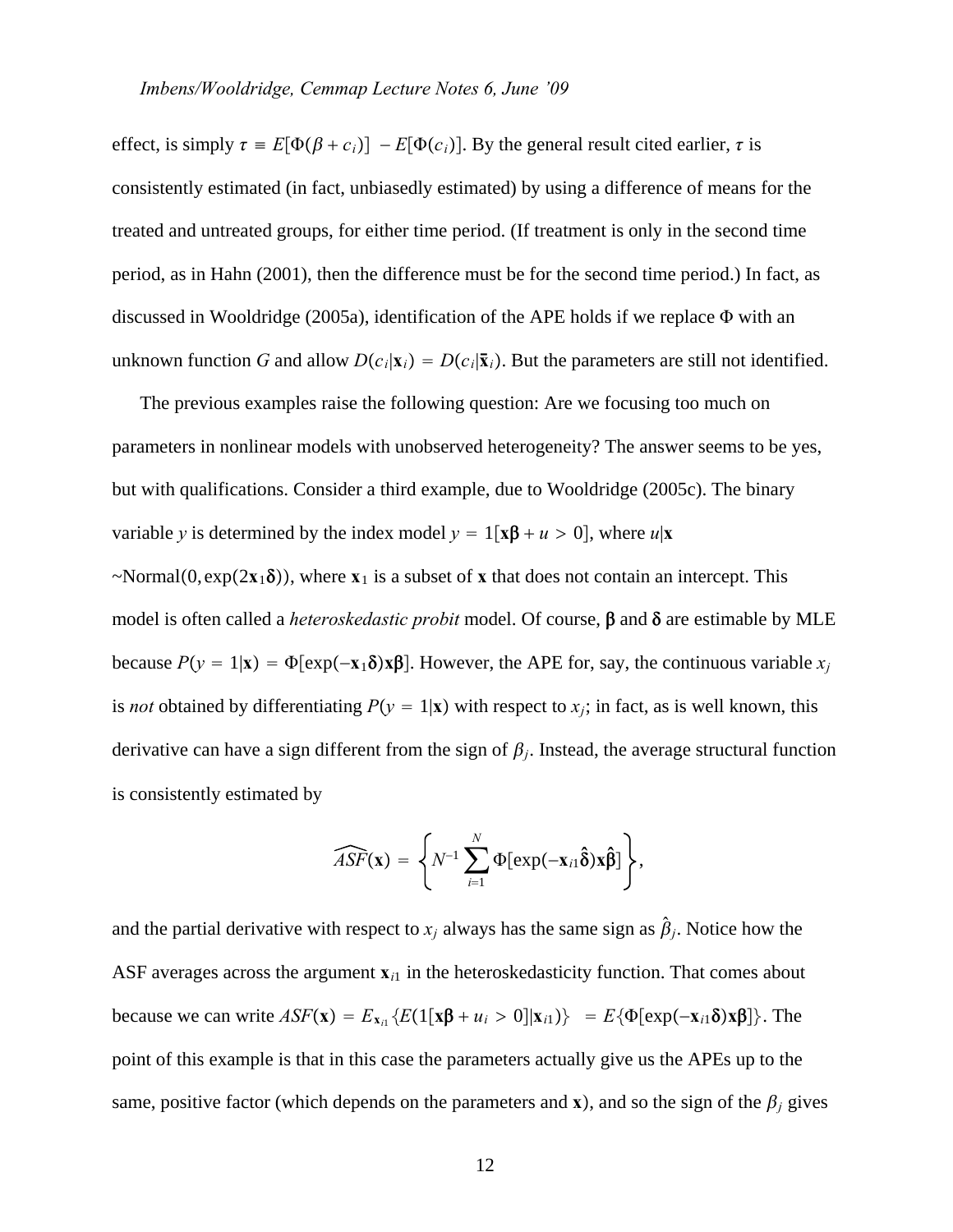#### *Imbens/Wooldridge, Cemmap Lecture Notes 6, June '09*

us the direction of the effect on the APE, and ratios of parameters on continuous variables provide the relative APEs. By contrast, if we blindly differentiate  $\Phi[\exp(-\mathbf{x}_1 \delta) \mathbf{x} \beta]$  with respect to  $x_i$  and  $x_j$  appears in  $x_1$ , the resulting expression is not the APE. In other words, parameters tell us more than derivatives in this case. Of course, we will prefer to take derivatives of the appropriate function in (5.4), thereby getting consistent estimates of the APEs. See Wooldridge (2005c) for further discussion of this kind of example, including the negative finding that the is no way to distinguish between the heteroskedastic probit model and a model with random slope coefficients. (And, in the latter case, we *do* obtain the APEs by differentiating  $P(y = 1|\mathbf{x})$ with respect to  $x_i$ .)

Returning to the panel data case, we can establish identification of average partial effects much more generally. Assume only that the strict exogeneity assumption (2.1) holds along with  $D(c_i|\mathbf{x}_i) = D(c_i|\mathbf{\bar{x}}_i)$ . These two assumptions are sufficient to identify the APEs. To see why, note that the average structural function at time *t* can be written as

$$
\text{ASF}_t(\mathbf{x}_t) = \text{E}_{\mathbf{c}_i}[m_t(\mathbf{x}_t, \mathbf{c}_i)] = \text{E}_{\bar{\mathbf{x}}_i}\{\text{E}[m_t(\mathbf{x}_t, \mathbf{c}_i)|\bar{\mathbf{x}}_i]\} = \text{E}_{\bar{\mathbf{x}}_i}[r_t(\mathbf{x}_t, \bar{\mathbf{x}}_i)],\tag{5.4}
$$

where  $r_t(\mathbf{x}_t, \bar{\mathbf{x}}_i) = E[m_t(\mathbf{x}_t, \mathbf{c}_i)|\bar{\mathbf{x}}_i]$ . It follows that, given an estimator  $\hat{r}_t(\cdot, \cdot)$  of the function  $r_t(\cdot, \cdot)$ , the ASF can be estimated as

$$
\widehat{\text{ASF}}_t(\mathbf{x}_t) \equiv N^{-1} \sum_{i=1}^N \hat{r}_t(\mathbf{x}_t, \mathbf{\bar{x}}_i), \tag{5.5}
$$

and then we can take derivatives or changes with respect to the entries in  $\mathbf{x}_t$ . Notice that (5.4) holds without the strict exogeneity assumption (2.1) or the assumption  $D(c_i|\mathbf{x}_i) = D(c_i|\mathbf{\bar{x}}_i)$ . However, these assumptions come into play in our ability to estimate  $r_t(\cdot, \cdot)$ . If we combine  $(2.1)$  and  $(4.3)$  we have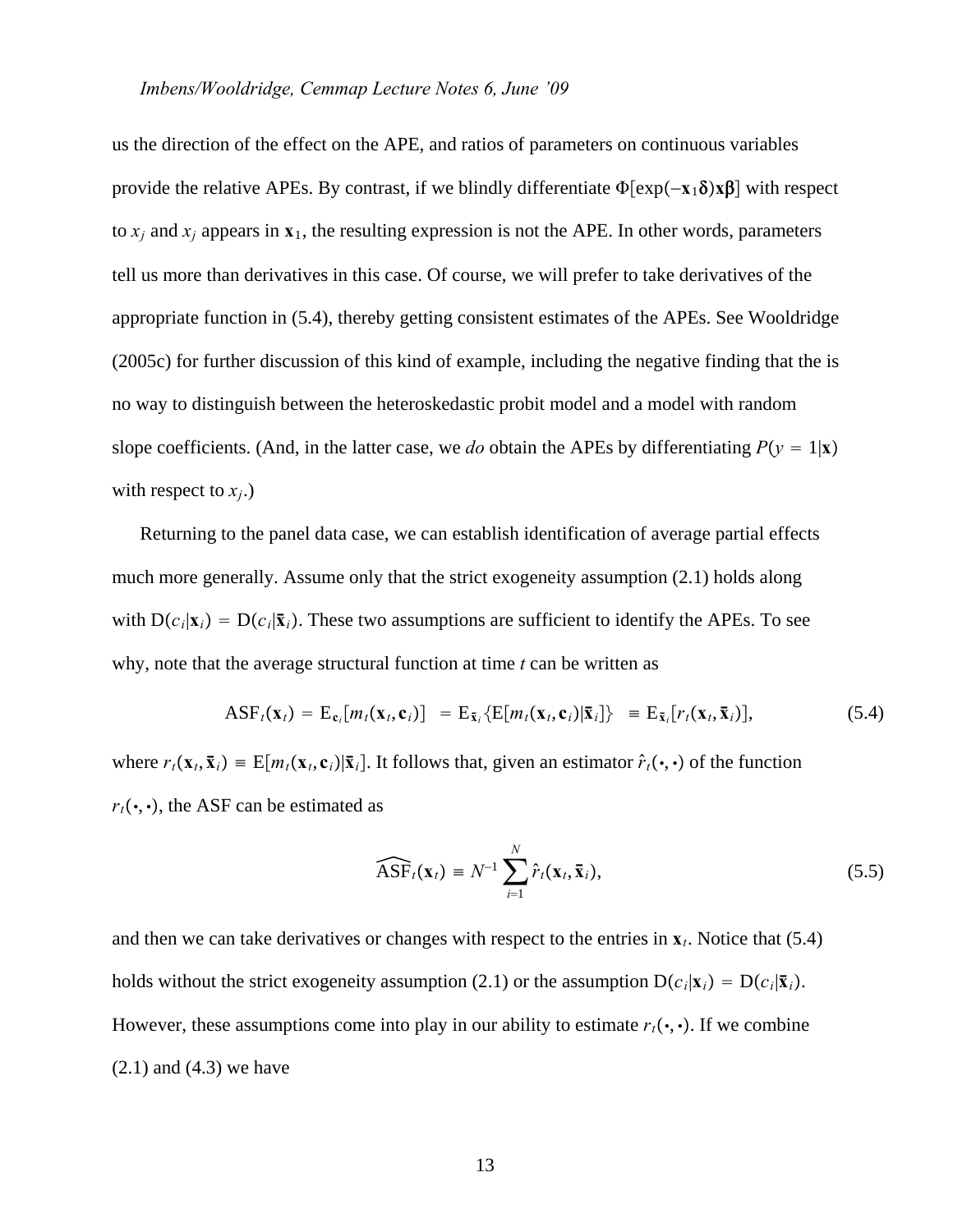*Imbens/Wooldridge, Cemmap Lecture Notes 6, June '09*

$$
E(y_{it}|\mathbf{x}_i) = E[E(y_{it}|\mathbf{x}_i, \mathbf{c}_i)|\mathbf{x}_i] = E[m_t(\mathbf{x}_{it}, \mathbf{c}_i)|\mathbf{x}_i] = \int m_t(\mathbf{x}_{it}, \mathbf{c}) dF(\mathbf{c}|\mathbf{x}_i)
$$
  
= 
$$
\int m_t(\mathbf{x}_{it}, \mathbf{c}) dF(\mathbf{c}|\bar{\mathbf{x}}_i) = r_t(\mathbf{x}_{it}, \bar{\mathbf{x}}_i),
$$
 (5.6)

where  $F(c|\mathbf{x}_i)$  denotes the cdf of  $D(c_i|\mathbf{x}_i)$  (which can be a discrete, continuous, or mixed distribution), the second equality follows from (2.1), the fourth equality follows from assumption (4.3), and the last equality folllows from the definition of  $r_t(\cdot, \cdot)$  Of course, because  $E(y_{it}|\mathbf{x}_i)$  depends only on  $(\mathbf{x}_{it}, \mathbf{\bar{x}}_i)$ , we must have

$$
E(y_{it}|\mathbf{x}_{it}, \mathbf{\bar{x}}_i) = r_t(\mathbf{x}_{it}, \mathbf{\bar{x}}_i). \tag{5.7}
$$

Further,  $\{x_{it}: t = 1, ..., T\}$  is assumed to have time variation, and so  $x_{it}$  and  $\bar{x}_i$  can be used as separate regressors even in a fully nonparametric setting.

Altonji and Matskin (2005).use this idea more generally, and focus on estimating the local average response. Wooldridge (2005a) used  $D(c_i|\mathbf{x}_i) = D(c_i|\mathbf{\bar{x}}_i)$  generally in the case  $\mathbf{x}_{it}$  is discrete, in which case a full nonparametric analysis is easy. When

$$
D(\mathbf{c}_i|\mathbf{x}_i) = D(\mathbf{c}_i|\mathbf{w}_i)
$$
 (5.8)

for  $w_i$  a function of  $x_i$ , Altonji and Matzkin (2005) show that the LAR can be obtained as

$$
\int \frac{\partial r_t(\mathbf{x}_t, \mathbf{w})}{\partial x_{tj}} dK_t(\mathbf{w}|\mathbf{x}_t),
$$
\n(5.9)

where  $r(\mathbf{x}_t, \mathbf{w}) = E(y_{it} | \mathbf{x}_{it} = \mathbf{x}_t, \mathbf{w}_i = \mathbf{w})$  and  $K_t(\mathbf{w} | \mathbf{x}_t)$  is the cdf of  $D(\mathbf{w}_i | \mathbf{x}_{it} = \mathbf{x}_t)$ . Altonji and Matskin demonstrate how to estimate the LAR based on nonparametric estimation of  $E(y_{it}|\mathbf{x}_{it}, \mathbf{w}_i)$  followed by "local" averaging, that is, averaging  $\partial r(y_{it}|\mathbf{x}_t, \mathbf{w}_i)/\partial x_{ti}$  over observations *i* with  $\mathbf{x}_{it}$  "close" to  $\mathbf{x}_{t}$ .

This analysis demonstrates that APEs are nonparametrically identified under the conditional mean version of strict exogeneity,  $E(y_{it}|\mathbf{x}_i, \mathbf{c}_i) = E(y_{it}|\mathbf{x}_i, \mathbf{c}_i)$ , and (5.8), at least for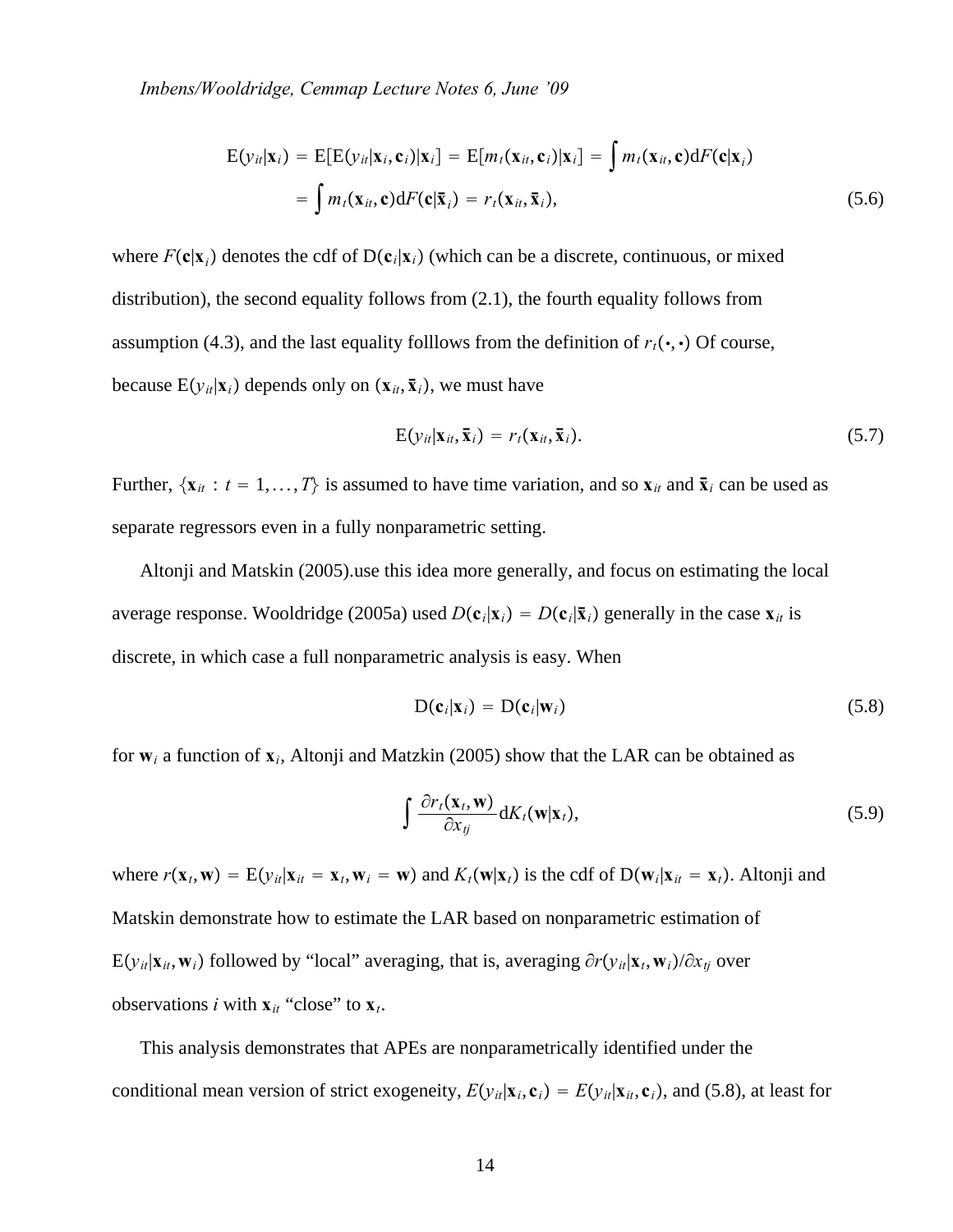time-varying covariates if  $w_i$  is restricted in some way. In fact, we can identify the APEs for a single time period with just one year of data on *y*. We only need to obtain  $w_i$  (with  $w_i = \bar{x}_i$ ) the leading case) and, in effect, include it as a control. Of course, efficiency would be gained by assuming some stationarity across *t* and using a pooled method.

# **6**. **Dynamic Models**

General models with only sequentially exogenous variables are difficult to deal with. Arellano and Carrasco (2003) consider probit models. Wooldridge (2000) suggests a strategy the requires modeling the dynamic distribution of the variables that are not strictly exogenous.

Much more is known about models with lagged dependent variables and otherwise strictly exogenous variables. So, we start with a model for

$$
D(\mathbf{y}_{it}|\mathbf{z}_{it}, \mathbf{y}_{i,t-1}, \dots, \mathbf{z}_{i1}, \mathbf{y}_{i0}, \mathbf{c}_i), t = 1, \dots, T,
$$
\n(6.1)

which we assume also is  $D(\mathbf{y}_{i}|\mathbf{z}_{i}, \mathbf{y}_{i,t-1}, \dots, \mathbf{y}_{i}, \mathbf{y}_{i0}, \mathbf{c}_{i})$  where  $\mathbf{z}_{i}$  is the entire history

 $\{z_{it}: t = 1, \ldots, T\}$ . This is the sense in which the  $z_{it}$  are strictly exogenous.

Suppose this model depends only on  $(\mathbf{z}_{it}, \mathbf{y}_{i,t-1}, \mathbf{c}_i)$ , so  $f_t(\mathbf{y}_t | \mathbf{z}_t, \mathbf{y}_{t-1}, \mathbf{c}; \theta)$ . The joint density of  $(\mathbf{y}_{i1}, \dots, \mathbf{y}_{iT})$  given  $(\mathbf{y}_{i0}, \mathbf{z}_i, \mathbf{c}_i)$  is

$$
\prod_{t=1}^{T} f_t(\mathbf{y}_t|\mathbf{z}_t, \mathbf{y}_{t-1}, \mathbf{c}; \boldsymbol{\theta}).
$$
\n(6.2)

The problem with using this for estimation is the presence of  $c_i$  along with the initial condition,  $y_{i0}$ . Several approaches have bee suggestd: (i) Treat the  $c_i$  as parameters to estimate (incidental parameters problem, although recent research has attempted to reduce the asymptotic bias in the partial effects). (ii) Try to estimate the parameters without specifying conditional or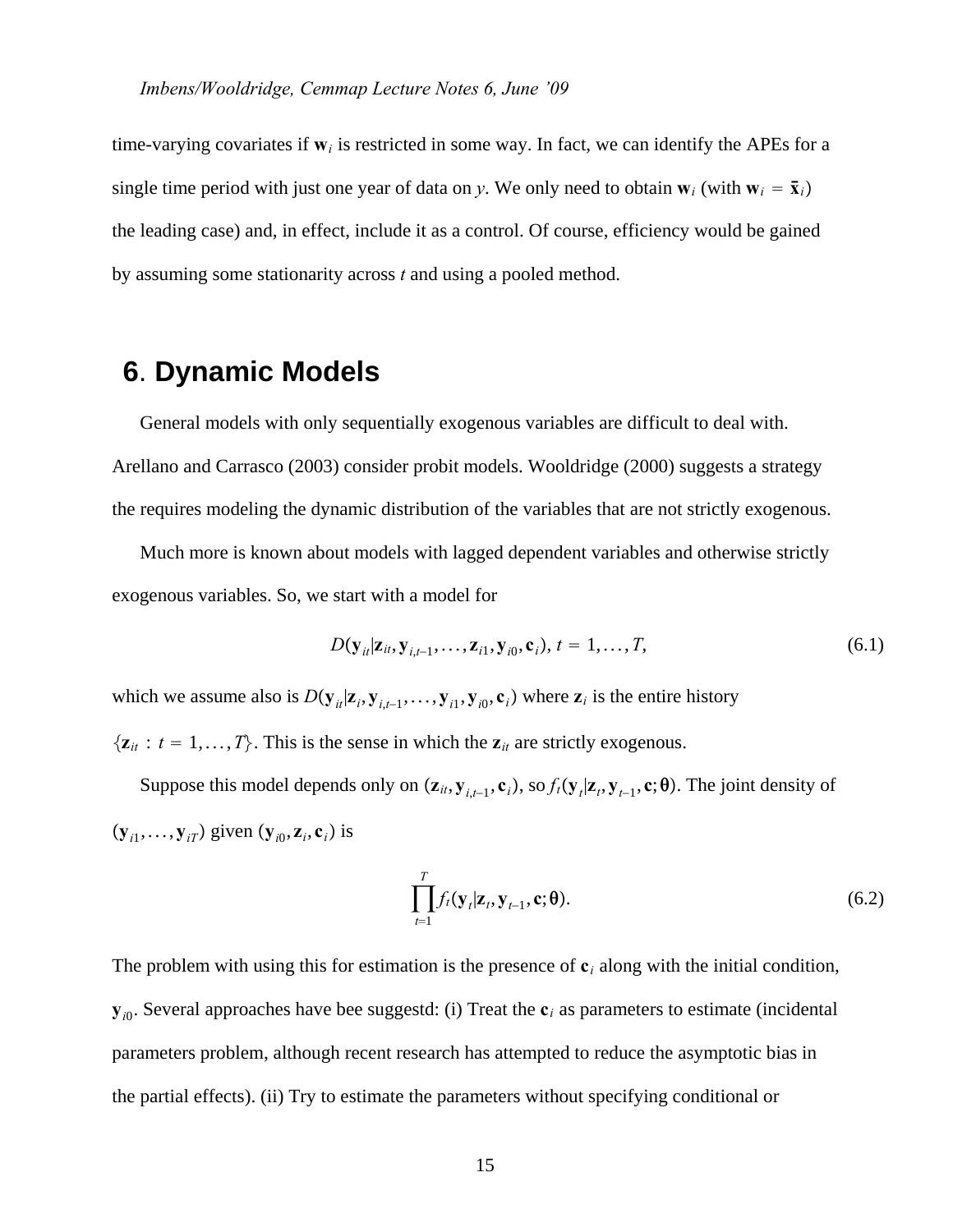unconditional distributions for *ci*. (Available in some special cases covered below, but other restrictions are needed. And, generally, cannot estimate partial effects.). (iii) Find or, more practically, approximate  $D(\mathbf{y}_{i0}|\mathbf{c}_i, z_i)$  and then model  $D(\mathbf{c}_i|\mathbf{z}_i)$ . After integrating out  $c_i$  we obtain the density for  $D(\mathbf{y}_{i0}, \mathbf{y}_{i1}, \dots, \mathbf{y}_{iT}|\mathbf{z}_i)$  and we can use MLE (conditional on  $z_i$ ), (iv) Model  $D(c_i|\mathbf{y}_{i0}, \mathbf{z}_i)$ . After integrating out  $c_i$  we obtain the density for  $D(\mathbf{y}_{i1}, \dots, \mathbf{y}_{iT}|\mathbf{y}_{i0}, \mathbf{z}_i)$ , and we can use MLE (conditional on  $(y_{i0}, z_i)$ ). As shown by Wooldridge (2005b), in some leading cases – probit, ordered probit, Tobit, Poisson regression – there is a density  $h(c|y_0, z)$  that mixes with the density  $f(\mathbf{y}_1,\ldots,\mathbf{y}_T|\mathbf{y}_0,\mathbf{z},\mathbf{c})$  to produce a log-likelihood that is in a common family and carried out by standard software.

If  $m_t(\mathbf{x}_t, \mathbf{c}, \mathbf{\theta})$  is the mean function  $E(y_t|\mathbf{x}_t, \mathbf{c})$  for a scalar  $y_t$ , then average partial effects are easy to obtain. The average structural function is

$$
ASF(\mathbf{x}_t) = E_{c_i}[m_t(\mathbf{x}_t, \mathbf{c}_i, \theta)] = E\bigg\{\bigg[\int m_t(\mathbf{x}_t, \mathbf{c}, \theta)h(\mathbf{c}|\mathbf{y}_{i0}, \mathbf{z}_i, \gamma)d\mathbf{c}\bigg]|\mathbf{y}_{i0}, \mathbf{z}_i\bigg\}.
$$
(6.3)

The term inside the brackets, say  $r_t$ ( $\mathbf{x}_t$ ,  $y_{i0}$ ,  $\mathbf{z}_i$ ,  $\theta$ , $\gamma$ ) is available, at least in principle, because  $m_t$ () and  $h$ () have been specified. Often, they have simple forms, in fact. Generally, it can be simulated. In any case,  $ASF(\mathbf{x}_t, \boldsymbol{\theta})$  is consistently estimated by

$$
\widehat{ASF}(\mathbf{x}_t) = N^{-1} \sum_{t=1}^T r_t(\mathbf{x}_t, y_{i0}, \mathbf{z}_i, \hat{\boldsymbol{\theta}}, \hat{\boldsymbol{\gamma}}).
$$

Partial derivatives and differences with respect to elements of  $x_t$  (which, remember, can include *yt*−1) can be computed. With large *N* and small *T*, the panel data bootstrap can be used for standard errors and inference.

## **7**. **Applications to Specific Models**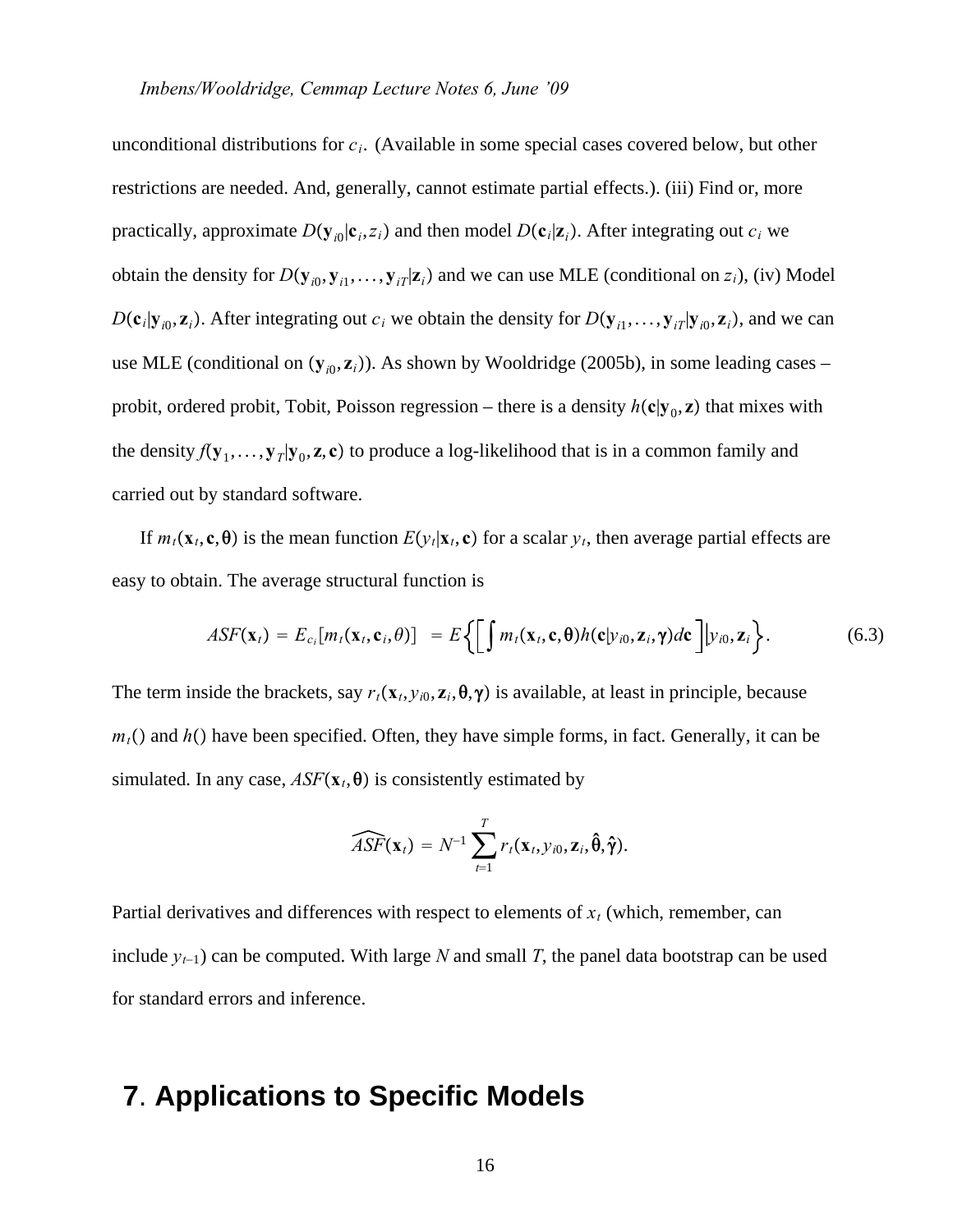We now turn to some common parametric models and highlight the difference between estimation partial effects at different values of the heterogeneity and estimating average partial effects. An analysis of Tobit models follows in a very similar way to those in the following two sections. See Wooldridge (2002, Chapter 16) and Honoré and Hu (2004).

## **7**.**1 Binary and** "**Fractional**" **Response Models**

We start with the standard specification for the unobserved effects (UE) probit model, which is

$$
P(\mathbf{y}_{it} = 1 | \mathbf{x}_{it}, c_i) = \Phi(\mathbf{x}_{it} \mathbf{\beta} + c_i), t = 1, \dots, T,
$$
\n
$$
(7.1)
$$

where **x***it* does not contain an overall intercept but would usually include time dummies. We cannot identify  $\beta$  or the APEs without further assumptions. The traditional RE probit models imposes a strong set of assumptions: strict exogeneity, conditional serial independence, and independence between  $c_i$  and  $\mathbf{x}_i$  with  $c_i \sim \text{Normal}(\mu_c, \sigma_c^2)$ . Under these assumptions,  $\boldsymbol{\beta}$  and the parameters in the distribution of  $c_i$  are identified and are consistently estimated by full MLE (conditional on **x***i*.

We can relax independence between  $c_i$  and  $\mathbf{x}_i$  using the Chamberlain-Mundlak device under conditional normality:

$$
c_i = \psi + \bar{\mathbf{x}}_i \xi + a_i, a_i | \mathbf{x}_i \sim \text{Normal}(0, \sigma_a^2), \tag{7.2}
$$

where the time average is often used to save on degrees of freedom. We can relax (7.2) and allow Chamberlain's (1980) more flexible device:

$$
c_i = \psi + \mathbf{x}_i \boldsymbol{\xi} + a_i = \psi + \mathbf{x}_{i1} \boldsymbol{\xi}_1 + \dots + \mathbf{x}_{iT} \boldsymbol{\xi}_T + a_i
$$
\n(7.3)

Even when the  $\xi_r$  seem to be very different, the Mundlak restriction can deliver similar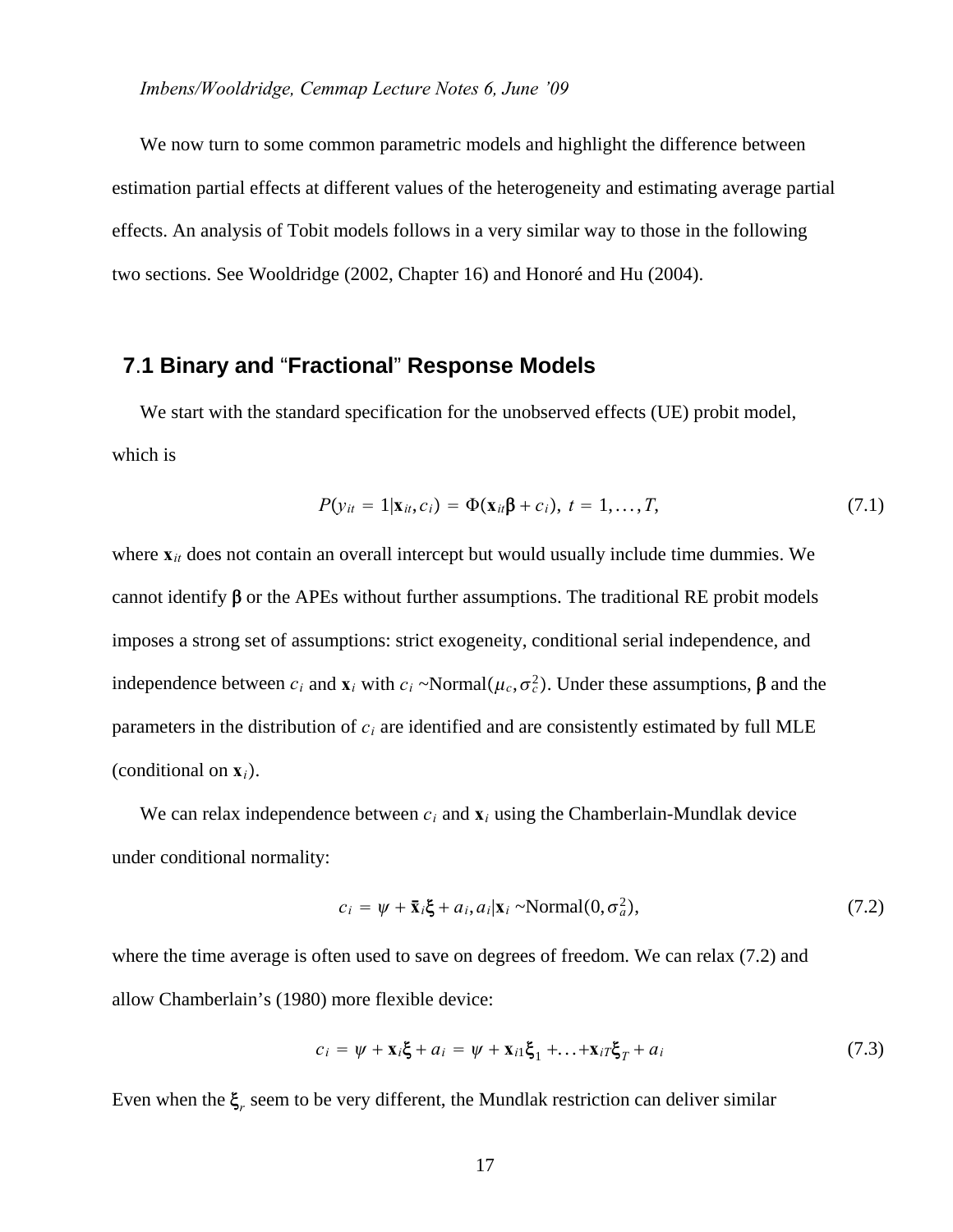estimates of the other parameters and the APEs. (In the linear case, they both produce the usual FE estimator of  $\beta$ .)

If we still assume conditional serial independence then all parameters are identified. We can estimate the mean of  $c_i$  as  $\hat{\mu}_c = \hat{\psi} + \left(N^{-1} \sum_{i=1}^N \bar{x}_i\right) \hat{\xi}$  and the variance as  $\hat{\sigma}_c^2 = \hat{\xi}'(N^{-1}\sum_{i=1}^N \bar{x}_i' \bar{x}_i)\hat{\xi} + \hat{\sigma}_a^2$ . Of course,  $c_i$  is not generally normally distributed unless  $\bar{x}_i \xi$  is. The approximation might get better as *T* gets large. In any case, we can plug in values of *c* that are a certain number of estimated standard deviations from  $\hat{\mu}_c$ , say  $\hat{\mu}_c \pm \hat{\sigma}_c$ .

The APEs are identified from the ASF, which is consistently estimated as

$$
\widehat{\text{ASF}}(\mathbf{x}_t) = N^{-1} \sum_{i=1}^N \Phi(\mathbf{x}_t \hat{\beta}_a + \hat{\psi}_a + \bar{\mathbf{x}}_i \hat{\xi}_a)
$$
(7.4)

where, for example,  $\hat{\beta}_a = \hat{\beta}/(1 + \hat{\sigma}_a^2)^{1/2}$ . The derivatives or changes of  $\widehat{ASF}(x_t)$  with respect to elements of  $\mathbf{x}_t$  can be compared with fixed effects estimates from a linear model. Often, if we also average out across  $\mathbf{x}_{it}$ , the linear FE estimates are similar to the averaged effects.

As we discussed generally in Section 5, the APEs are defined without the conditional serial independence assumption. Without  $D(y_{i1},..., y_{iT}|\mathbf{x}_i, c_i) = \prod$  $t = 1$ *T*  $D(y_{it}|\mathbf{x}_{it}, c_i)$ , we can still estimate

the scaled parameters because

$$
P(y_{it} = 1|\mathbf{x}_i) = \Phi(\mathbf{x}_{it}\beta_a + \psi_a + \bar{\mathbf{x}}_i\xi_a),
$$
\n(7.5)

and so pooled probit consistently estimates the scaled parametes. (Time dummies have been supressed for simplicity.) Now we have direct estimates of  $\beta_a$ ,  $\psi_a$ , and  $\xi_a$ , and we insert those directly into (7.4).

Using pooled probit can be inefficient for estimating the scaled parameters, whereas the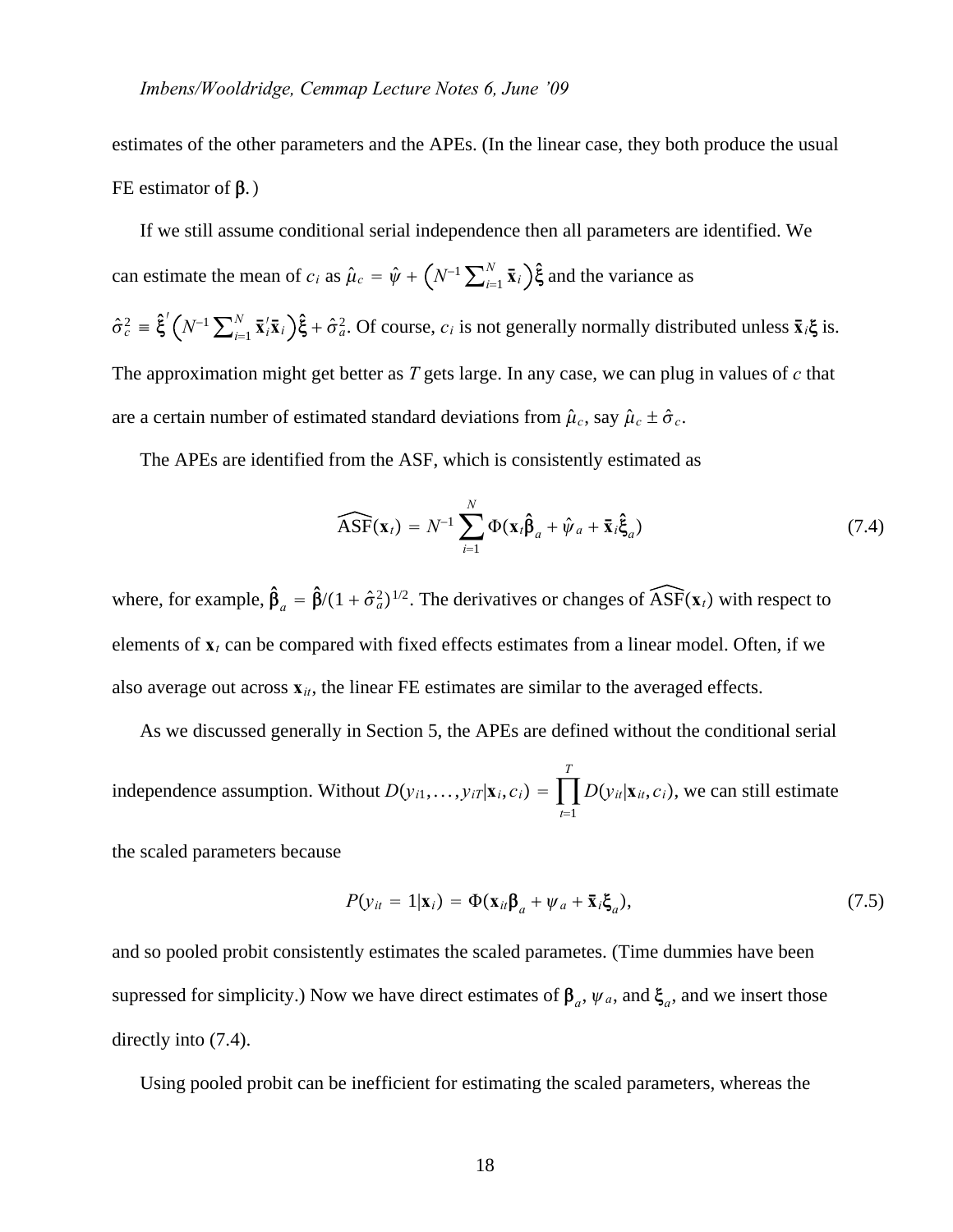full MLE is efficient but not (evidently) robust to violation of the conditional serial independence assumption. It is possible to estimate the parameters more efficiently than pooled probit that is still consistent under the same set of assumptions. One possibility is minimum distance estimation. That is, estimate a separate models for each *t*, and then impose the restrictions using minimum distance methods. (This can be done with or without the Mundlak device.)

A different approach is to apply the so called "generalized estimating equations" (GEE) approach. Briefly, GEE applied to panel data is essentially weighted multivariate nonlinear least squares (WMNLS) with explicit recognition that the weighting matrix might not be the inverse of the conditional variance matrix. In most nonlinear panel data models, obtaining the actual matrix  $Var(\mathbf{y}_i|\mathbf{x}_i)$  is difficult, if not impossible, because integrating out the heterogeneity does not deliver a closed form. The GEE approach uses  $Var(v_i|\mathbf{x}_i)$  implied by the specific distribution – in the probit case, we have the correct conditional variances,

$$
Var(y_{it}|\mathbf{x}_i) = \Phi(\mathbf{x}_{it}\boldsymbol{\beta}_a + \psi_a + \bar{\mathbf{x}}_i\boldsymbol{\xi}_a)[1 - \Phi(\mathbf{x}_{it}\boldsymbol{\beta}_a + \psi_a + \bar{\mathbf{x}}_i\boldsymbol{\xi}_a)] \equiv v_{it}.
$$
 (7.6)

The "working" correlation matrix oftenusually specified as "exchangeable,"

$$
Corr(e_{it}, e_{is}|\mathbf{x}_i) \cdot \cdot = \cdot \cdot \rho, \tag{7.7}
$$

where  $e_{it} = [y_{it} - \Phi(\mathbf{x}_{it} \mathbf{\beta}_a + \psi_a + \bar{\mathbf{x}}_i \xi_a)]v_{it}^{1/2}$  is the standardized error. Or, each pair  $(t, s)$  is allowed to have its own correlation but which is assumed to be independent of  $\mathbf{x}_i$ ("unstructured"). The conditional correlation  $Corr(e_{it}, e_{is}|\mathbf{x}_i)$  is not constant, but that is the working assumption. The hope is to improve efficiency over the pooled probit estimator while maintaining the robustness of the pooled estimator. (The full RE probit estimator is not robust to serial dependence.) A robust sandwich matrix is easily computed provided the conditional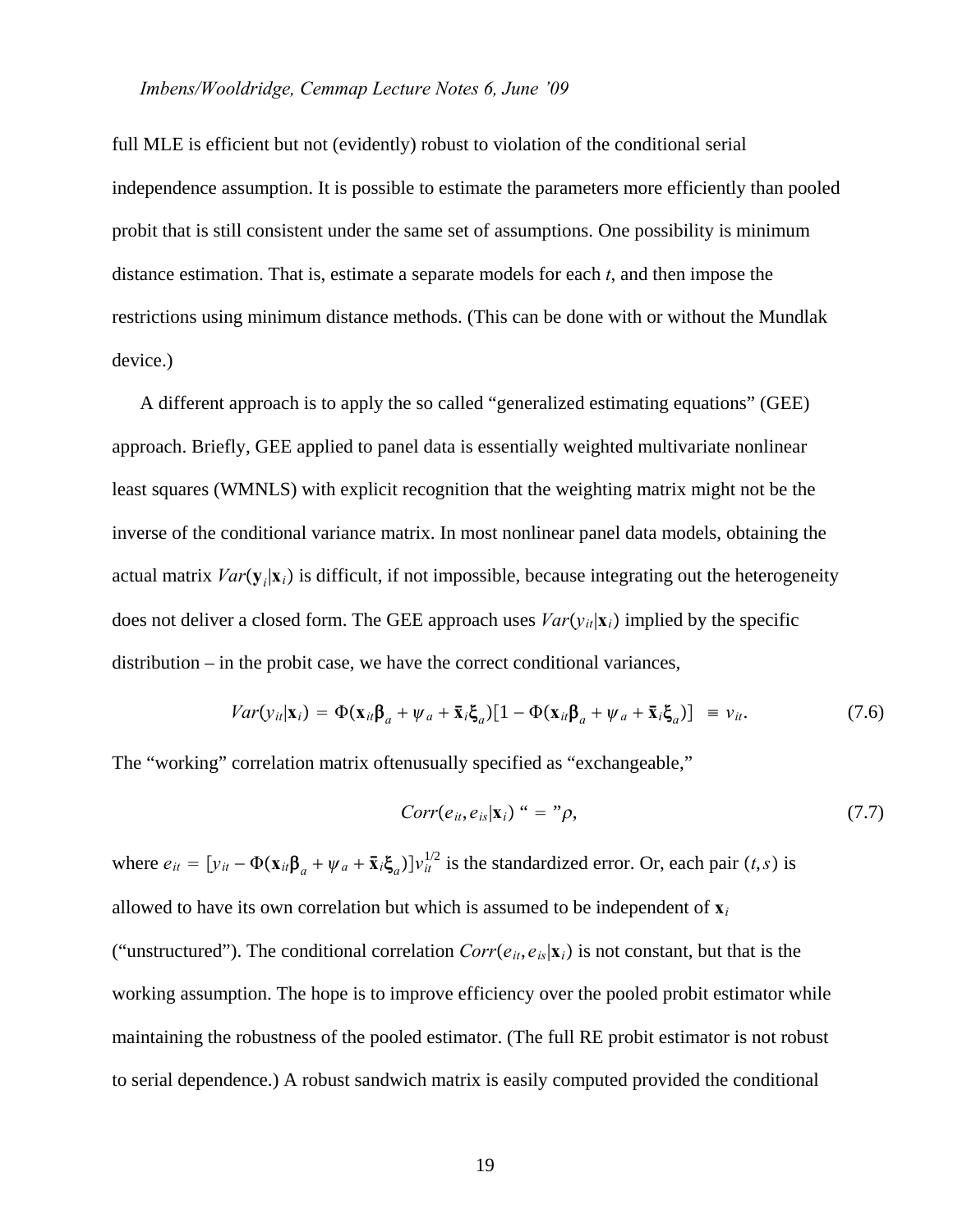mean function (in this case, response probability) is correctly specified.

Because the Bernoulli log-likelihood is in the linear exponential family (LEF), exactly the same methods can be applied if  $0 \le y_{it} \le 1$  – that is,  $y_{it}$  is a "fractional" response – but where the model is for the conditional mean:  $E(y_{ii}|\mathbf{x}_{ii}, c_i) = \Phi(\mathbf{x}_{ii}\mathbf{\beta} + c_i)$ . Pooled "probit" or minimum distance estimation or GEE can be used. Now, however, we must make inference robust to *Var* $(v_{it}|\mathbf{x}_{it}, \bar{\mathbf{x}}_i)$  not having the probit form. (There are cases where  $Var(v_{it}|\mathbf{x}_{it}, \bar{\mathbf{x}}_i)$  is proportional to (7.6), and so it still makes sense to use the probit quasi-log-likelihood. Pooled nonlinear regression is another possibility or weighted multivariate nonlinear regression are also possible and a special case of GEE.)

A more radical suggestion, but in the spirit of Altonji and Matzkin (2005) and Wooldridge (2005a), is to just use a flexible model for  $E(y_{it}|\mathbf{x}_{it}, \mathbf{\bar{x}}_i)$  directly. For example, if  $y_{it}$  is binary, or a fractional response,  $0 \le y_{it} \le 1$ , we might just specify a flexible parametric model, such as

$$
E(y_{it}|\mathbf{x}_{it},\mathbf{\bar{x}}_i) = \Phi[\theta_t + \mathbf{x}_{it}\mathbf{\beta} + \mathbf{\bar{x}}_i\mathbf{\gamma} + (\mathbf{\bar{x}}_i \otimes \mathbf{\bar{x}}_i)\mathbf{\delta} + (\mathbf{x}_{it} \otimes \mathbf{\bar{x}}_i)\mathbf{\eta}],
$$
(7.8)

or the "heteroskedastic probit" model

$$
E(y_{it}|\mathbf{x}_{it}, \mathbf{\bar{x}}_i) = \Phi[(\theta_t + \mathbf{x}_{it}\mathbf{\beta} + \mathbf{\bar{x}}_i\mathbf{\gamma})\exp(-\mathbf{\bar{x}}_i\mathbf{\eta})]. \tag{7.9}
$$

If we write either of these functions as  $r_t(\mathbf{x}_t, \bar{\mathbf{x}})$  then the average structural function is estimated as  $\widehat{ASF}_t(\mathbf{x}_t) = N^{-1} \sum_{i=1}^N \hat{r}_t(\mathbf{x}_t, \bar{\mathbf{x}}_i)$ , where the "^" indicates that we have substituted in the parameter estimates. We can let all parameters depend on *t*, or we can estimate the parameters separately for each *t* and then use minimum distance estimation to impose the parameter restrictions. The justification for using, say, (7.8) is that we are interested in the average partial effects, and how parameters appear is really not the issue. Even though (7.8) cannot be derived from  $E(y_{it}|\mathbf{x}_{it}, c_i) = \Phi(\mathbf{x}_{it}\beta + c_i)$  or any other standard model, there is nothing sacred about this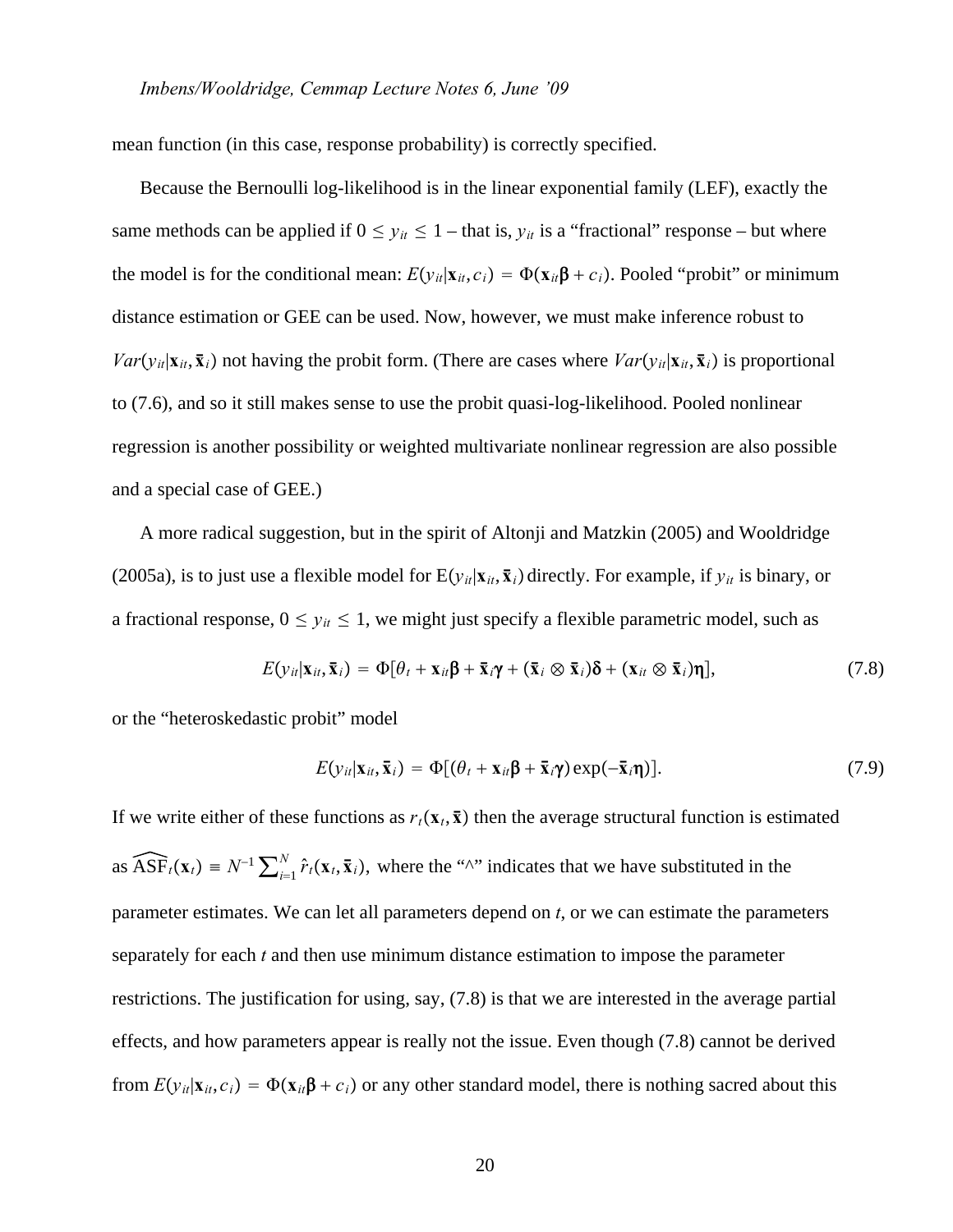formulation. In fact, it is fairly simplistic. We can view (7.8) as the approximation to the true  $E(y_{it}|\mathbf{x}_{it}, \bar{\mathbf{x}}_i)$  obtained after integrating  $c_i$  out of the unknown function  $m(\mathbf{x}_i, c_i)$ . (We could formalize this process by using series estimation, as in Newey (1988), where the number of terms is allowed to grow with *N*.) This is the same argument used by, say, Angrist (2001) in justifying linear models for limited dependent variables when the focus on primarily on average effects.

The argument is essentially unchanged if we replace  $\bar{\mathbf{x}}_i$  with other statistics  $\mathbf{w}_i$ . For example, we might run, for each *i*, the regression  $\mathbf{x}_{it}$  on 1, *t*,  $t = 1, \ldots, T$  and use the intercept and slope (on the time trend) as the elements of  $w_i$ . Or, we can use sample variances and covariances for each *i*, along with the sample mean. Or, we can use initial values and average growth rates. The key condition is  $D(c_i|\mathbf{x}_i) = D(c_i|\mathbf{w}_i)$ , and then we need sufficient variation in  $\{x_{it}: t = 1, ..., T\}$  not explained by  $w_i$  for identification. (Naturally, as we expand  $w_i$ , the number of time periods required generally increases.)

Of course, once we just view (7.8) as an approximation, we can are justified in using the logistic function, say

$$
E(y_{it}|\mathbf{x}_{it},\mathbf{\bar{x}}_i) = \Lambda[\theta_t + \mathbf{x}_{it}\mathbf{\beta} + \mathbf{\bar{x}}_i\mathbf{\gamma} + (\mathbf{\bar{x}}_i \otimes \mathbf{\bar{x}}_i)\mathbf{\delta} + (\mathbf{x}_{it} \otimes \mathbf{\bar{x}}_i)\mathbf{\eta}],
$$
(7.10)

where  $\Lambda(z) = \exp(z)/[1 + \exp(z)]$ , which, again, can be applied to binary or fractional responses. The focus on partial effects that average out the heterogeneity can be liberating in that it means the step of specifying  $E(y_{it}|\mathbf{x}_{it}, \mathbf{c}_i)$  is largely superfluous, and, in fact, can get in the way of pursuing a suitably flexible analysis. On the other hand, if we start with, say, a "structural" model such as  $P(y_i) = 1 | \mathbf{x}_i, \mathbf{c}_i) = \Phi(a_i + \mathbf{x}_i, \mathbf{b}_i)$ , which is a heterogeneous index model, then we cannot derive equations such as (7.8) or (7.9), even under the strong assumption that  $\mathbf{c}_i$  is independent of  $\mathbf{x}_i$  and multivariate normal. If we imposed the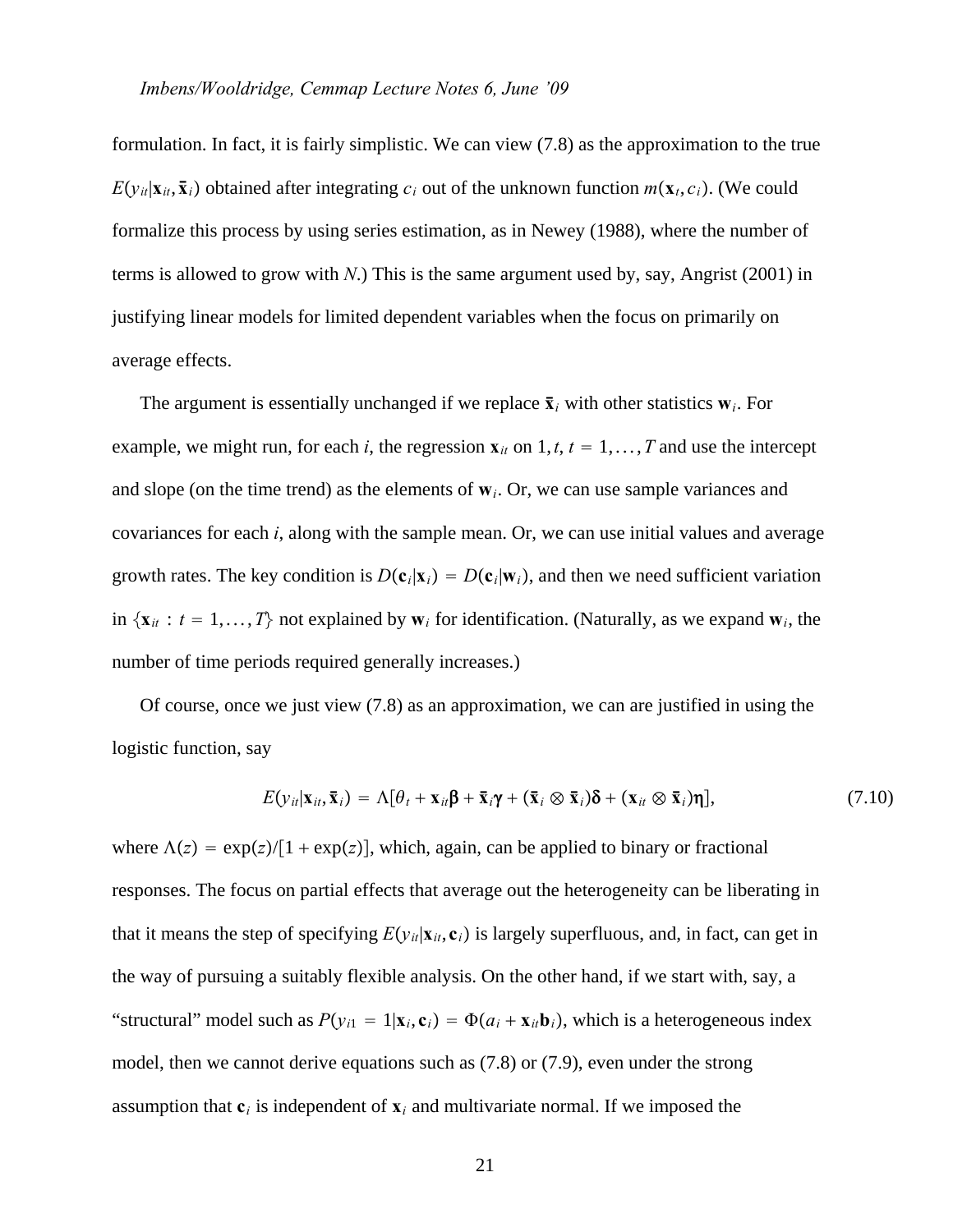Chamberlain device for the elements of  $c_i$  we can get expressions "close" to a combination of (7.8) and (7.9). Whether one is willing to simply estimate relative simple models such as (7.8) in order to estimate APEs depends on one's taste for bypassing more traditional formulations.

If we start with the logit formulation

$$
P(y_{it} = 1 | \mathbf{x}_{it}, c_i) = \Lambda(\mathbf{x}_{it} \mathbf{\beta} + c_i),
$$
\n(7.11)

then we can estimate the parameters,  $\beta$  without restricting  $D(c_i|\mathbf{x}_i)$  in any way, but we must add the conditional independence assumption. (No one has been able to show that, unlike in the linear model, or the Poisson model covered below, that the MLE that conditions on the number of successes  $n_i = \sum_{t=1}^T y_{it}$  is robust to serial dependence. It appears not to be. Plus, the binary nature of *yit* appears to be critical, so the conditional MLE cannot be applied to fractional responses even under serial independence.) Because we have not restricted  $D(c_i|\mathbf{x}_i)$ in any way, it appears that we cannot estimate average partial effects. As commonly happens in nonlinear models, if we relax assumptions about the distribution of heterogeneity, we lose the ability to estimate partial effects. We can estimate the effects of the covariates on the log-odds ratio, and relative partial effects of continuous variables. But for partial effects themselves, we do not have sensible values to plug in for *c*, and we cannot average across its distribution.

The following table summarizes the features of various approaches to estimating binary response unobserved effects models.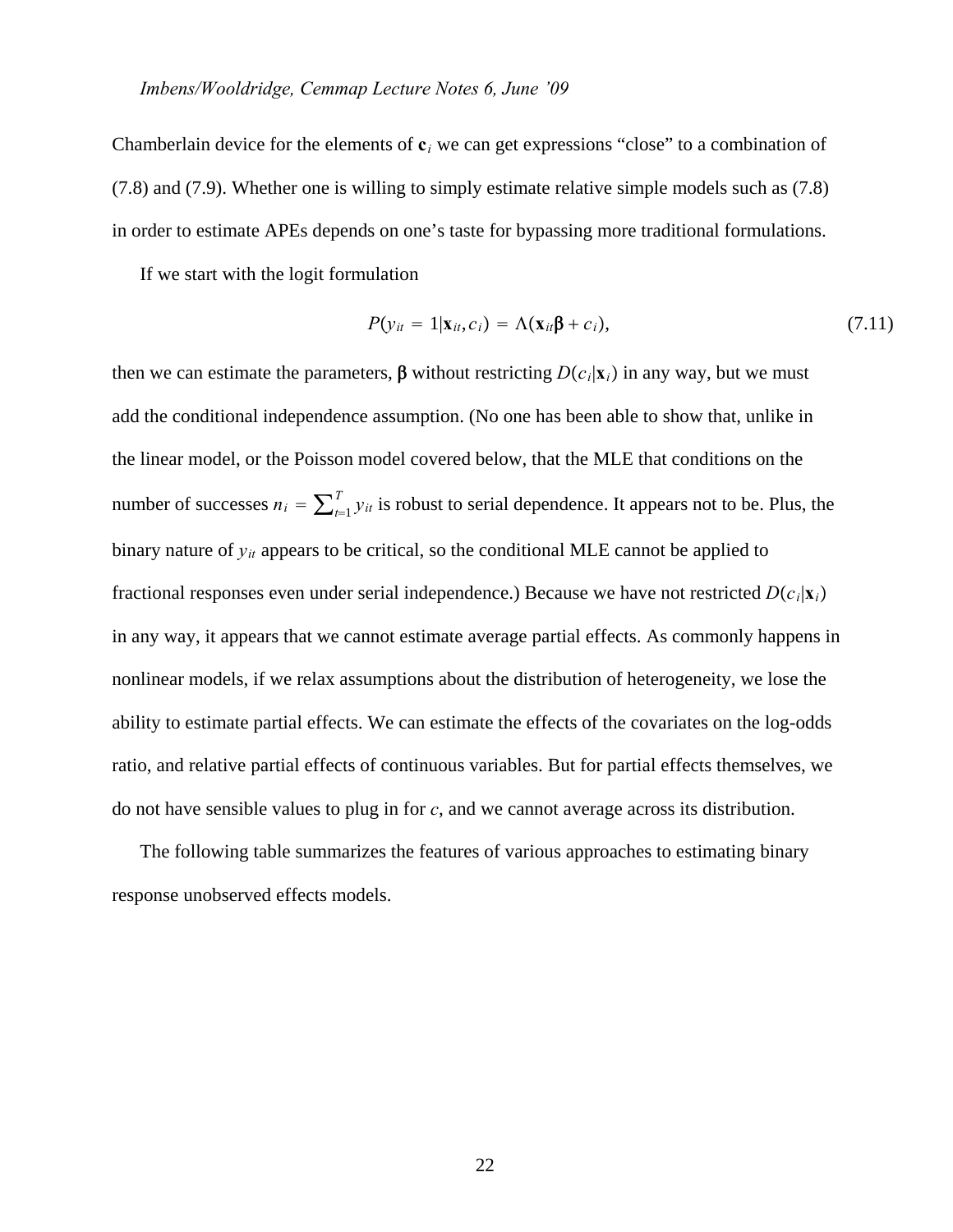| Model, Estimation Method      | $P(y_{it} = 1   x_{it}, c_i)$ | Restricts $D(c_i x_i)$ ? | Idiosyncratic Serial | PEs            | APEs?          |
|-------------------------------|-------------------------------|--------------------------|----------------------|----------------|----------------|
|                               | Bounded in $(0,1)$ ?          |                          | Dependence?          | at $E(c_i)$ ?  |                |
| RE Probit, MLE                | Yes                           | Yes (indep, normal)      | N <sub>0</sub>       | Yes            | Yes            |
| RE Probit, Pooled MLE         | <b>Yes</b>                    | Yes (indep, normal)      | Yes                  | N <sub>0</sub> | Yes            |
| RE Probit, GEE                | Yes                           | Yes (indep, normal)      | Yes                  | N <sub>0</sub> | Yes            |
| <b>CRE Probit, MLE</b>        | Yes                           | Yes (lin. mean, normal)  | N <sub>o</sub>       | Yes            | Yes            |
| <b>CRE Probit, Pooled MLE</b> | <b>Yes</b>                    | Yes (lin. mean, normal)  | <b>Yes</b>           | N <sub>0</sub> | Yes            |
| <b>CRE Probit, GEE</b>        | Yes                           | Yes (lin. mean, normal)  | Yes                  | N <sub>0</sub> | Yes            |
| LPM, Within                   | N <sub>0</sub>                | N <sub>0</sub>           | Yes                  | Yes            | Yes            |
| FE Logit, MLE                 | Yes                           | N <sub>0</sub>           | N <sub>0</sub>       | N <sub>0</sub> | N <sub>0</sub> |

*Imbens/Wooldridge, Cemmap Lecture Notes 6, June '09*

As an example, we apply several of the methods to women's labor force participation data, used by Chay and Hyslop (2001), where the data are for five time periods spaced four months apart. The results are summarized in the following table. The standard errors for the APEs were obtained with 500 bootstrap replications. The time-varying explanatory variables are log of husband's income and number of children, along with a full set of time period dummies. (The time-constant variables race, education, and age are also included in columns (2), (3), and

(4).)

|                                 | (1)                  | (2)          |            | (3)               |            | (4)               |            | (5)         |
|---------------------------------|----------------------|--------------|------------|-------------------|------------|-------------------|------------|-------------|
| Model                           | Linear               |              | Probit     | <b>CRE</b> Probit |            | <b>CRE</b> Probit |            | FE Logit    |
| <b>Estimation Method</b>        | <b>Fixed Effects</b> | Pooled MLE   |            | Pooled MLE        |            | <b>MLE</b>        |            | <b>MLE</b>  |
|                                 | Coefficient          | Coefficient  | <b>APE</b> | Coefficient       | <b>APE</b> | Coefficient       | <b>APE</b> | Coefficient |
| kids                            | $-.0389$             | $-.199$      | $-.0660$   | $-.117$           | $-.0389$   | $-.317$           | $-.0403$   | $-.644$     |
|                                 | (.0092)              | (.015)       | (.0048)    | (.027)            | (.0085)    | (.062)            | (.0104)    | (.125)      |
| <i>lhinc</i>                    | $-.0089$             | $-.211$      | $-.0701$   | $-.029$           | $-.0095$   | $-.078$           | $-.0099$   | $-.184$     |
|                                 | (.0046)              | (.024)       | (.0079)    | (.014)            | (.0048)    | (.041)            | (.0055)    | (.083)      |
| $\overline{kids}$               |                      |              |            | $-.086$           |            | $-.210$           |            |             |
|                                 |                      |              |            | (.031)            |            | (.071)            |            |             |
| <i>lhinc</i>                    |                      |              |            | $-.250$           |            | $-.646$           |            |             |
|                                 |                      |              |            | (.035)            |            | (.079)            |            |             |
| $(1 + \hat{\sigma}_a^2)^{-1/2}$ |                      |              |            |                   | .387       |                   |            |             |
| Log Likelihood                  |                      | $-16,556.67$ |            | $-16,516.44$      |            | $-8,990.09$       |            | $-2,003.42$ |
| Number of Women                 | 5,663                | 5,663        |            | 5,663             |            | 5,663             |            | 1,055       |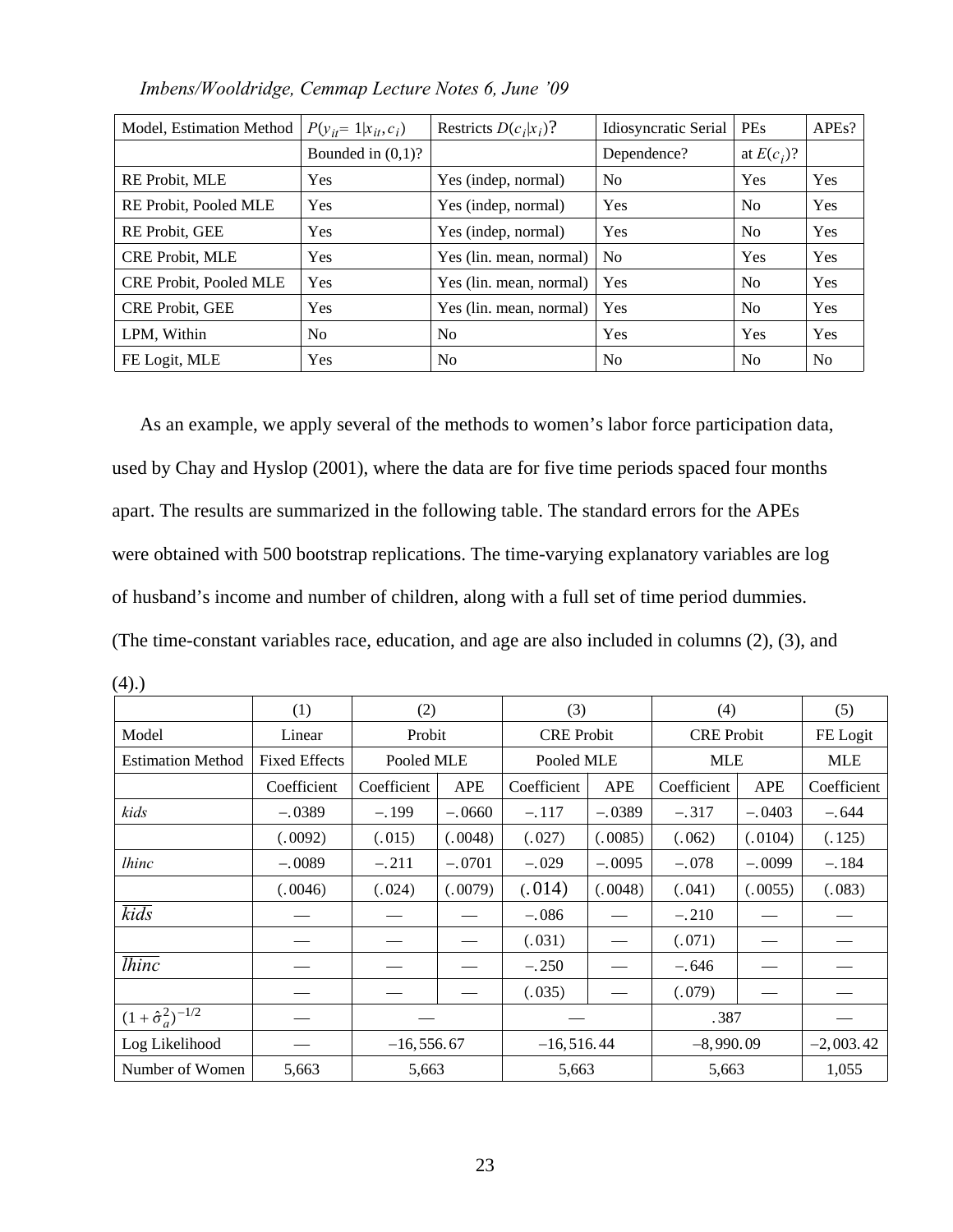In the three methods that allow for unobserved heterogeneity correlated with the covariates and where we can estimate  $APEs - \text{columns} (1), (3),$  and  $(4) -$  the estimated APEs are pretty similar. Column (2) contains the pooled probit estimates without allowing the Chamberlain-Mundlak device, and the APEs are much larger, especially on *lhinc*. Comparing columns (2) and (3) stronly suggest the presence of unobserved heterogeneity correlated with the covariates. To compare the estimates in (1), (3), and (4) to FE logit, we can look only at the ratio of the coefficients on *kids* and *lhinc*, which is 3.50 in column (5). In columns (1), (3), and (4) the ratios are 4.37, 4.03, and 4.06. Even if we think these differ substantially from the ratio in column (5), we cannot be sure if this is due to the parametric assumptions on  $D(c_i|\mathbf{x}_i)$  used in the probit models or the conditional independence used by FE logit. Of course, both could be misspecified.

Generally, CMLE approaches are fragile to changes in the specification. For example, a natural extension is

$$
P(y_{it} = 1 | \mathbf{x}_{it}, \mathbf{c}_i) = \Lambda(a_i + \mathbf{x}_{it} \mathbf{b}_i),
$$
\n(7.12)

where  $\mathbf{b}_i$  is a vector of heterogeneous slopes with  $\mathbf{\beta} = E(\mathbf{b}_i)$ ; let  $\alpha = E(a_i)$ . This extension of the standard unobserved effects logit model raises several issues. First, what do we want to estimate? Perhaps the partial effects at the mean values of the heterogeneity. But the APEs, or local average effects, are probably of more interest.

Nothing seems to be known about what the logit CMLE would estimate if applied to (7.12), where we assume  $\beta = \mathbf{b}_i$ . On the other hand, if, say,  $D(\mathbf{c}_i|\mathbf{x}_i) = D(\mathbf{c}_i|\bar{\mathbf{x}}_i)$ , a flexible binary response model with covariates  $(\mathbf{x}_{it}, \bar{\mathbf{x}}_i)$  (and allowing sufficiently for changes over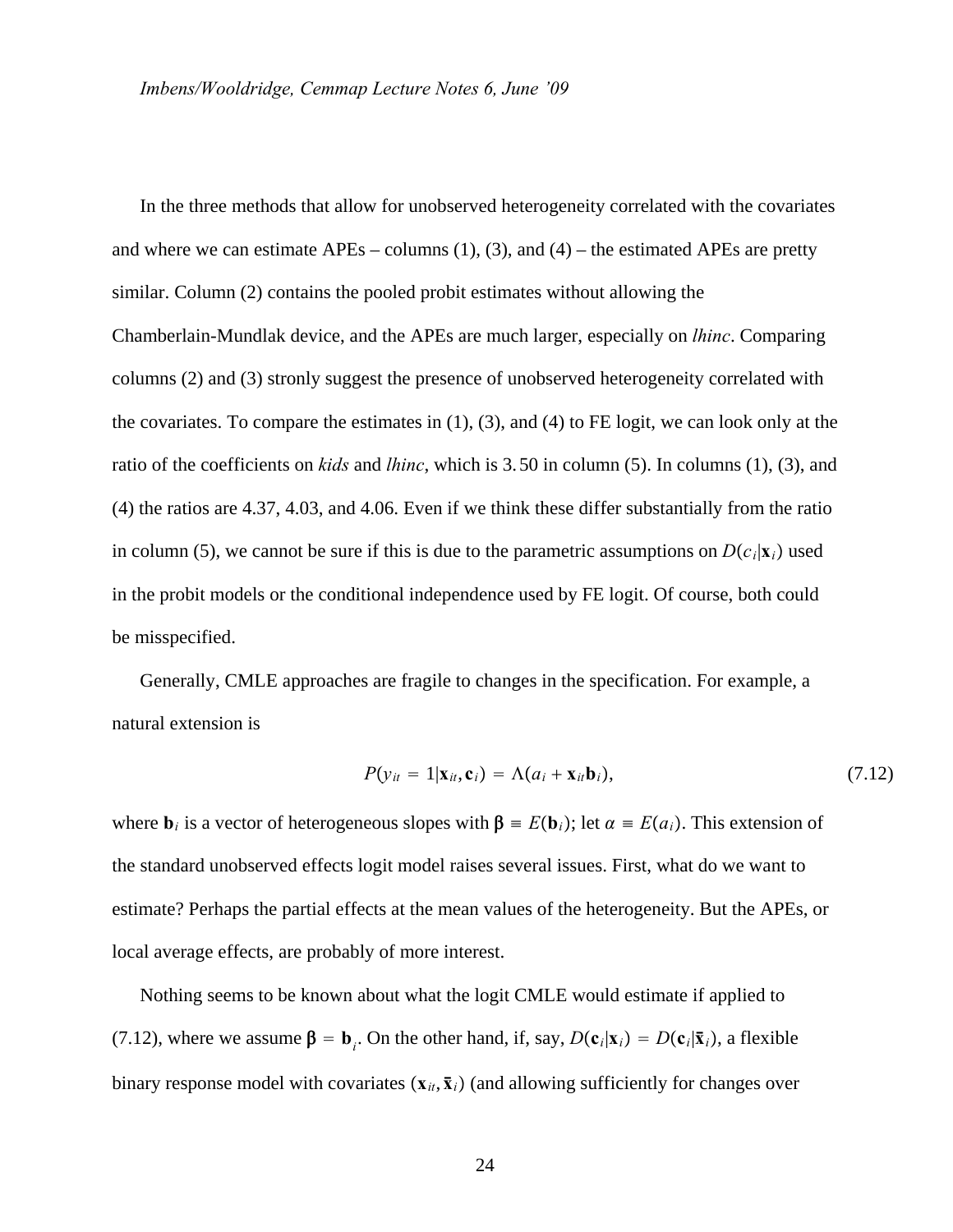time) identifies the APEs – without the conditional serial independence assumption. The same is true of the extension to time-varying factor loads,  $P(y_{it} = 1 | \mathbf{x}_{it}, \mathbf{c}_i) = \Lambda(\theta_t + \mathbf{x}_{it}\beta + \eta_t c_i).$ 

There are methods that allow estimation, up to scale, of the coefficients without even specifying the distribution of  $u_{it}$  in

$$
y_{it} = 1[\mathbf{x}_{it}\mathbf{\beta} + c_i + u_{it} \ge 0]. \tag{7.13}
$$

under strict exogeneity.conditional on *ci*. Arellano and Honoré (2001) survey methods, including variations on Manski's maximum score estimator.

Estimation of parameters and APEs is much more difficult even in simple dynamic probit models. Consider

$$
P(y_{it} = 1 | \mathbf{z}_i, y_{i,t-1}, \ldots, y_{i0}, c_i) = P(y_{it} = 1 | \mathbf{z}_{it}, y_{i,t-1}, c_i), t = 1, \ldots, T,
$$

which combines correct dynamic specification with strict exogeneity of  $\{z_{it}\}\$ . For a dynamic probit model

$$
P(y_{it} = 1 | \mathbf{z}_{it}, y_{i,t-1}, c_i) = \Phi(\mathbf{z}_{it} \delta + \rho y_{i,t-1} + c_i).
$$
\n(7.14)

Treating the  $c_i$  as parameters to estimate causes inconsistency in  $\beta$  and  $\rho$  (although there is recent work by Woutersen and Fernández-Val that shows how to make the asymptotic bias of order  $1/T^2$ ; see the next section). A simple analysis is available if we specify

$$
c_i|\mathbf{z}_i, y_{i0} \sim Normal(\psi + \xi_0 y_{i0} + \mathbf{z}_i \xi, \sigma_a^2)
$$
\n(7.15)

Then

$$
P(y_{it} = 1 | \mathbf{z}_i, y_{i,t-1}, \dots, y_{i0}, a_i) = \Phi(\mathbf{z}_{it} \delta + \rho y_{i,t-1} + \psi + \xi_0 y_{i0} + \mathbf{z}_i \xi + a_i), \tag{7.16}
$$

where  $a_i = c_i - \psi - \xi_0 y_{i0} - \mathbf{z}_i \xi$ . Because  $a_i$  is independent of  $(y_{i0}, \mathbf{z}_i)$ , it turns out we can use standard random effects probit software, with explanatory variables  $(1, \mathbf{z}_i, y_{i,t-1}, y_{i0}, \mathbf{z}_i)$  in time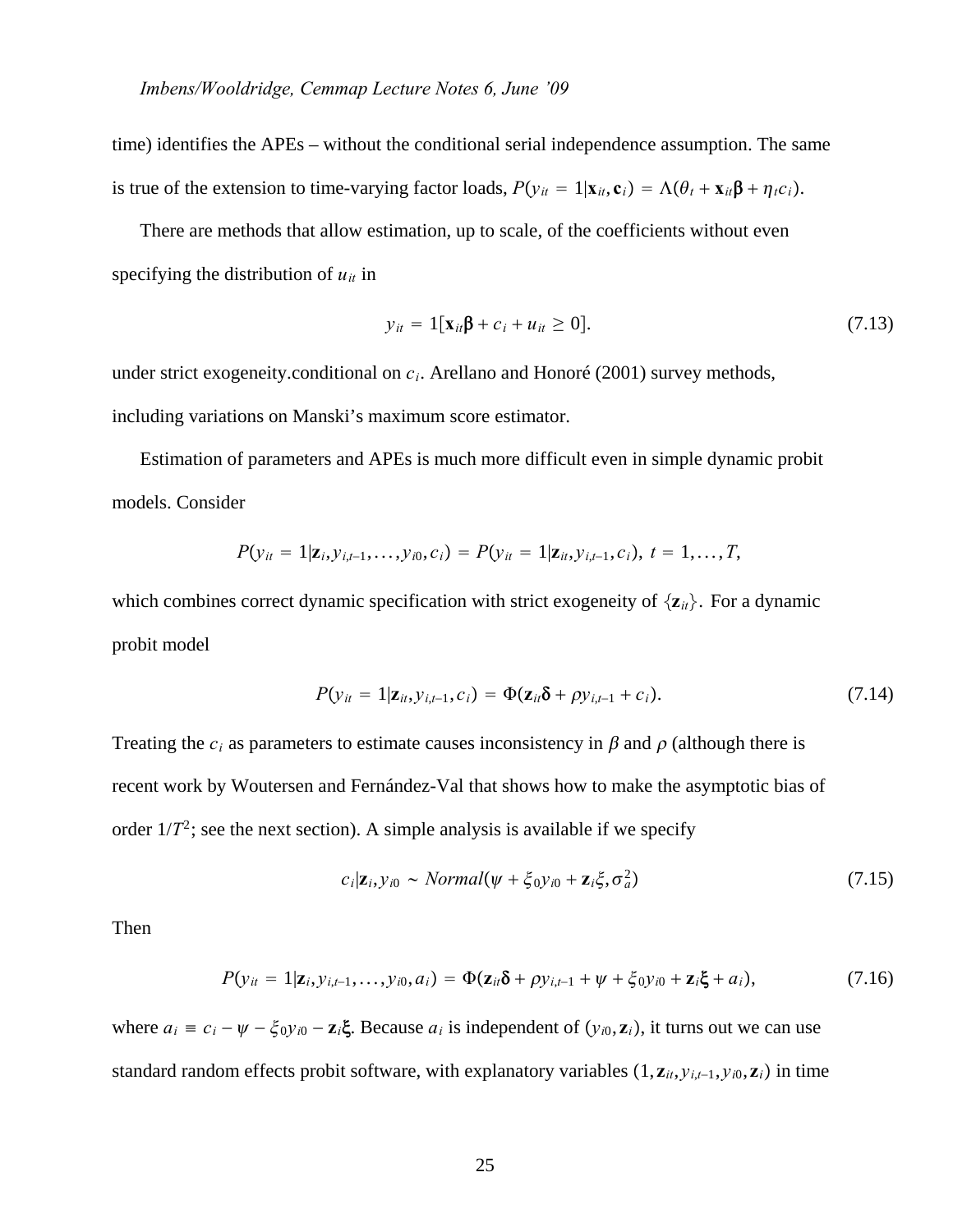period *t*. Easily get the average partial effects, too:

$$
\widehat{ASF}(\mathbf{z}_t, y_{t-1}) = N^{-1} \sum_{i=1}^N \Phi(\mathbf{z}_t \hat{\delta}_a + \hat{\rho}_a y_{t-1} + \hat{\psi}_a + \hat{\xi}_{a0} y_{i0} + \mathbf{z}_t \hat{\xi}_a), \qquad (7.17)
$$

and take differences or derivatives with respect to elements of  $(\mathbf{z}_t, y_{t-1})$ . As before, the coefficients are multiplied by  $(1 + \hat{\sigma}_a^2)^{-1/2}$ . Of course, both the structural model and model for  $D(c_i|y_{i0}, \mathbf{z}_i)$  can be made more flexible (such as including interactions, or letting *Var* $(c_i|\mathbf{z}_i, y_{i0})$ be heteroskedastic).

We apply this method to the Chay and Hyslop data and estimate a model for  $P(\text{If } p_{it} = 1 | \text{kids}_{it}, \text{Hint}_{it}, \text{If } p_{i,t-1}, c_i)$ , where one lag of labor force participation is assumed to suffice for the dynamics and  $\{(kids_{it}, lhinc_{it}) : t = 1, ..., T\}$  is assumed to be strictly exogenous conditional on *ci*. Also, we include the time-constant variables *educ*, *black*, *age*, and *age*<sup>2</sup> and a full set of time-period dummies. (We start with five periods and lose one with the lag. Therefore, we estimate the model using four years of data.) We include among the regressors the initial value, *lfp<sub>i0</sub>*, *kids*<sub>i1</sub> through *kids*<sub>i4</sub>, and *lhinc*<sub>i1</sub> through *lhinc*<sub>i4</sub>. Estimating the model by RE probit gives  $\hat{\rho} = 1.541$  (se = .067), and so, even after controlling for unobserved heterogeneity, there is strong evidence of state dependence. But to obtain the size of the effect, we compute the APE for  $lfp_{t-1}$ . The calculation involves averaging  $\Phi(\mathbf{z}_{it}\hat{\delta}_a + \hat{\rho}_a + \hat{\xi}_{a0}y_{i0} + \mathbf{z}_i\hat{\xi}_a) - \Phi(\mathbf{z}_{it}\hat{\delta}_a + \hat{\xi}_{a0}y_{i0} + \mathbf{z}_i\hat{\xi}_a)$  across all t and i; we must be sure to scale the original coefficients by  $(1 + \hat{\sigma}_a^2)^{-1/2}$ , where, in this application,  $\hat{\sigma}_a^2 = 1.103$ . The APE estimated from this method is about .259. In other words, averaged across all women and all time periods, the probability of being in the labor force at time *t* is about .26 higher if the women was in the labor force at time *t* − 1 than if she was not. This estimate controls for unobserved heterogeneity, number of young children, husband's income, and the woman's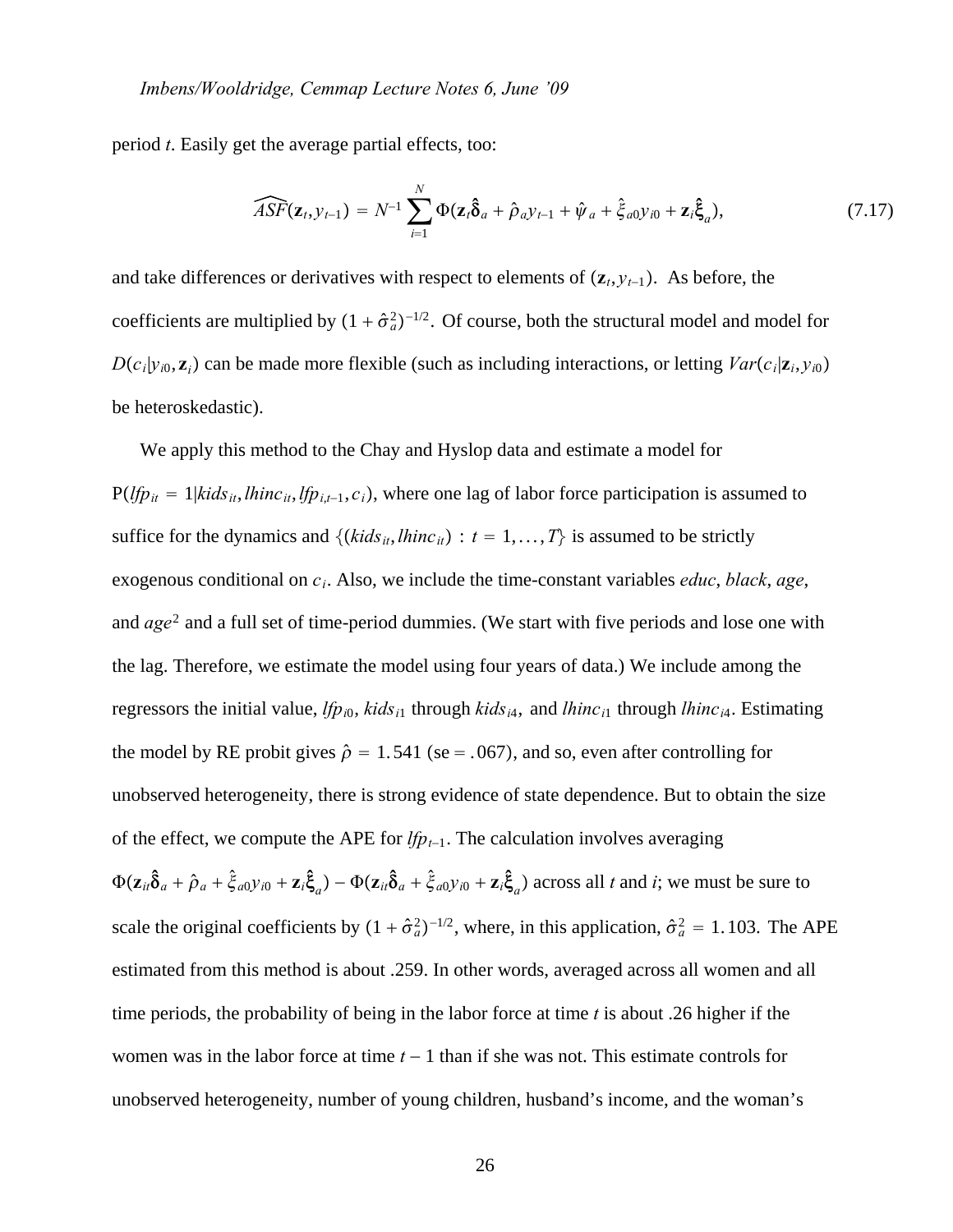education, race, and age. (This APE estimate can be directly compared to a dynamic linear probability model estimated using, say, the Arellano and Bond (1991) method and its extensions.)

It is instructive to compare the APE with the estimate of a dynamic probit model that ignores  $c_i$ . In this case, we just use pooled probit of  $lfp_{it}$  on

1, *kids<sub>it</sub>*, *lhinc<sub>it</sub>*, *lfp*<sub>*i*</sub>,*t*−1*educ<sub>i</sub>*, *black<sub>i</sub>*, *age<sub>i</sub>*, and *age*<sup>2</sup><sub>i</sub> and include a full set of period dummies. The coefficient on *lfp*<sub>*i*,*t*−1</sub> is 2.876 (se = .027), which is much higher than in the dynamic RE probit model. More importantly, the APE for state dependence is about .837, which is much higher than when heterogeneity is controlled for. Therefore, in this example, much of the persistence in labor force participation of married women is accounted for by the unobserved heterogeneity. There is still some state dependence, but its value is much smaller than a simple dynamic probit indicates.

Arellano and Carrasco (2003) use a different approach to estimate the parameters and APEs in dynamic binary response models with only sequentially exogenous variables. Thus, their method applies to models with lagged dependent variables, but also other models where there made be feedback from past shocks to future covariates. (Their assumptions essentially impose serial conditional serial independence.) Rather than impose an assumption such as (7.15), they use a different approximation. Let  $v_{it} = c_i + u_{it}$  be the composed error in  $y_{it} = 1[x_{it}\beta + c_i + u_{it} \ge 0]$ . Then, in the context of a probit model, they assume

$$
v_{it}|\mathbf{w}_{it} \sim \text{Normal}(E(c_i|\mathbf{w}_{it}), \sigma_t^2)
$$
\n(7.18)

where  $\mathbf{w}_{it} = (\mathbf{x}_{it}, y_{i,t-1}, \mathbf{x}_{i,t-1}, \dots, y_{i1} \mathbf{x}_{i1})$ . The mean  $E(c_i | \mathbf{w}_{it})$  is unrestricted (although, of course, they are linked across time by iterated expectations because  $w_{it} \subset w_{i,t+1}$ , but the shape of the distribution is assumed to be the same across *t*. Arellano and Carrasco discuss identification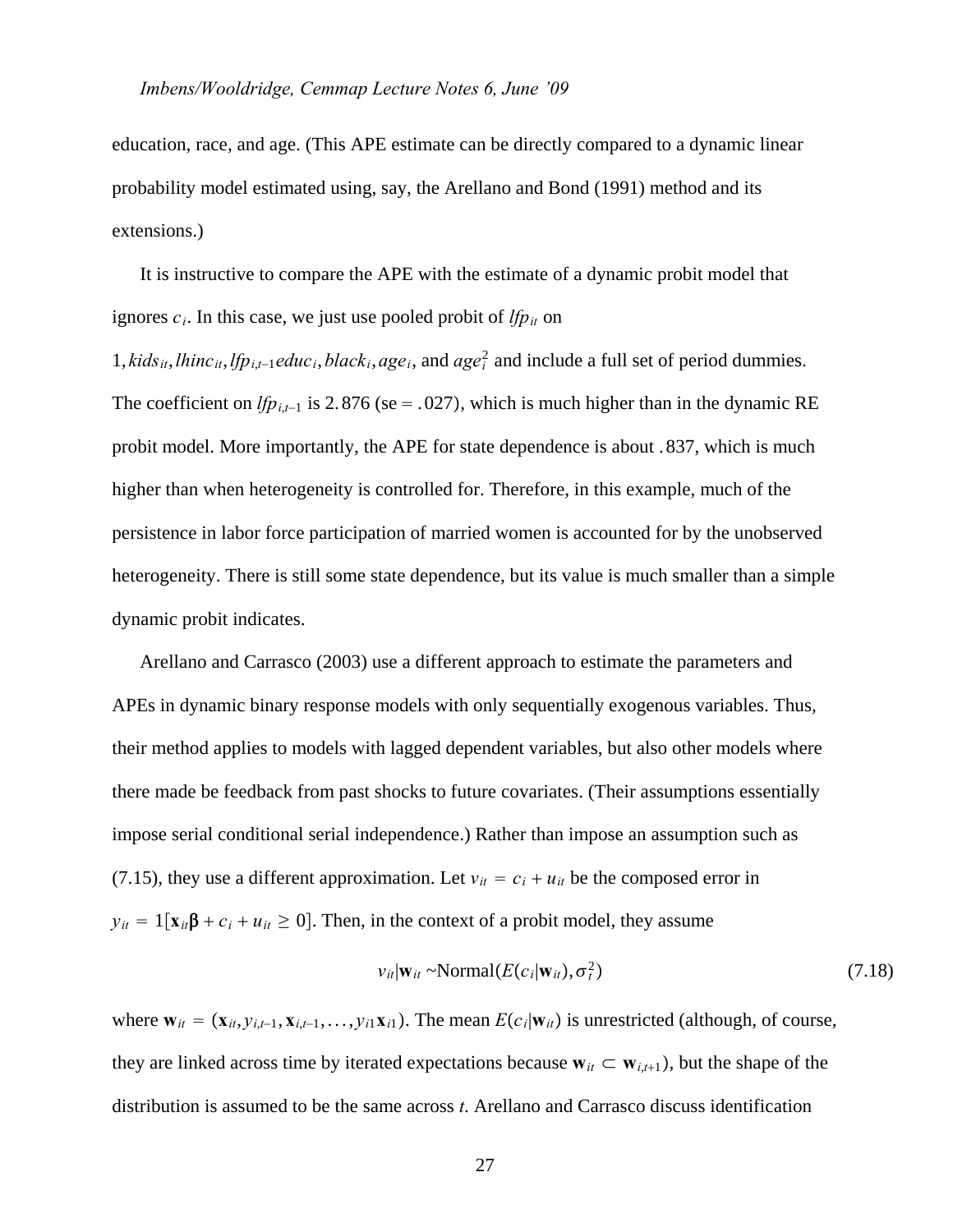and estimation, and extensions to models with time-varying factor loads.

Honoré and Kyriazidou (2000) extend an idea of Chamberlain's (1993) and show how to estimate  $\delta$  and  $\rho$  in a logit model without distributional assumptions for  $c_i$ . They find conditional probabilities that do not depend on  $c_i$  but still depend on  $\delta$  and  $\rho$ . However, in the case with four time periods,  $t = 0, 1, 2$ , and 3, the conditioning that removes  $c_i$  requires  $z_{i2} = z_{i3}$ . HK show how to use a local version of this condition to consistently estimate the parameters. The estimator is also asymptotically normal, but converges more slowly than the usual  $\sqrt{N}$ -rate.

The condition that  $z_{i2} - z_{i3}$  has a distribution with support around zero rules out aggregate year dummies or even linear time trends. Plus, using only observations with **z***i*<sup>2</sup> − **z***i*<sup>3</sup> in a neighborhood of zero results in much lost data. Finally, estimates of partial effects or average partial effects are not available.

While semiparametric approaches can be valuable to comparing parameter estimates with more parametric approaches, such comparisons have limitations. For example, the coefficients on *yt*−<sup>1</sup> in the dynamic logit model and the dynamic probit model are comparable only in sign; we cannot take the derivative with respect to *yt*−<sup>1</sup> because it is discrete. Because we do not know where the evaluate the partial effects – that is, the values of *c* to plug in, or average out across the distribution of *ci*, we cannot compare the magnitudes of the FE logit estimates with CRC approaches. We can compare the relative effects on the continuous elements in  $z_t$  based on partial derivatives. But even here, if we find a difference between semiparametric and parametric methods, is it because aggregate time effects were excluded in the semiparametric estimation or because the model of  $D(c_i|y_i, z_i)$  was misspecified? Currently, we have no good ways of deciding. (Recently, Li and Zheng (2006) use Bayesian methods to estimate a dynamic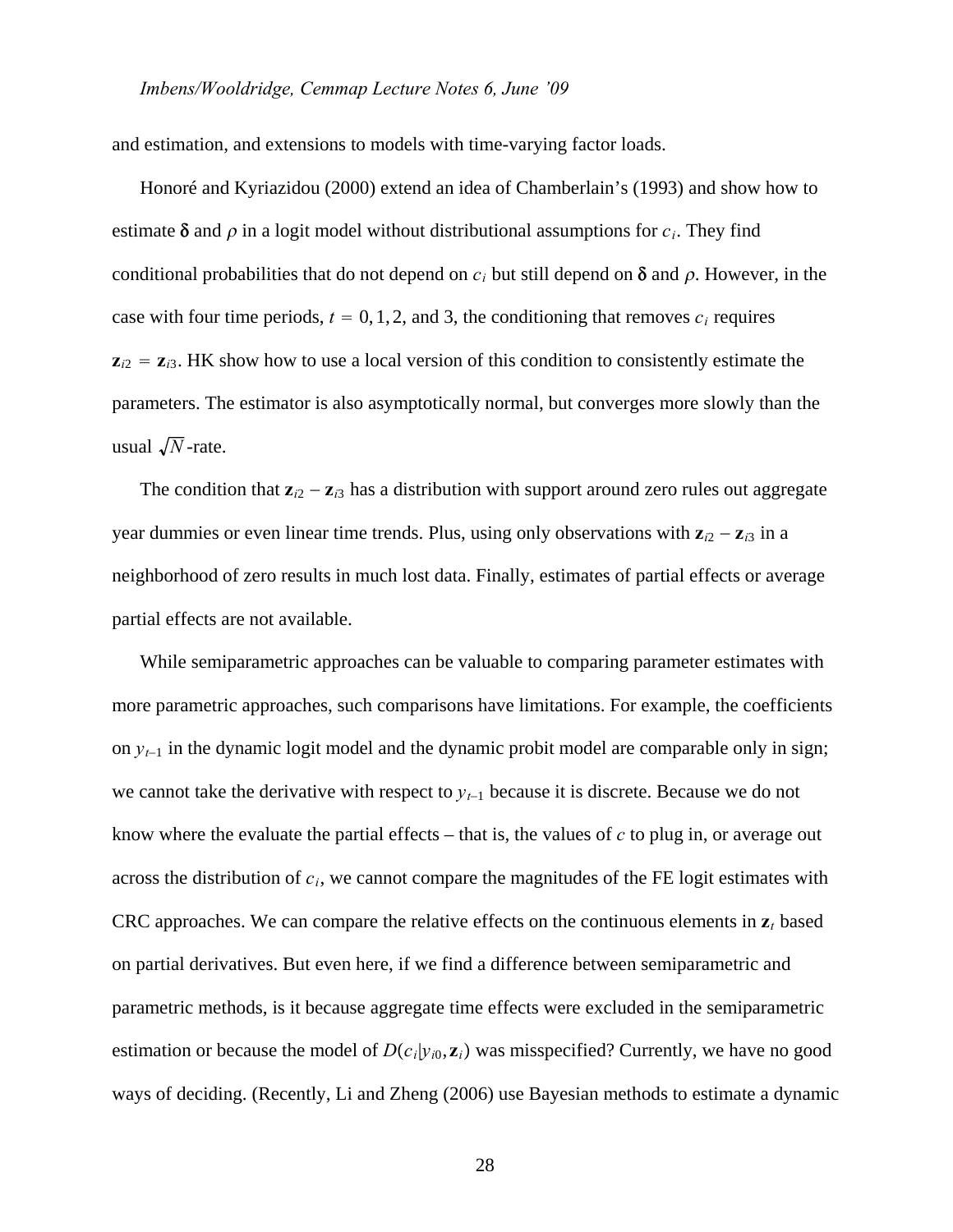Tobit model with unobserved heterogeneity, where they distribution of unosberved heterogeneity is an infinite mixture of normals. They find that all of the average partial effects are very similar to those obtained from the much simpler specification in (7.15).)

Honoré and Lewbel (2002) show how to estimate  $\beta$  in the model

$$
y_{it} = 1[v_{it} + \mathbf{x}_{it}\beta + c_i + u_{it} \ge 0]
$$
 (7.19)

without distributional assumptions on  $c_i + u_{it}$ . The special continuous explanatory variable  $v_{it}$ , which need not be time varying, is assumed to appear in the equation (and its coefficient is normalized to one). More importantly,  $v_{it}$  is assumed to satisfy

 $D(c_i + u_{it} | v_{it}, \mathbf{x}_{it}, \mathbf{z}_i) = D(c_i + u_{it} | \mathbf{x}_{it}, \mathbf{z}_i)$ , which is a conditional independence assumption. The vector  $z_i$  is assumed to be independent of  $u_{it}$  in all time periods. (So, if two time periods are used, *zi* could be functions of variables determined prior to the earliest time period.) The most likely scenario is when  $v_{it}$  is randomized and therefore independent of  $(\mathbf{x}_{it}, \mathbf{z}_i, e_{it})$ , where  $e_{it} = c_i + u_{it}$ . It seems unlikely to hold if  $v_{it}$  is related to past outcomes on  $y_{it}$ . The estimator derived by Honoré and Lewbel is  $\sqrt{N}$ -asymptotically normal, and fairly easy to compute; it requires estimation of the density of  $v_{it}$  given  $(\mathbf{x}_{it}, \mathbf{z}_i)$  and then a simple IV estimation.

Honoré and Tamer (2006) have recently shown how to obtain bounds on parameters and APEs in dynamic models, including the dynamic probit model; these are covered in the notes on partial identification.

Very similar analysis hold for ordered probit models. See Wooldridge (2002, Chapter 15) for the static case and Wooldridge (2005b) for the dynamic case. The dependence of heterogeneity on the initial condition can be made flexible while keeping the likelihood in the class of random effects ordered probit models.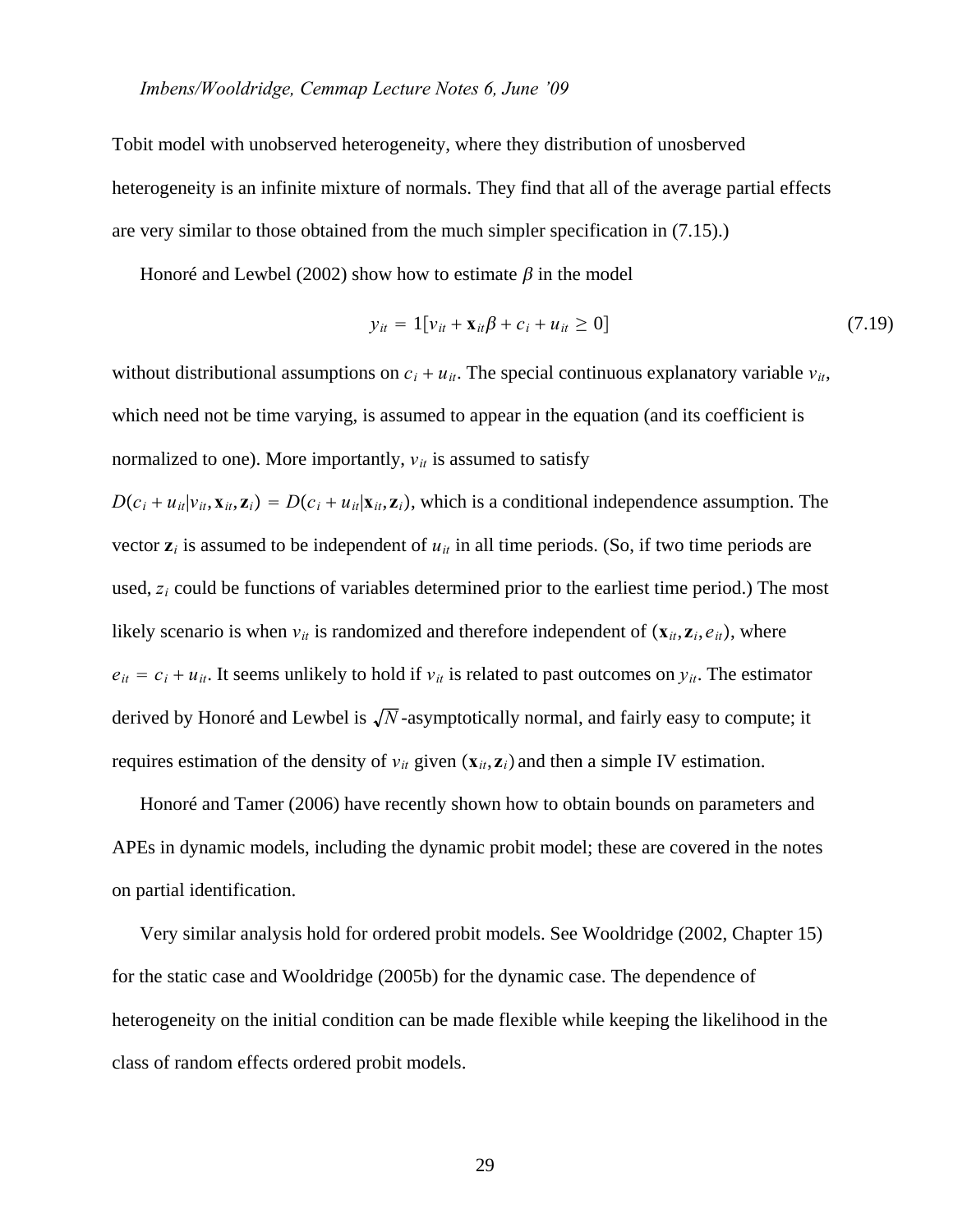#### **7**.**2 Count and Other Multiplicative Models**

Several options are available for models with conditional means multiplicative in the heterogeneity. The most common is

$$
E(y_{it}|\mathbf{x}_{it},c_i) = c_i \exp(\mathbf{x}_{it}\mathbf{\beta})
$$
\n(7.20)

where  $c_i \geq 0$  is the unobserved effect and  $x_{it}$  would incude a full set of year dummies in most cases. First consider estimation under strict exogeneity (conditional on *ci*):

$$
E(\mathbf{y}_{it}|\mathbf{x}_{i1},\ldots,\mathbf{x}_{iT},c_i) = E(\mathbf{y}_{it}|\mathbf{x}_{it},c_i).
$$
\n(7.21)

If we add independence between  $c_i$  and  $x_i$  – a random effects approach – then, using  $E(c_i) = 1$ as a normalization,

$$
E(y_{it}|\mathbf{x}_i) = \exp(\mathbf{x}_{it}\mathbf{\beta}),\tag{7.22}
$$

and various estimation methods can be used to account for the serial dependence in  $\{y_{it}\}\$ if only *xi* is conditioned on. (Serial correlation is certainly present because of *ci*, but it could be present due to idiosyncratic shocks, too.) Regardless of the actual distribution of  $y_{it}$ , or even its nature – other than  $y_{it} \ge 0$  – the pooled Poisson quasi-MLE is consistent for  $\beta$  under (7.22) but likely very inefficient; robust inference is straightforward with small *T* and large *N*.

Random effects Poisson requires that  $D(y_i|\mathbf{x}_i, c_i)$  has a Poisson distribution with mean (7.20), and maintains the conditional independence assumption,

$$
D(y_{i1},\ldots,y_{iT}|\mathbf{x}_i,c_i)=\prod_{t=1}^T D(y_{it}|\mathbf{x}_{it},c_i),
$$

along with a specific distribution for  $c_i$  – usually a Gamma distribution with unit mean. Unfortunately, like RE probit, the full MLE has no known robustness properties. The Poisson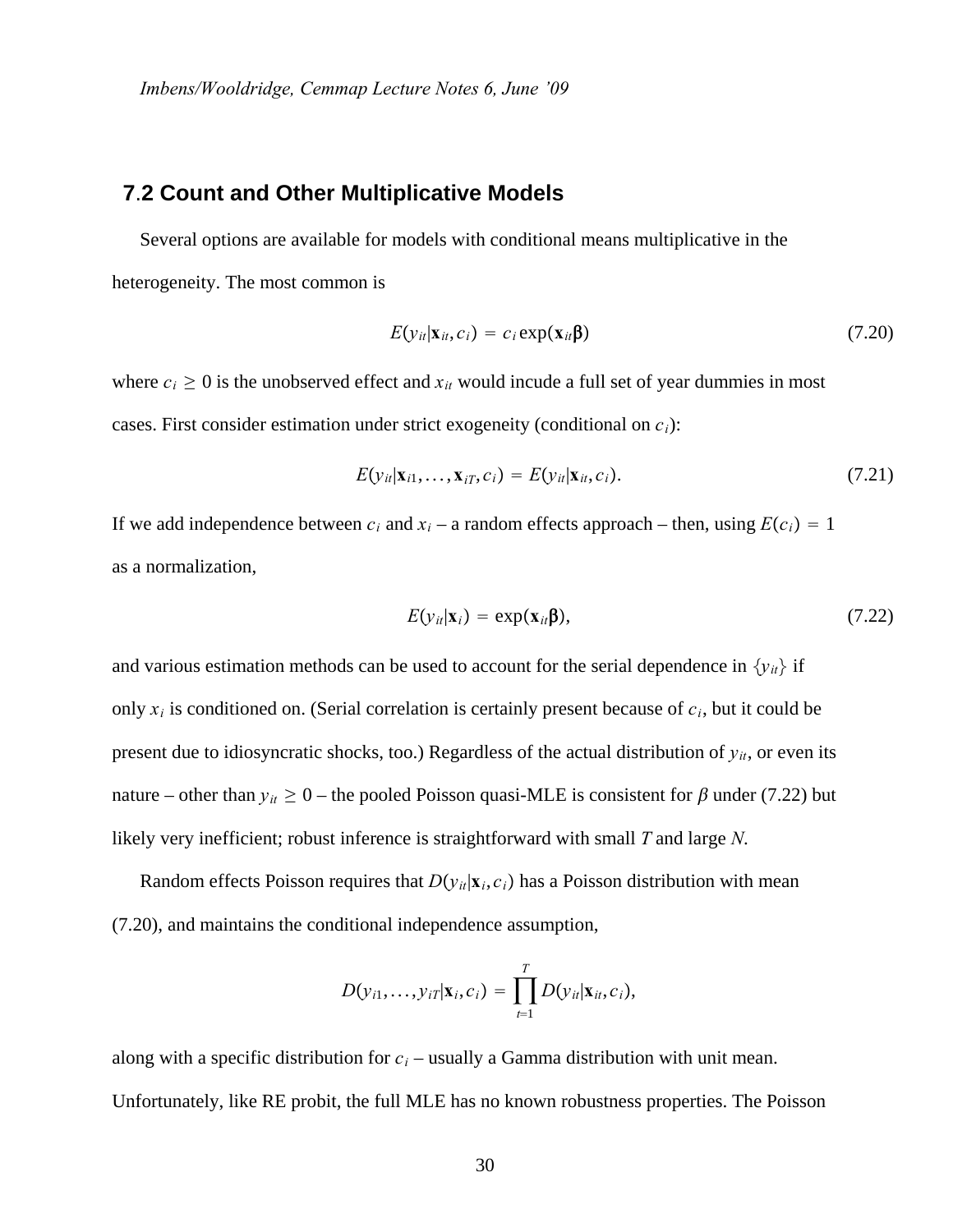distribution needs to hold along with the other assumptions. A generalized estimating approach is available, too. If the Poisson quasi-likelihood is used, the GEE estimator is fully robust provided the mean is correctly specified. One can use an exchangeable, or at least constant, working correlation matrix. See Wooldridge (2002, Chapter 19).

A CRE model can be allowed by writing  $c_i = \exp((\psi + \bar{x}_i \xi)a_i)$  where  $a_i$  is independent of  $x_i$ with unit mean. Then

$$
E(y_{it}|\mathbf{x}_i) = \exp(\psi + \mathbf{x}_{it}\mathbf{\beta} + \mathbf{\bar{x}}_i\mathbf{\xi})
$$
\n(7.23)

and now the same methods described above can be applied but with  $\bar{x}_i$  added as regressors. This approach identifies average partial effects. In fact, we could use Altonji and Matzkin (2005) and specify  $E(c_i|x_i) = h(\bar{x}_i)$  (say), and then estimate the semiparametric model  $E(y_{ii}|\mathbf{x}_i) = h(\mathbf{\bar{x}}_i) \exp(\mathbf{x}_{ii} \boldsymbol{\beta}) = \exp(\mathbf{x}_{ii} \boldsymbol{\beta} + g(\mathbf{\bar{x}}_i))$  where  $g(\mathbf{\bar{x}}_i) = \log[h(\mathbf{\bar{x}}_i)]$  is also unrestricted. Other features of the series  $\{x_i : t = 1, ..., T\}$ , such as individual-specific trends or sample variances, can be added to  $h(\cdot)$ .

An important estimator that can be used under just

$$
E(y_{it}|\mathbf{x}_i,c_i) = c_i \exp(\mathbf{x}_{it}\mathbf{\beta})
$$
\n(7.24)

is the conditional MLE derived under a Poisson distributional assumption and the conditional independence assumption. It is often called the fixed effects Poisson estimator, and, in fact,  $\hat{\beta}$ turns out to be identical to using pooled Poisson QMLE and treating the  $c_i$  as parameters to estimate. (A rare case, like the linear model, where this does not result in an incidental parameters problem.). It is easy to obtain fully robust inference, too (although it is not currently part of standard software, such as Stata). The fact that the quasi-likelihood is derived for a particular, discrete distribution appears to make people queasy about using it, but it is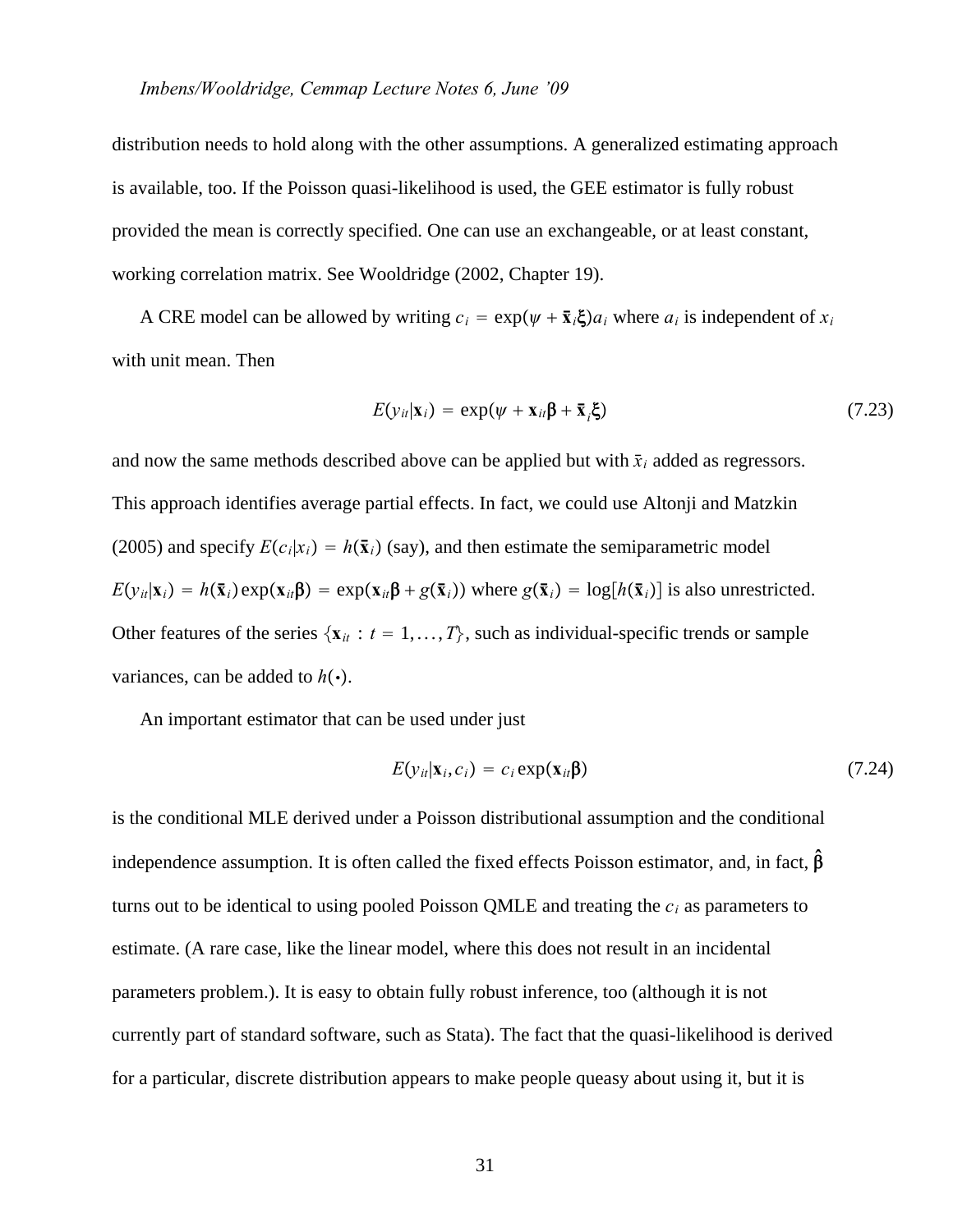analogous to using the normal log-likelihood in the linear model: the resulting estimator, the usual FE estimator, is fully robust to nonnormality, heteroskedasticity, and serial correlation. See Wooldridge (1999).

Estimation of models under sequential exogeneity has been studied by Chamberlain (1992) and Wooldridge (1997). In particular, they obtain moment conditions for models such as

$$
E(y_{it}|\mathbf{x}_{it},\ldots,\mathbf{x}_{i1},c_i) = c_i \exp(\mathbf{x}_{it}\mathbf{\beta}).
$$
\n(7.25)

Under this assumption, it can be shown that

$$
E\{[y_{it} - y_{i,t+1} \exp((\mathbf{x}_{it} - \mathbf{x}_{i,t+1})\beta)|\mathbf{x}_{it}, ..., \mathbf{x}_{i}]\} = 0, \qquad (7.26)
$$

and, because these moment conditions depend only on observed data and the parameter vector  $\beta$ , GMM can be used to estimate  $\beta$ , and fully robust inference is straightforward.

Blundell, Griffiths, and Windmeijer (2002) consider a model with additive heterogeneity and a lagged dependent variable that appears linearly, and derive estimating equations.

The moment conditions in (7.26) involve the differences  $\mathbf{x}_{it} - \mathbf{x}_{i,t+1}$ , and we saw for the linear model that, if elements of  $\mathbf{x}_{it} - \mathbf{x}_{i,t+1}$  are persistent, IV and GMM estimators can be badly biased and imprecise. If we make more assumptions, models with lagged dependent variables and other regressors that are strictly exogenous can be handled using the conditional MLE approach in Section 6. Wooldridge (2005b) shows how a dynamic Poisson model with conditional Gamma heterogeneity can be easily estimated.

# **8**. **Estimating the Fixed Effects**

It is well known that, except in special cases (linear and Poisson), treating the  $c_i$  as parameters to estimate leads to inconsistent estimates of the common parameters  $\theta$ . But two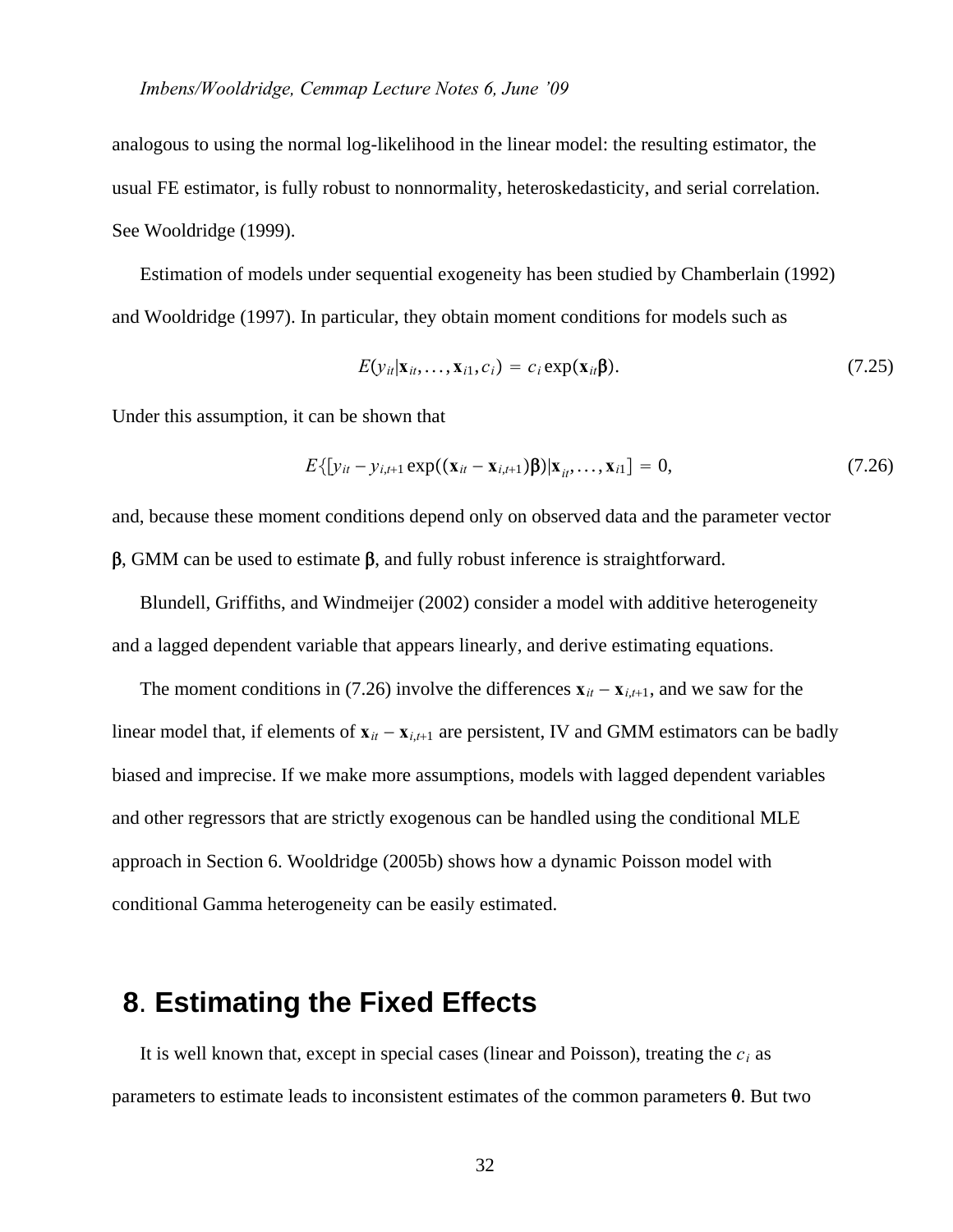questions arise. First, are there ways to adjust the "fixed effects" estimate of  $\theta$  to at least partially remove the bias? Second, could it be that estimates of the average partial effects, based generally on

$$
N^{-1} \sum_{i=1}^{N} \frac{\partial m_i(\mathbf{x}_t, \hat{\boldsymbol{\theta}}, \hat{\mathbf{c}}_i)}{\partial x_{ij}},
$$
\n(8.1)

where  $m_t$ ( $\mathbf{x}_t$ , $\mathbf{\theta}$ , $\mathbf{c}$ ) =  $E(y_t|\mathbf{x}_t, \mathbf{c})$ , are better behaved than the parameter estimates, and can their bias be removed? In the unobserved effects probit model, (8.1) becomes

$$
N^{-1} \sum_{i=1}^{N} \hat{\beta}_j \phi(\mathbf{x}_i \hat{\boldsymbol{\beta}} + \hat{c}_i), \qquad (8.2)
$$

which is easy to compute once  $\hat{\beta}$  and the  $\hat{c}_i$  (*N* of them) have been obtained.

Hahn and Newey (2004) propose both jackknife and analytical bias corrections for the parameters and show that they work well for estimating the parameters in the probit model. Generally, the jackknife procedure to remove the bias in  $\hat{\theta}$  is simple but can be computationally intensive. The idea is this. The estimator based on *T* time periods has probability limit that can be written as

$$
\mathbf{\theta}_T = \mathbf{\theta} + \mathbf{b}_1/T + \mathbf{b}_2/T^2 + O(T^{-3})
$$
\n(8.3)

for vectors  $\mathbf{b}_1$  and  $\mathbf{b}_2$ . Now, let  $\hat{\boldsymbol{\theta}}_{(t)}$  denote the estimator that drops time period *t*. Then, assuming stability across *t*, the plim of  $\hat{\theta}_{(t)}$  is

$$
\mathbf{\theta}_{(t)} = \mathbf{\theta} + \mathbf{b}_1 / (T - 1) + \mathbf{b}_2 / (T - 1)^2 + O(T^{-3}).
$$
\n(8.4)

It follows that

$$
\begin{aligned} \text{plim} \, \left( T \hat{\boldsymbol{\theta}} - (T - 1) \hat{\boldsymbol{\theta}}_{(t)} \right) &= \left( T \boldsymbol{\theta} + \mathbf{b}_1 + \mathbf{b}_2 / T \right) - \left[ (T - 1) \boldsymbol{\theta} + \mathbf{b}_1 + \mathbf{b}_2 / (T - 1) \right] + O(T^{-3}) \\ &= \boldsymbol{\theta} - \mathbf{b}_2 / \left[ T (T - 1) \right] + O(T^{-3}) = \boldsymbol{\theta} + O(T^{-2}). \end{aligned} \tag{8.5}
$$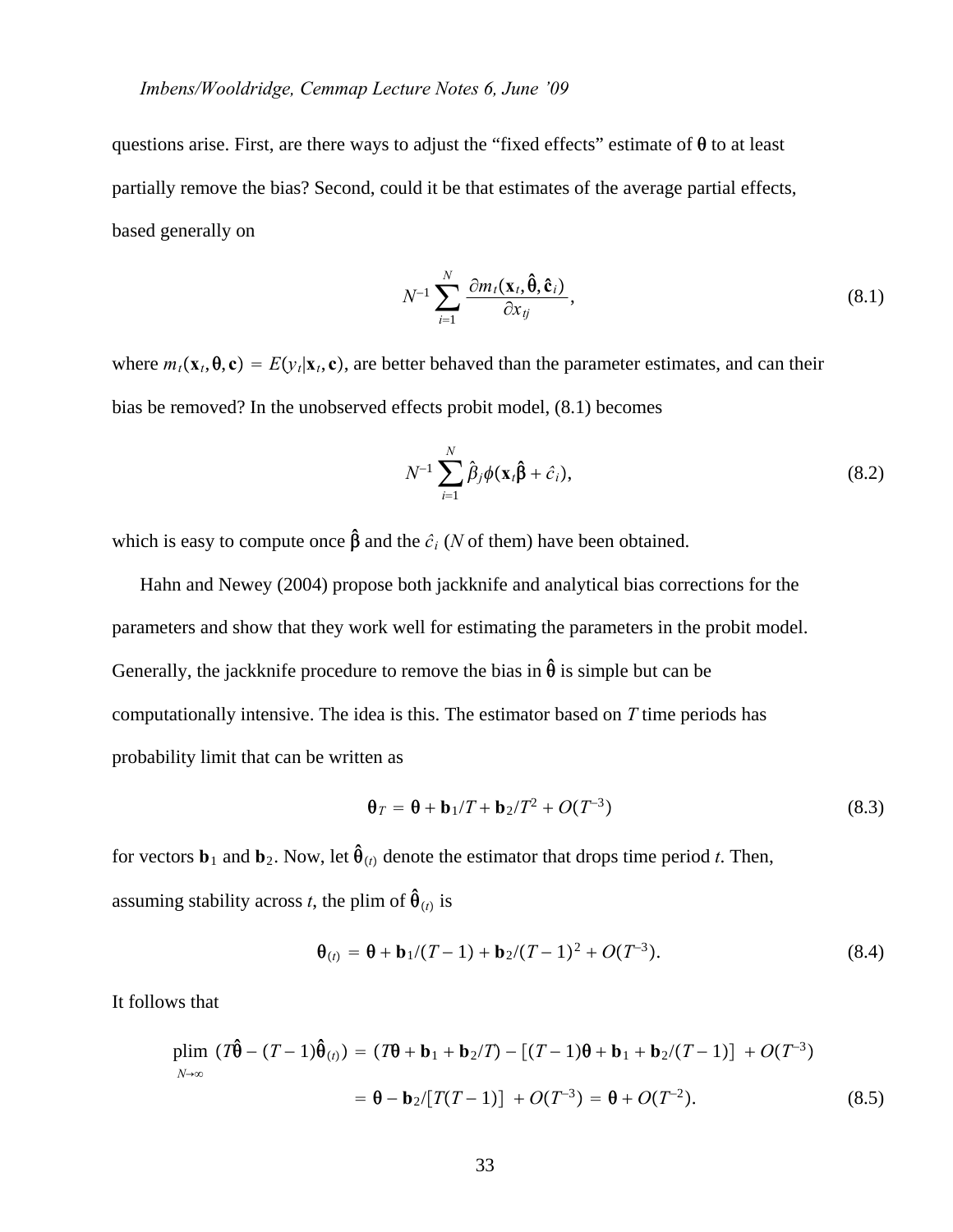If, for given heterogeneity  $c_i$ , the data are independent and identically distributed across  $t$ , then (8.5) holds for all leave-one-time-period-out estimators, so we use the average of all such estimators in computing the panel jackknife estimator:

$$
\tilde{\boldsymbol{\theta}} = T\hat{\boldsymbol{\theta}} - (T - 1)T^{-1} \sum_{t=1}^{T} \hat{\boldsymbol{\theta}}_{(t)}.
$$
\n(8.6)

From the argument above, theasymptotic bias of  $\tilde{\theta}$  is on the order of  $T^{-2}$ .

Unfortunately, there are some practical limitations to the jackknife procedure, as well as to the analytical corrections derived by Hahn and Newey. First, aggregate time effects are not allowed, and they would be very difficult to include because the analysis is with  $T \to \infty$ . (In other words, they would introduce an incidental parameters problem in the time dimension as well as the cross section dimension.) Generally, heterogeneity in the distributions across *t* changes the bias terms  $\mathbf{b}_1$  and  $\mathbf{b}_2$  when a time period is dropped, and so the simple transformation in (8.5) does not remove the bias terms. Second, Hahn and Newey assume independence across *t* conditional on  $c_i$ . It is a traditional assumption, but in static models it is often violated, and it must be violated in dynamic models. Plus, as noted by Hahn and Keursteiner (2002), applying the "leave-one-out" method to dynamic models is problematical because the  **and**  $**b**<sub>2</sub>$  **in (8.4) would depend on** *t* **so, again, the transformation in (8.5) will not** eliminate the  **term.** 

Recently, Dhaene, Jochmans, and Thuysbaert (2006) propose a modification of the Hahn-Newey procedure that appears promising for dynamic models. In the simplest case, in addition to the "fixed effects" estimator using all time periods, they obtain estimators for two subperiods: one uses the earlier time periods, one uses later time periods, and they have some overlap (which is small as *T* gets large). Unfortunately, the procedure still requires stationarity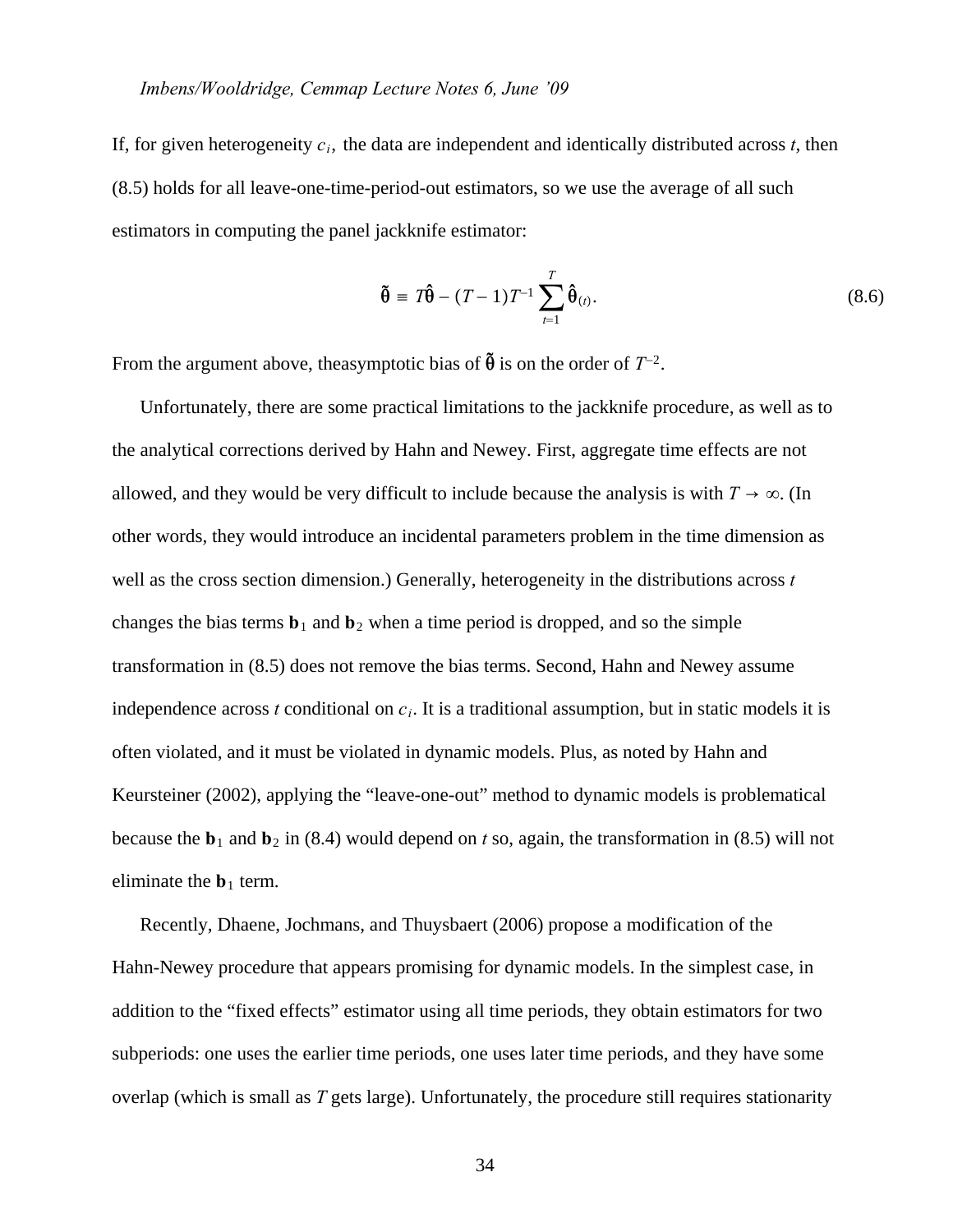and rules out aggregate time effects.

For the probit model, Fernández-Val (2007) studies the properties of estimators and average partial effects and allows time series dependence in the strictly exogenous regressors. Interestingly, in the probit model with exogenous regressors under the conditional independence assumption, the estimates of the APEs based on the "fixed effects" estimator has bias of order *T*<sup>−</sup><sup>2</sup> in the case that there is no heterogeneity. Unfortunately, these findings do not carry over to models with lagged dependent variables, and the bias corrections in that case are difficult to implement (and still do not allow for time heterogeneity).

As the resurgent literature on "fixed effects" approaches stands, there is still a tradeoff in the assumptions when compared with the correlated random effecst approach. The FE approach allows  $D(c_i|\mathbf{x}_i)$  to be unrestricted, but, currently, the corrections to the parameter estimates and partial effects impose stationarity across time and restricts the time dependence, often in very restrictive ways (such as serial independence). The CRE approach restricts  $D(c_i|\mathbf{x}_i)$  but, because it can be applied for small *T*, does not restrict nonstationarity or serial dependence in the time series dimension. With recent advances such as those in Altonji and Matzkin (2005) that impose weak restrictions on  $D(c_i|x_i)$ , the CRE approach continues to be attractive, particularly because it identifies average partial effects. Generally, the FE and CRE approaches should be viewed as being complementary.

One final comment. The CRE approach has only been fully worked out in the case of balanced panels. When we introduce a set of sample selection indicators for each *i*,  $\mathbf{s}_i = (s_{i1}, s_{i2}, \dots, s_{iT})$ , where  $s_{it} = 1$  if  $(\mathbf{x}_{it}, \mathbf{y}_{it})$  is osberved, the CRE method requires us to model  $D(c_i|\mathbf{x}_i, \mathbf{s}_i)$ . It may still make sense, in some cases, to assume exchangeability, so that, say,  $D(\mathbf{c}_i|\mathbf{x}_i,\mathbf{s}_i) = D(\mathbf{c}_i|\bar{\mathbf{x}}_i)$ , where  $\bar{\mathbf{x}}_i = T_i^{-1} \sum_{t=1}^T s_{it} \mathbf{x}_{it}$  is the average using the selected sample,

35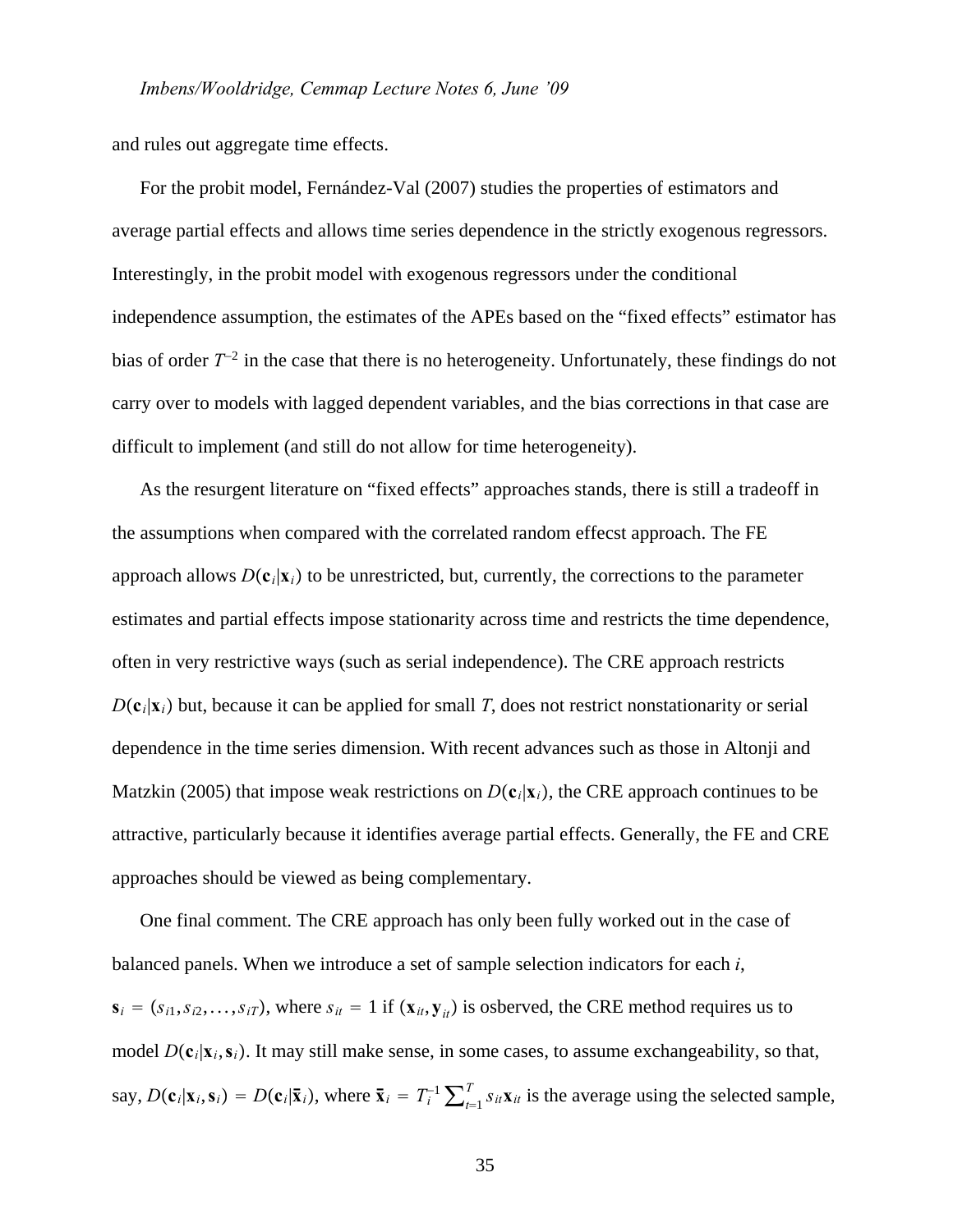but this possibility has not been explored. By contrast, provided selection is strictly exogenous conditional on  $(\mathbf{x}_i, \mathbf{c}_i)$  – see the notes on missing data – the FE procedure on the unbalanced panel is fundamentally unchanged. (However, the jackknife corrections discussed above would no long be valid with an unbalanced panel.) The properties and merits of FE and CRE approaches using unbalanced panels needs to be explored in future research.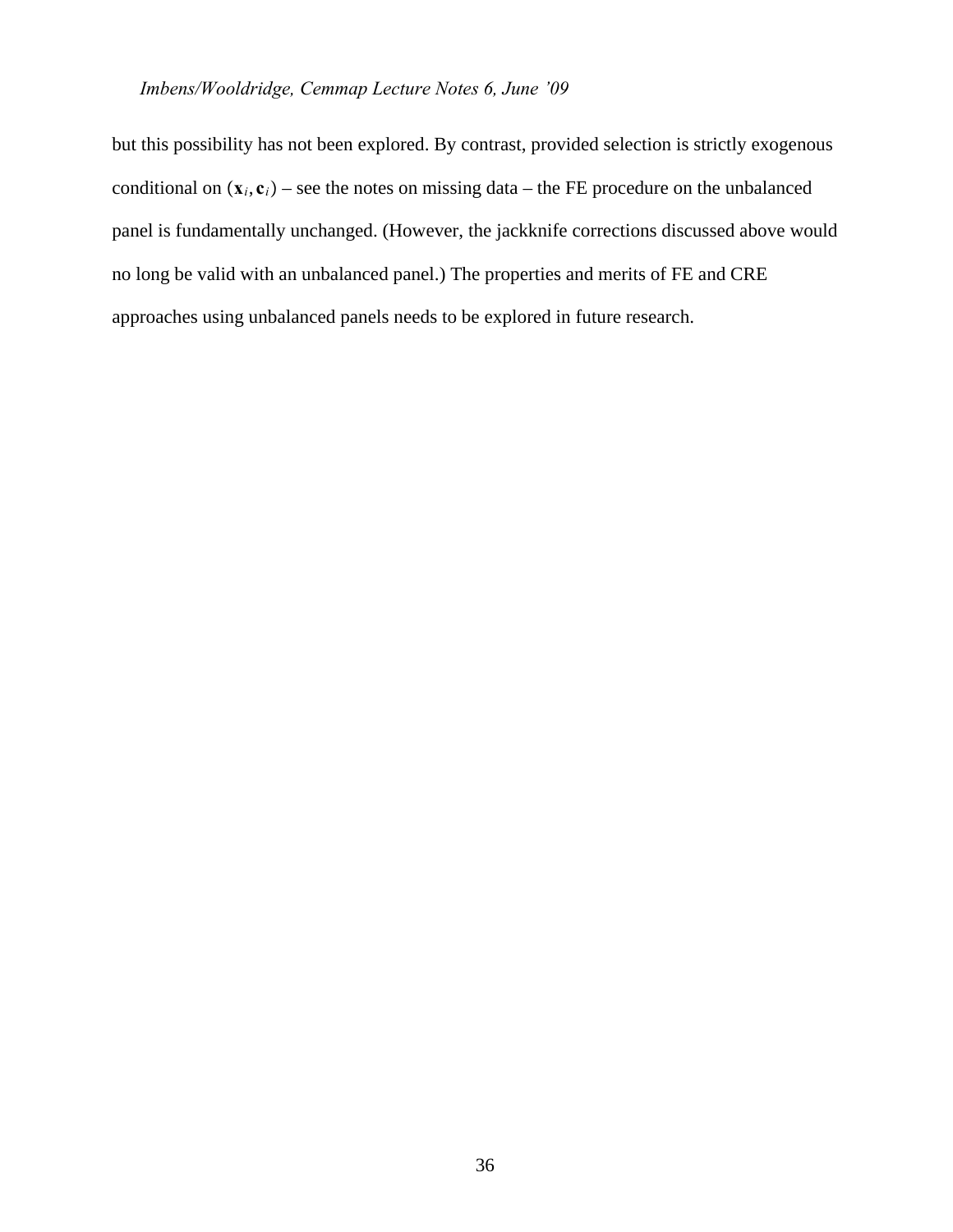*Imbens/Wooldridge, Cemmap Lecture Notes 6, June '09*

# **References**

Altonji, J.G. and R.L. Matzkin (2005), "Cross Section and Panel Data Estimators for Nonseparable Models with Endogenous Regressors," *Econometrica* 73, 1053-1102.

Angrist, J.D. (2001), "Estimation of Limited Dependent Variable Models with Dummy Endogenous Regressors: Simple Strategies for Empirical Practice," *Journal of Business and Economic Statistics* 19, 2-16.

Arellano, M. and R. Carrasco (2003), "Binary Choice Panel Data Models with

Predetermined Variables," *Journal of Econometrics* 115, 125-157.

Arellano, M. and B. Honoré (2001), "Panel Data Models: Some Recent Developments," in *Handbook of Econometrics*, Volume 5, ed. J.J. Heckman and E. Leamer. Amsterdam: North Holland, 3229-3296.

Blundell, R., R. Griffith, and F. Windmeijer (2002), "Individual Effects and Dynamics in Count Data Models," *Journal of Econometrics* 108, 113-131.

Blundell, R. and J.L. Powell (2003), "Endogeneity in Nonparametric and Semiparametric Regression Models, with Richard Blundell," in *Advances in Economics and Econonometrics: Theory and Applications*, Eighth World Congress, Volume 2, M. Dewatripont, L.P. Hansen

and S.J. Turnovsky, eds. Cambridge: Cambridge University Press, 312-357.

Chamberlain, G. (1980), "Analysis of Covariance with Qualitative Data," *Review of Economic Studies* 47, 225-238.

Chamberlain, G. (1982), "Multivariate Regression Models for Panel Data," *Journal of Econometrics* 1, 5-46.

Chamberlain, G. (1984), "Panel Data," in *Handbook of Econometrics*, Volume 2, ed. Z. Griliches and M.D. Intriligator. Amsterdam: North Holland, 1248-1318.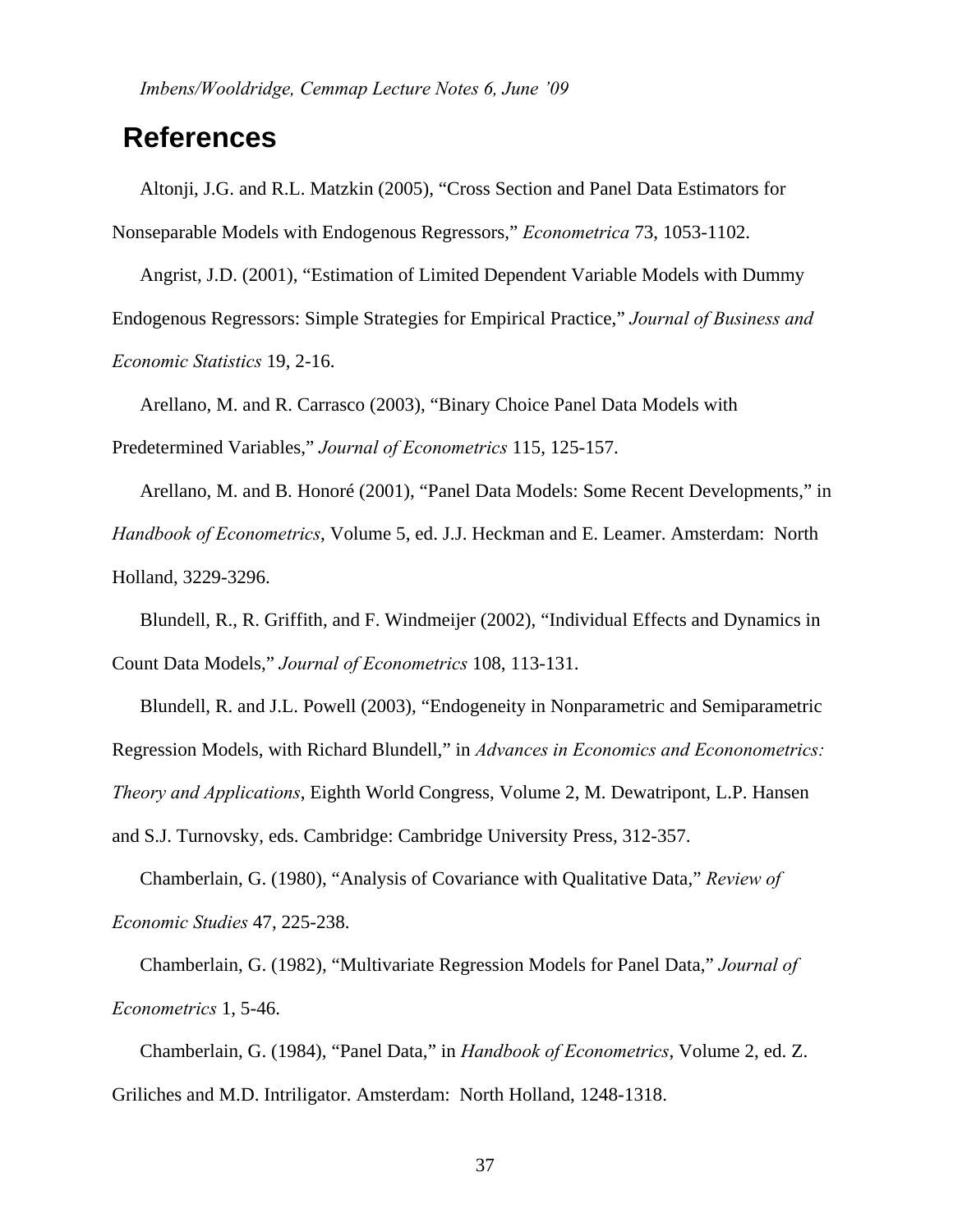*Imbens/Wooldridge, Cemmap Lecture Notes 6, June '09*

Chamberlain, G. (1992), "Sequential Moment Restrictions in Panel Data: Comment," *Journal of Business and Economic Statistics* 10, 20-26.

Chamberlain, G. (1993), "Feedback in Panel Data Models," Harvard Institute of Economic Research Discussion Paper No. 1656.

Chay, K.Y. and D. Hyslop (2001), ""Identification and Estimation of Dynamic Binary Response Panel Data Models: Empirical Evidence using Alternative Approaches," mimeo, U.C. Berkeley Department of Economics.

Dhaene, G. K. Jochmans, and B. Thuysbaert (2006), "Jackknife Bias Reduction for Nonlinear Dynamic Panel Data Models with Fixed Effects," mimeo, Katholieke Universiteit Leuven Department of Economics.

Fernández-Val, I. (2007), "Fixed Effects Estimation of Structural Parameters and Marginal Effects in Panel Probit Models," mimeo, Boston University Department of Economics.

Florens, J.P., J.J. Heckman, C. Meghir, and E. Vytlacil (2007), "Identification of Treatment Effects Using Control Functions in Models with Continuous, Endogenous

Treatment and Heterogeneous Effects," mimeo, Columbia University Department of Economics.

Hahn. J. (2001), "Comment: Binary Regressors in Nonlinear Panel-Data Models with Fixed Effects," *Journal of Business and Economic Statistics* 19, 16-17.

Hahn, J. and G. Kuersteiner (2002), "Asymptotically Unbiased Inference for a Dynamic

Panel Model with Fixed Effects When Both n and T Are Large," *Econometrica* 70, 1639-1657. Hahn, J. and W.K. Newey (2004), "Jackknife and Analytical Bias Reduction for Nonlinear

Panel Models," *Econometrica* 72, 1295-1319.

Honoré, B.E. and L. Hu (2004), "Estimation of Cross Sectional and Panel Data Censored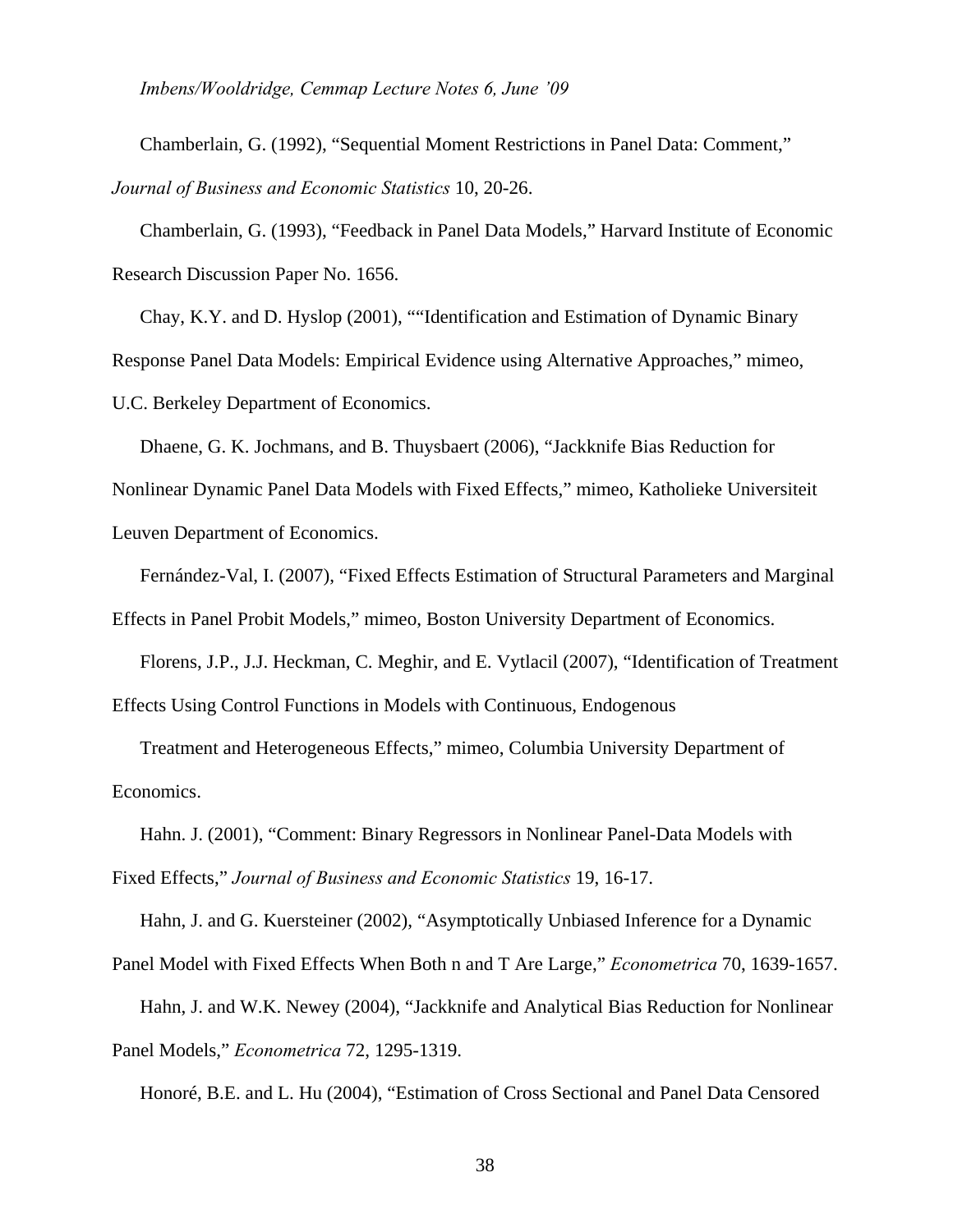Regression Models with Endogeneity," *Journal of Econometrics* 122, 293-316.

Honoré, B.E. and E. Kyriazidou (2000), "Panel Data Discrete Choice Models with Lagged Dependent Variables," *Econometrica* 68, 839-874.

Honoré, B.E. and A. Lewbel (2002), "Semiparametric Binary Choice Panel Data Models without Strictly Exogeneous Regressors," *Econometrica* 70, 2053-2063.

Honoré, B.E. and E. Tamer (2006), "Bounds on Parameters in Panel Dynamic Discrete Choice Models," *Econometrica* 74, 611-629.

Li, T. and X. Zheng (2006), "Semiparametric Bayesian Inference for Dynamic Tobit Panel Data Models with Unobserved Heterogeneity," mimeo, Vanderbilt University Department of Economics.

Mundlak, Y. (1978), "On the Pooling of Time Series and Cross Section Data,

*Econometrica* 46, 69-85.

Newey, W.K. (1988), "Adaptive Estimation of Regression Models via Moment

Restrictions," *Journal of Econometrics* 38, 301-339.

Wooldridge, J.M. (1997), "Multiplicative Panel Data Models without the Strict Exogeneity Assumption," *Econometric Theory*, 13, 667-678.

Wooldridge, J.M. (1999), "Distribution-Free Estimation of Some Nonlinear Panel Data Models," *Journal of Econometrics* 90, 77-97.

Wooldridge, J.M. (2000), "A Framework for Estimating Dynamic, Unobserved Effects Panel Data Models with Possible Feedback to Future Explanatory Variables," *Economics Letters* 68, 245-250.

Wooldridge, J.M. (2002), *Econometric Analysis of Cross Section and Panel Data*. MIT Press: Cambridge, MA.